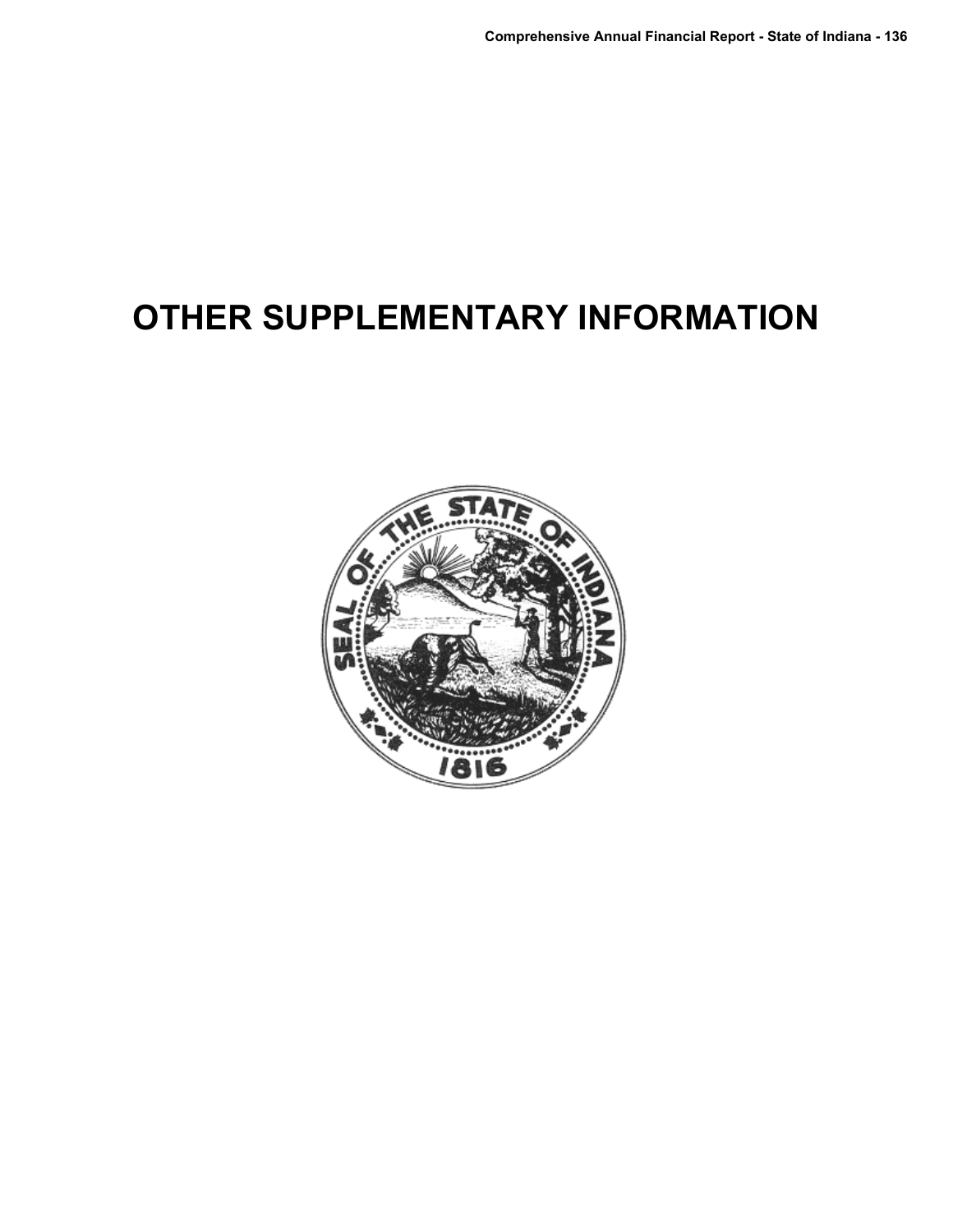# **NON-MAJOR GOVERNMENTAL FUNDS**

# **SPECIAL REVENUE FUNDS**

Special revenue funds account for the proceeds of specific revenue sources that are legally restricted to expenditure for specified purposes. Funds of material significance are presented separately in these combining statements. All other funds are included under the description "Other Special Revenue Funds."

The following fund is used to report the State Student Assistance Commission of Indiana (SSACI) whose mission is to make college affordable through need-based grants and to allow choice by granting awards to those attending public, independent and proprietary colleges:

State Student Assistance Commission of Indiana (SSACI)

The following fund id used to account for welfare assistance and administration and other welfare and education related entitlement programs:

Federal Food Stamp Program

The following funds are used to account for transportation and motor vehicle related programs:

Motor Vehicle Highway Bureau of Motor Vehicles Commission Primary Road and Street State Highway Department

The following funds are used to account for health and environmental programs:

Indiana Check-Up Plan Patients Compensation Fund Tobacco Settlement Fund

The following funds are used to receive and distribute certain revenues to the proper sources:

State Gaming Fund Build Indiana Fund

The following fund is used to account for federal and non-federal programs:

Fund 6000 Programs

The following fund is used to provide low interest construction and technology loans for qualifying schools:

Common School Fund

The following funds are used to account for federal grant programs:

- U.S. Department of Agriculture
- U.S. Department of Labor
- U.S. Department of Education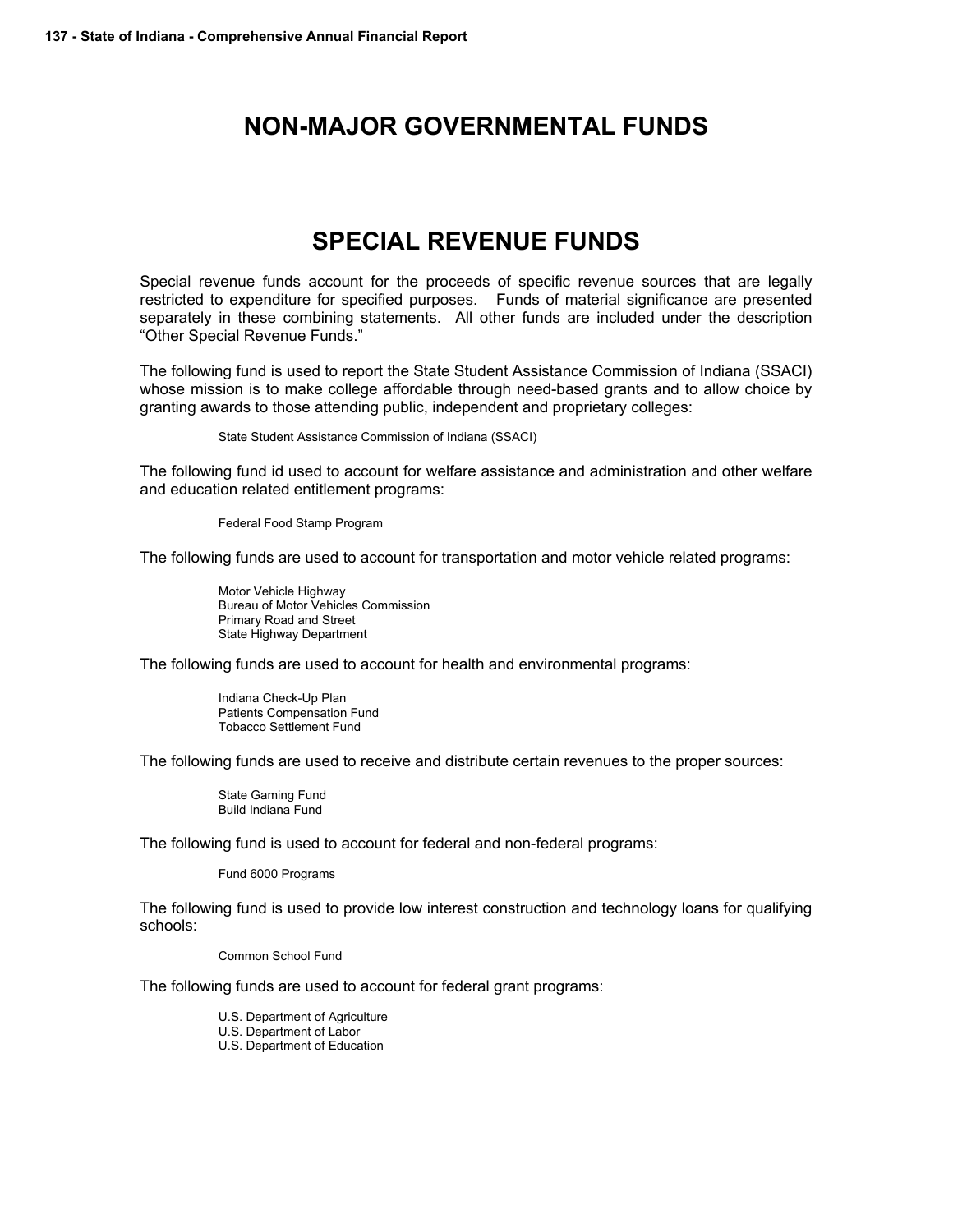### **NON-MAJOR GOVERNMENTAL FUNDS**

## **CAPITAL PROJECTS FUNDS**

Capital project funds account for financial resources to be used by the State for the acquisition or construction of major capital facilities (other than those financed by proprietary and trust funds).

**State Police Building Commission Fund –** This fund accounts for new construction, rehabilitation and preventative maintenance for this state commission.

**Post War Construction Fund –** This fund accounts for new construction, rehabilitation and preventative maintenance of penal, benevolent and charitable institutions of the state.

### **PERMANENT FUNDS**

Permanent Funds account for resources of the State that are legally restricted to the extent that only earnings, and not principal, may be used for purposes that support State programs.

**Next Generation Trust Fund -** This fund is used to hold title to proceeds transferred to the trust under IC 8-15.5-11. The interest is appropriated every five years beginning March 15, 2011 and is to be used exclusively for the provision of highways, roads, and bridges for the benefit of the people of Indiana and the users of those facilities.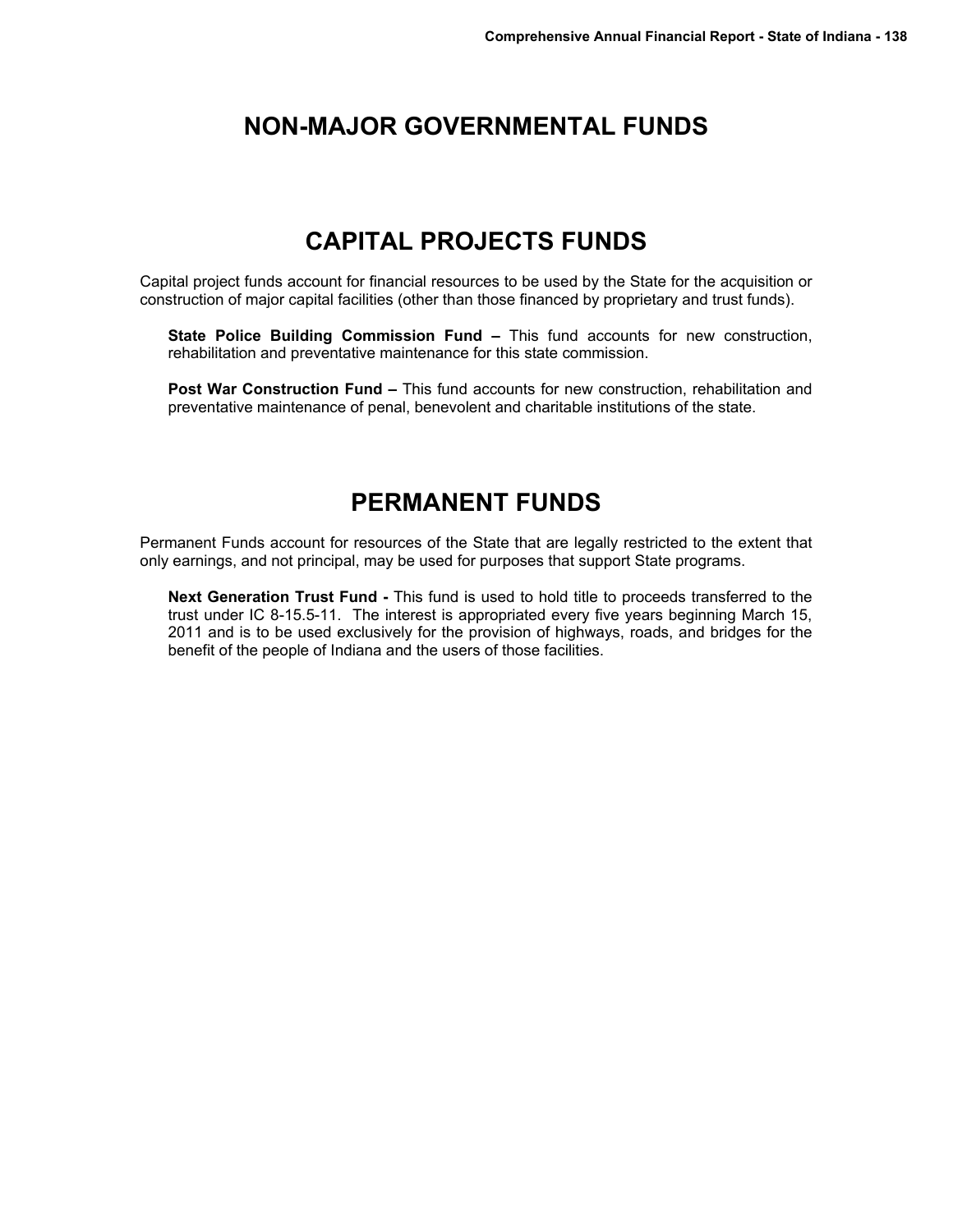#### **State of Indiana Balance Sheet Non-Major Governmental Funds June 30, 2011 (amounts expressed in thousands)**

|                                                     |     | Non-Major<br><b>Special Revenue</b><br><b>Funds</b> | Non-Major<br><b>Capital Projects</b><br><b>Funds</b> |         | Non-Major<br>Permanent<br><b>Funds</b> |                |    | <b>Total</b> |
|-----------------------------------------------------|-----|-----------------------------------------------------|------------------------------------------------------|---------|----------------------------------------|----------------|----|--------------|
| <b>Assets:</b>                                      |     |                                                     |                                                      |         |                                        |                |    |              |
| Cash, cash equivalents and investments-unrestricted | \$  | 2,366,635                                           | \$                                                   | 100,680 | \$                                     | 517,279        | \$ | 2,984,594    |
| Securities lending collateral                       |     | 55,829                                              |                                                      |         |                                        | 28,110         |    | 83,939       |
| Receivables:                                        |     |                                                     |                                                      |         |                                        |                |    |              |
| Taxes (net of allowance for uncollectible accounts) |     | 189,570                                             |                                                      | 1,855   |                                        |                |    | 191,425      |
| Securities lending                                  |     | 1                                                   |                                                      |         |                                        | 2              |    | 3            |
| Accounts                                            |     | 40,079                                              |                                                      | 45      |                                        |                |    | 40,124       |
| Grants                                              |     | 210,268                                             |                                                      |         |                                        |                |    | 210,268      |
| Interest                                            |     | 199                                                 |                                                      |         |                                        | 2              |    | 201          |
| Due from component unit                             |     | 6,011                                               |                                                      |         |                                        |                |    | 6,011        |
| Prepaid expenditures                                |     | 120                                                 |                                                      |         |                                        |                |    | 120          |
| Loans                                               |     | 409,778                                             |                                                      |         |                                        |                |    | 409,778      |
| <b>Total assets</b>                                 | -\$ | 3,278,490                                           | \$                                                   | 102,580 | \$                                     | 545,393        | \$ | 3,926,463    |
| Liabilities:                                        |     |                                                     |                                                      |         |                                        |                |    |              |
| Accounts payable                                    | \$  | 199,573                                             | \$                                                   | 758     | \$                                     |                | \$ | 200,331      |
| Interest payable                                    |     |                                                     |                                                      |         |                                        |                |    |              |
| Salaries and benefits payable                       |     | 36,284                                              |                                                      |         |                                        |                |    | 36,284       |
| Interfund loans                                     |     | 166,806                                             |                                                      | 200     |                                        |                |    | 167,006      |
| Interfund services used                             |     | 2,867                                               |                                                      |         |                                        |                |    | 2,867        |
| Intergovernmental payable                           |     | 106,318                                             |                                                      |         |                                        |                |    | 106,318      |
| Tax refunds payable                                 |     | 9,629                                               |                                                      |         |                                        |                |    | 9,629        |
| Deferred revenue                                    |     | 204,840                                             |                                                      | 9       |                                        |                |    | 204,849      |
| Accrued liability for compensated absences-current  |     | 2,737                                               |                                                      |         |                                        |                |    | 2,737        |
| Pollution remediation payable                       |     | 3                                                   |                                                      |         |                                        |                |    | 3            |
| Securities lending payable                          |     | $\mathbf{1}$                                        |                                                      |         |                                        | $\overline{c}$ |    | 3            |
| Securities lending collateral                       |     | 55,829                                              |                                                      |         |                                        | 28,110         |    | 83,939       |
| <b>Total liabilities</b>                            |     | 784,887                                             |                                                      | 967     |                                        | 28,112         |    | 813,966      |
| <b>Fund balance:</b>                                |     |                                                     |                                                      |         |                                        |                |    |              |
| Nonspendable:                                       |     |                                                     |                                                      |         |                                        | 501,125        |    | 501,125      |
| Committed:                                          |     | 553,714                                             |                                                      |         |                                        | 16,156         |    | 569,870      |
| Assigned:                                           |     | 2,163,266                                           |                                                      | 101,613 |                                        |                |    | 2,264,879    |
| Unassigned:                                         |     | (223, 377)                                          |                                                      |         |                                        |                |    | (223, 377)   |
| <b>Total fund balances</b>                          |     | 2,493,603                                           |                                                      | 101,613 |                                        | 517,281        |    | 3,112,497    |
| <b>Total liabilities and fund balances</b>          | \$  | 3,278,490                                           | \$                                                   | 102,580 | \$                                     | 545,393        | S  | 3,926,463    |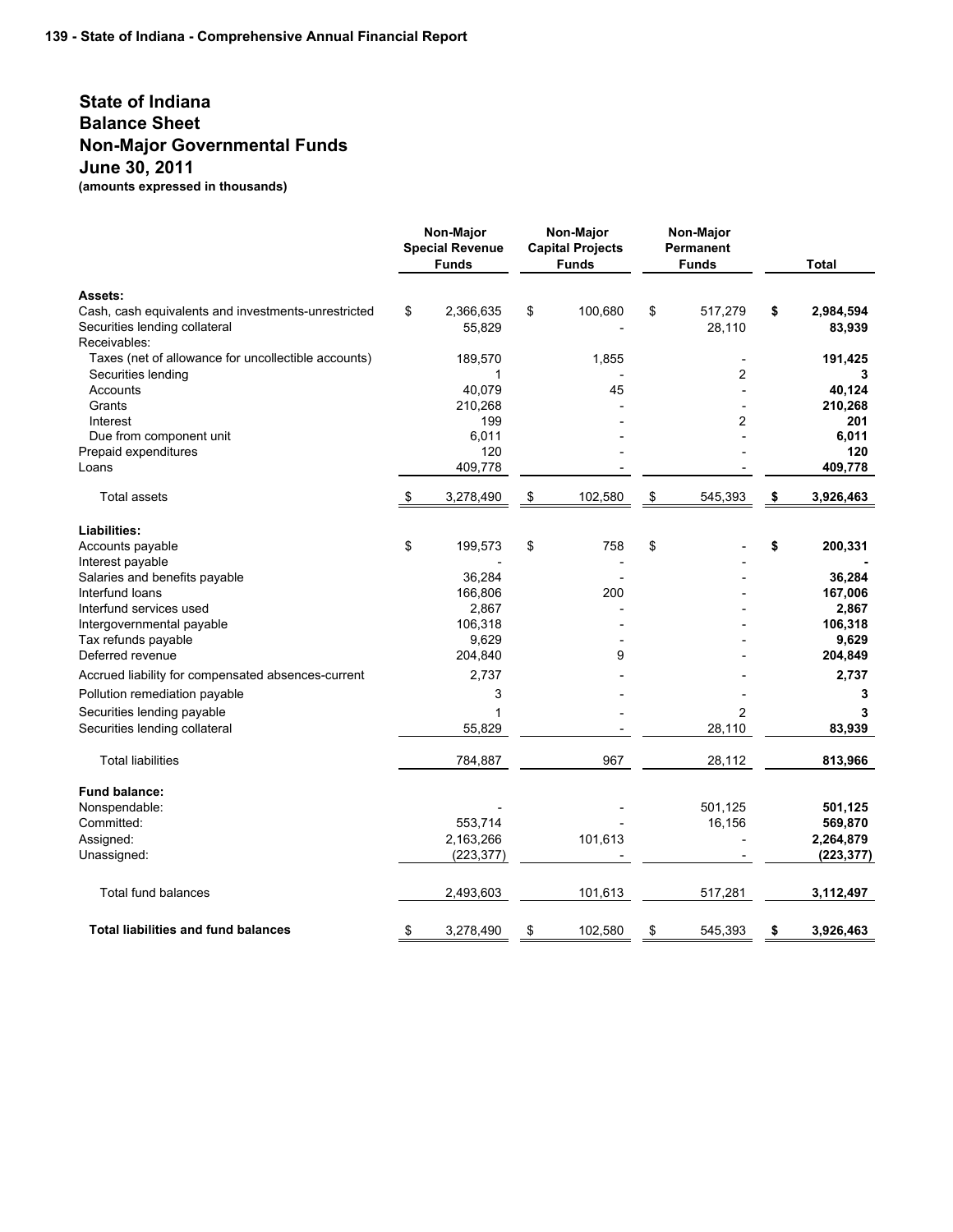#### **State of Indiana Statement of Revenues, Expenditures, and Changes in Fund Balances Non-Major Governmental Funds For the Year Ended June 30, 2011 (amounts expressed in thousands)**

**Non-Major Special Revenue Funds Non-Major Capital Projects Funds Non-Major Permanent Funds Total Revenues:** Taxes: Income \$ 6,261 \$ - \$ - **\$ 6,261** Sales 51,223 **51,223** 51,223 51,223 Fuels 747,569 - - **747,569** Gaming **813,749 - 813,749 - 813,749 - 813,749** - 813,749 - 813,749 - 813,749 Unemployment 319 - - **319** Alcohol and tobacco 162,759 18,303 - **181,062** Insurance 4,090 - - **4,090** Financial Institutions **56,726**<br>
Other **56,726**<br>
21,414 21,414 - 21,414 21,414 Other **21,414** - 21,414 - 21,414 - 21,414 - 21,414 - 21,414 - 21,414 - 21,414 - 21,414 - 21,414 - 21,414 - 21,414 - 21,414 - 21,414 - 21,414 - 21,414 - 21,414 - 21,414 - 21,414 - 21,414 - 21,414 - 21,414 - 21,414 - 21,414 Total taxes 1,864,110 18,303 - **1,882,413** Current service charges **1,112,064**<br>
Investment income **1,112,064**<br>
2,174 - 32,270 **34,444**<br>
2,174 - 32,270 **34,444** Investment income **34,444**<br>
Sales/rents **32,270** 34,444<br>
Sales/rents 18.163 Sales/rents 18,163 - - **18,163** Grants 3,054,813 - - **3,054,813** Other 56,885 - - **56,885** Total revenues 6,106,432 20,080 32,270 **6,158,782 Expenditures:** Current: General government 1990 and the state of the state of the state of the state of the state of the state of the state of the state of the state of the state of the state of the state of the state of the state of the state of Public safety 630,867 6,289 - **637,156** Health 145,585 766 - **146,351** Welfare 1,745,901 85 - **1,745,986** Conservation, culture and development 463,059 - - **463,059** Education 1,230,371 136 - **1,230,507** Transportation 983,385 - 66 **983,451** Total expenditures 6,039,568 7,282 73 **6,046,923** Excess (deficiency) of revenues over (under) expenditures 66,864 12,798 32,197 **111,859 Other financing sources (uses):** Transfers in 2,282,292 2,217 - **2,284,509** Transfers (out) (2,587,362) (5,584) (124,158) **(2,717,104)** Proceeds from capital lease 2,941 - 2,941 - 2,941 - 2,941 - 2,941 - 2,941 - 2,941 - 2,941 - 2,941 - 2,941 - 2,941 - 2,941 - 2,941 - 2,941 - 2,941 - 2,941 - 2,941 - 2,941 - 2,941 - 2,941 - 2,941 - 2,941 - 2,941 - 2,941 - 2, Total other financing sources (uses) (302,129) (3,367) (124,158) **(429,654) Net change in fund balances** (235,265) 9,431 (91,961) **(317,795) Fund Balance July 1, as restated** 2,728,868 92,182 609,242 **3,430,292 Fund Balance June 30 \$ 2,493,603 \$ 101,613 \$ 517,281 \$ 3,112,497**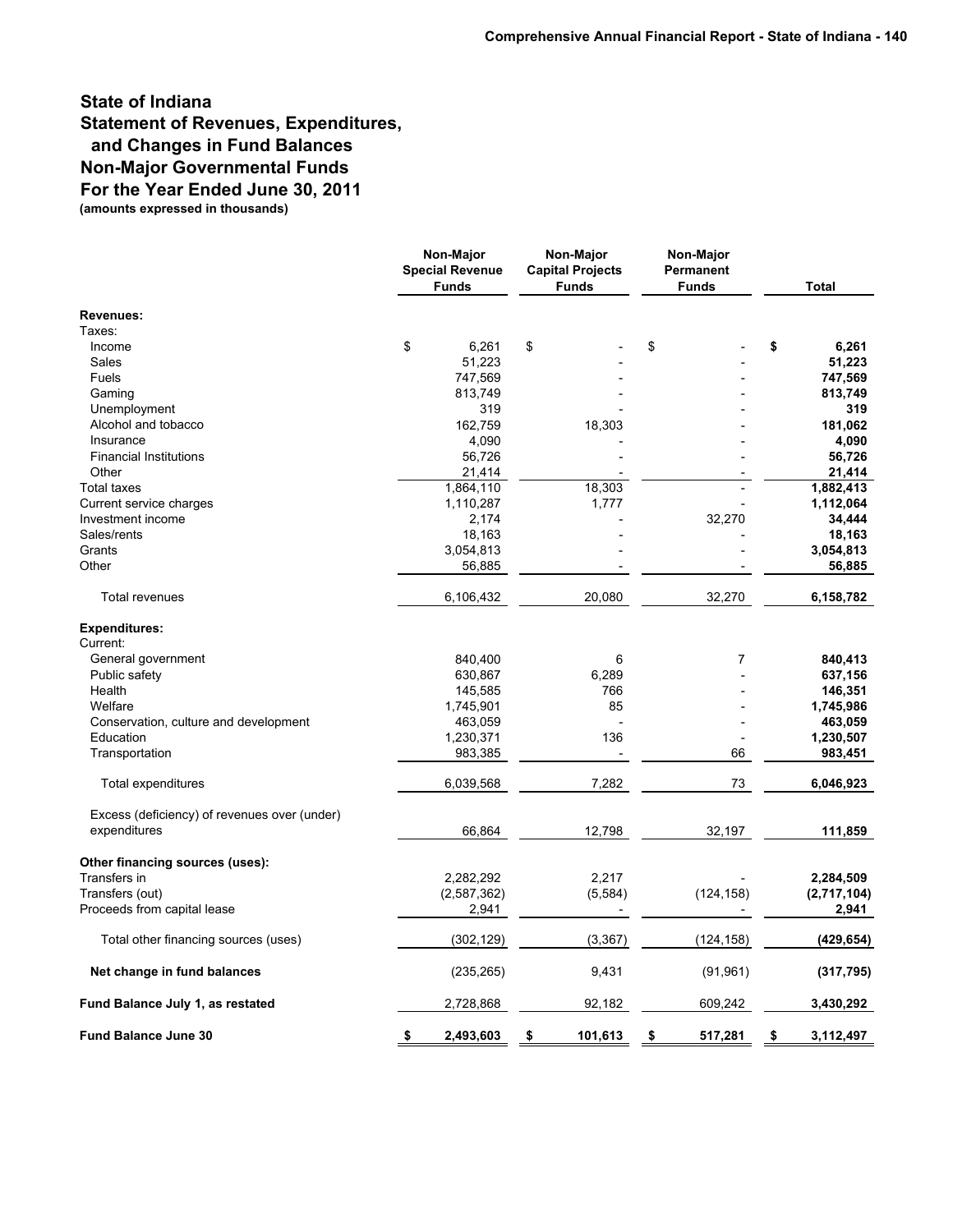#### **State of Indiana Combining Balance Sheet Non-Major Special Revenue Funds June 30, 2011 (amounts expressed in thousands)**

|                                                      |    | <b>STATE GAMING</b><br><b>FUND</b> |    | <b>MOTOR</b><br><b>VEHICLE</b><br><b>HIGHWAY</b> |    | <b>MOTOR</b><br><b>VEHICLE</b><br><b>COMMISSION</b> |    | <b>BUILD INDIANA</b><br><b>FUND</b> |  |
|------------------------------------------------------|----|------------------------------------|----|--------------------------------------------------|----|-----------------------------------------------------|----|-------------------------------------|--|
| Assets:                                              |    |                                    |    |                                                  |    |                                                     |    |                                     |  |
| Cash, cash equivalents and investments-unrestricted  | \$ | 17,542                             | \$ | 42,587                                           | \$ | 3,280                                               | \$ | 5,553                               |  |
| Securities lending collateral<br>Receivables:        |    |                                    |    |                                                  |    |                                                     |    |                                     |  |
| Taxes (net of allowance for uncollectible accounts)  |    | 5,999                              |    | 13,270                                           |    |                                                     |    |                                     |  |
| Securities lending                                   |    |                                    |    |                                                  |    |                                                     |    |                                     |  |
| Accounts                                             |    |                                    |    | 3,828                                            |    | 311                                                 |    |                                     |  |
| Grants                                               |    |                                    |    |                                                  |    |                                                     |    |                                     |  |
| Interest                                             |    |                                    |    |                                                  |    |                                                     |    |                                     |  |
| Due from component unit                              |    |                                    |    |                                                  |    |                                                     |    | 5,991                               |  |
| Prepaid expenditures<br>Loans                        |    |                                    |    | 18                                               |    |                                                     |    | 9                                   |  |
|                                                      |    |                                    |    |                                                  |    |                                                     |    |                                     |  |
| <b>Total assets</b>                                  | \$ | 23,541                             | \$ | 59,703                                           | \$ | 3,591                                               | \$ | 11,553                              |  |
| Liabilities:                                         |    |                                    |    |                                                  |    |                                                     |    |                                     |  |
| Accounts payable                                     | \$ | 61                                 | \$ | 7,255                                            | \$ | 2,151                                               | \$ | 429                                 |  |
| Salaries and benefits payable                        |    | 146                                |    | 7,620                                            |    | 1,501                                               |    | 2                                   |  |
| Interfund loans                                      |    |                                    |    |                                                  |    |                                                     |    |                                     |  |
| Interfund services used<br>Intergovernmental payable |    | 17<br>100                          |    | 607<br>22,137                                    |    | 115                                                 |    |                                     |  |
| Tax refunds payable                                  |    |                                    |    | 3,804                                            |    |                                                     |    |                                     |  |
| Deferred revenue                                     |    |                                    |    | 7,607                                            |    |                                                     |    |                                     |  |
| Accrued liability for compensated absences-current   |    | 18                                 |    | 76                                               |    | 126                                                 |    |                                     |  |
| Pollution remediation payable                        |    |                                    |    |                                                  |    |                                                     |    |                                     |  |
| Securities lending payable                           |    |                                    |    |                                                  |    |                                                     |    |                                     |  |
| Securities lending collateral                        |    |                                    |    |                                                  |    |                                                     |    |                                     |  |
| <b>Total liabilities</b>                             |    | 342                                |    | 49,106                                           |    | 3,893                                               |    | 431                                 |  |
| <b>Fund balance:</b>                                 |    |                                    |    |                                                  |    |                                                     |    |                                     |  |
| Committed:                                           |    |                                    |    |                                                  |    |                                                     |    |                                     |  |
| Assigned:                                            |    | 23,199                             |    | 10,597                                           |    |                                                     |    | 11,122                              |  |
| Unassigned:                                          |    |                                    |    |                                                  |    | (302)                                               |    |                                     |  |
| <b>Total fund balances</b>                           |    | 23,199                             |    | 10,597                                           |    | (302)                                               |    | 11,122                              |  |
| <b>Total liabilities and fund balances</b>           | \$ | 23,541                             | \$ | 59,703                                           | \$ | 3,591                                               | \$ | 11,553                              |  |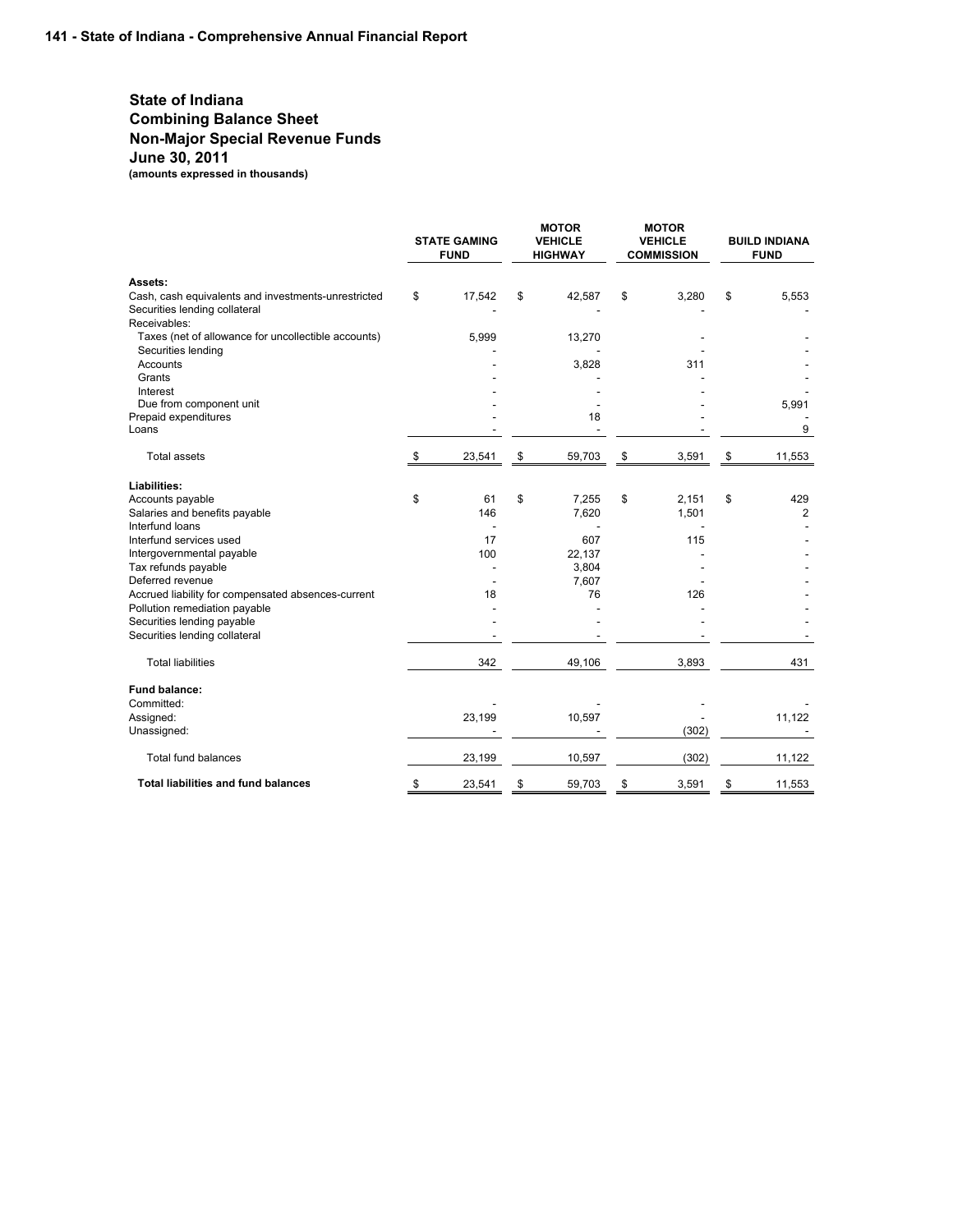| <b>STATE</b><br><b>HIGHWAY FUND</b> | <b>INDIANA CHECK-</b><br><b>UP PLAN</b> | <b>FUND 6000</b><br><b>PROGRAMS</b> |                             | <b>PATIENTS</b><br><b>COMPENSATION</b><br><b>FUND</b> | <b>ROAD&amp;</b><br>STREET,<br><b>PRIMARY</b><br><b>HIGHWAY</b> |
|-------------------------------------|-----------------------------------------|-------------------------------------|-----------------------------|-------------------------------------------------------|-----------------------------------------------------------------|
|                                     |                                         |                                     |                             |                                                       |                                                                 |
| \$<br>256,000                       | \$<br>301,917                           | \$                                  | 339,138                     | \$<br>243,567<br>51,000                               | \$<br>5,836                                                     |
| 3,221                               | 11,031                                  |                                     | 80,550                      |                                                       | 11,582                                                          |
| 15,153                              |                                         |                                     | 10,365                      |                                                       | 271                                                             |
| 13                                  |                                         |                                     |                             |                                                       |                                                                 |
|                                     |                                         |                                     | 5                           | 165                                                   |                                                                 |
| 10,300                              |                                         |                                     | $\overline{a}$<br>86<br>958 |                                                       |                                                                 |
| \$<br>284,687                       | \$<br>312,948                           | \$                                  | 431,102                     | \$<br>294,732                                         | \$<br>17,689                                                    |
|                                     |                                         |                                     |                             |                                                       |                                                                 |
| \$<br>50,919<br>10,790              | \$<br>3,837                             | \$                                  | 5,876<br>957                | \$<br>45,013<br>21                                    | \$                                                              |
| 561                                 | $\overline{a}$<br>3                     |                                     | $\overline{a}$<br>59        | 2                                                     |                                                                 |
|                                     | $\overline{a}$                          |                                     | 2,405                       |                                                       | 6,547                                                           |
|                                     |                                         |                                     | 5,825                       |                                                       |                                                                 |
| 568                                 | 584                                     |                                     | 82,114                      |                                                       | 4,980                                                           |
| 886<br>$\overline{a}$               |                                         |                                     | 34                          | 1                                                     |                                                                 |
|                                     |                                         |                                     |                             |                                                       |                                                                 |
|                                     |                                         |                                     |                             | 51,000                                                |                                                                 |
| 63,724                              | 4,424                                   |                                     | 97,270                      | 96,037                                                | 11,527                                                          |
|                                     |                                         |                                     |                             |                                                       |                                                                 |
| 220,963                             | 308,524                                 |                                     | 333,832                     | 198,695                                               | 6,162                                                           |
|                                     |                                         |                                     |                             |                                                       |                                                                 |
| 220,963                             | 308,524                                 |                                     | 333,832                     | 198,695                                               | 6,162                                                           |
| \$<br>284,687                       | \$<br>312,948                           | \$                                  | 431,102                     | \$<br>294,732                                         | \$<br>17,689                                                    |

continued on next page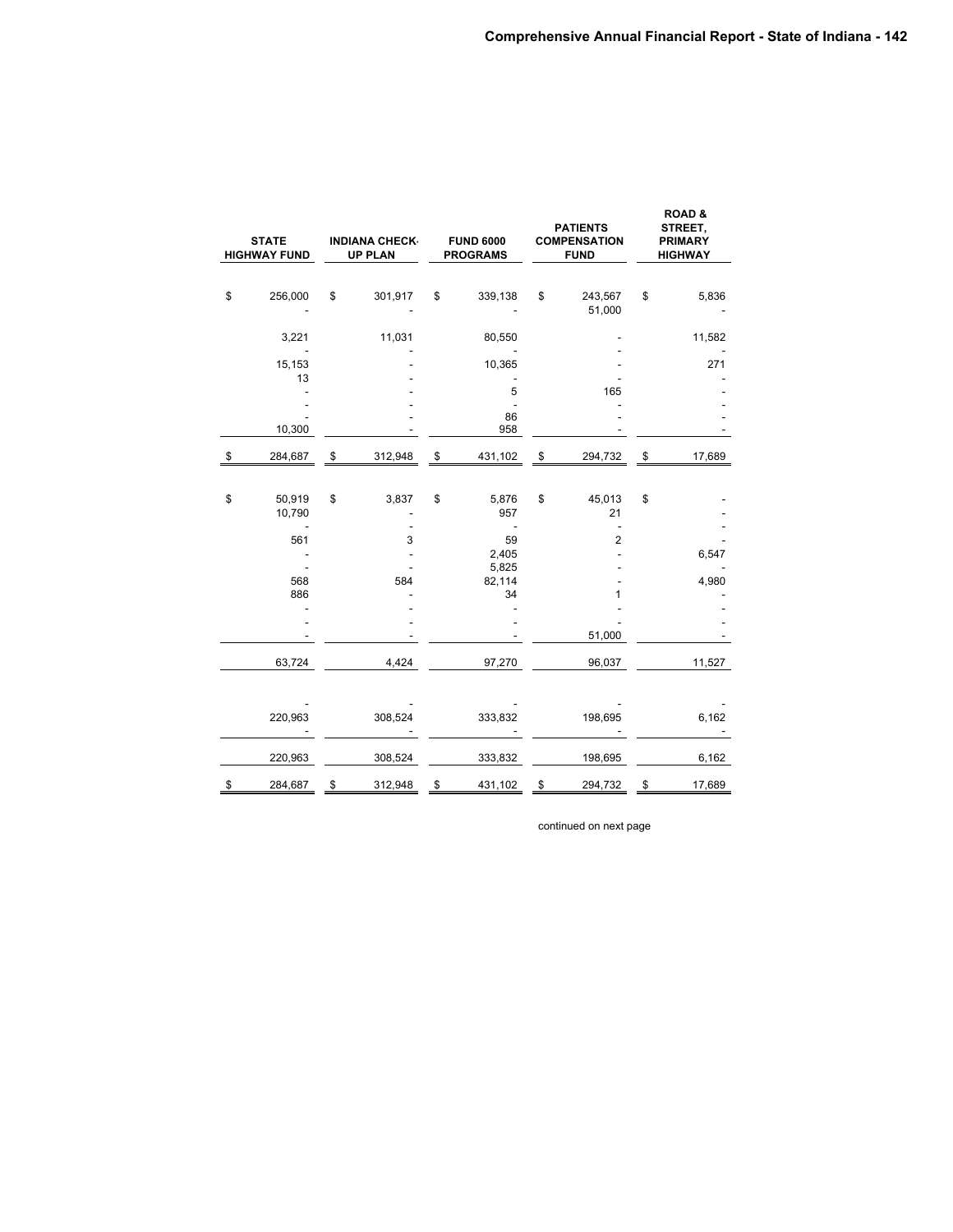#### **State of Indiana Combining Balance Sheet Non-Major Special Revenue Funds June 30, 2011 (amounts expressed in thousands)**

|                                                     | <b>TOBACCO</b><br><b>SETTLEMENT</b><br><b>FUND</b> |        | <b>COMMON</b><br><b>SCHOOL FUND</b> |         | US<br><b>DEPARTMENT</b><br>OF<br><b>AGRICULTURE</b> |            | US<br><b>DEPARTMENT</b><br><b>OF LABOR</b> |        |
|-----------------------------------------------------|----------------------------------------------------|--------|-------------------------------------|---------|-----------------------------------------------------|------------|--------------------------------------------|--------|
| Assets:                                             |                                                    |        |                                     |         |                                                     |            |                                            |        |
| Cash, cash equivalents and investments-unrestricted | \$                                                 | 92,527 | \$                                  | 159,380 | \$                                                  |            | \$                                         |        |
| Securities lending collateral                       |                                                    |        |                                     | 4,829   |                                                     |            |                                            |        |
| Receivables:                                        |                                                    |        |                                     |         |                                                     |            |                                            |        |
| Taxes (net of allowance for uncollectible accounts) |                                                    |        |                                     |         |                                                     |            |                                            |        |
| Securities lending                                  |                                                    |        |                                     | 1       |                                                     |            |                                            |        |
| Accounts                                            |                                                    |        |                                     |         |                                                     |            |                                            | 247    |
| Grants                                              |                                                    |        |                                     |         |                                                     |            |                                            | 72,316 |
| Interest                                            |                                                    | 7      |                                     |         |                                                     |            |                                            |        |
| Due from component unit                             |                                                    |        |                                     |         |                                                     |            |                                            |        |
| Prepaid expenditures                                |                                                    |        |                                     |         |                                                     |            |                                            |        |
| Loans                                               |                                                    |        |                                     | 392,633 |                                                     |            |                                            |        |
| <b>Total assets</b>                                 | \$                                                 | 92,534 | \$                                  | 556,843 | \$                                                  |            | \$                                         | 72,563 |
| Liabilities:                                        |                                                    |        |                                     |         |                                                     |            |                                            |        |
| Accounts payable                                    | \$                                                 | 2,716  | \$                                  |         | \$                                                  | 2,788      | \$                                         | 7,020  |
| Salaries and benefits payable                       |                                                    | 101    |                                     |         |                                                     | 297        |                                            | 2,892  |
| Interfund loans                                     |                                                    |        |                                     |         |                                                     | 74,577     |                                            | 7,642  |
| Interfunds services used                            |                                                    | 11     |                                     |         |                                                     | 9          |                                            | 591    |
| Intergovernmental payable                           |                                                    |        |                                     |         |                                                     | 11,581     |                                            |        |
| Tax refunds payable                                 |                                                    |        |                                     |         |                                                     |            |                                            |        |
| Deferred revenue                                    |                                                    |        |                                     |         |                                                     | 74,131     |                                            |        |
| Accrued liability for compensated absences-current  |                                                    | 10     |                                     |         |                                                     | 14         |                                            | 207    |
| Pollution remediation payable                       |                                                    |        |                                     |         |                                                     |            |                                            |        |
| Securities lending payable                          |                                                    |        |                                     | 1       |                                                     |            |                                            |        |
| Securities lending collateral                       |                                                    |        |                                     | 4,829   |                                                     |            |                                            |        |
| <b>Total liabilities</b>                            |                                                    | 2,838  |                                     | 4,830   |                                                     | 163,397    |                                            | 18,352 |
| Fund balance:                                       |                                                    |        |                                     |         |                                                     |            |                                            |        |
| Committed:                                          |                                                    |        |                                     | 552,013 |                                                     |            |                                            |        |
| Assigned:                                           |                                                    | 89,696 |                                     |         |                                                     |            |                                            | 54,211 |
| Unassigned:                                         |                                                    |        |                                     |         |                                                     | (163, 397) |                                            |        |
| Total fund balances                                 |                                                    | 89,696 |                                     | 552,013 |                                                     | (163, 397) |                                            | 54,211 |
| <b>Total liabilities and fund balances</b>          | \$                                                 | 92,534 | \$                                  | 556.843 | \$                                                  |            | \$                                         | 72,563 |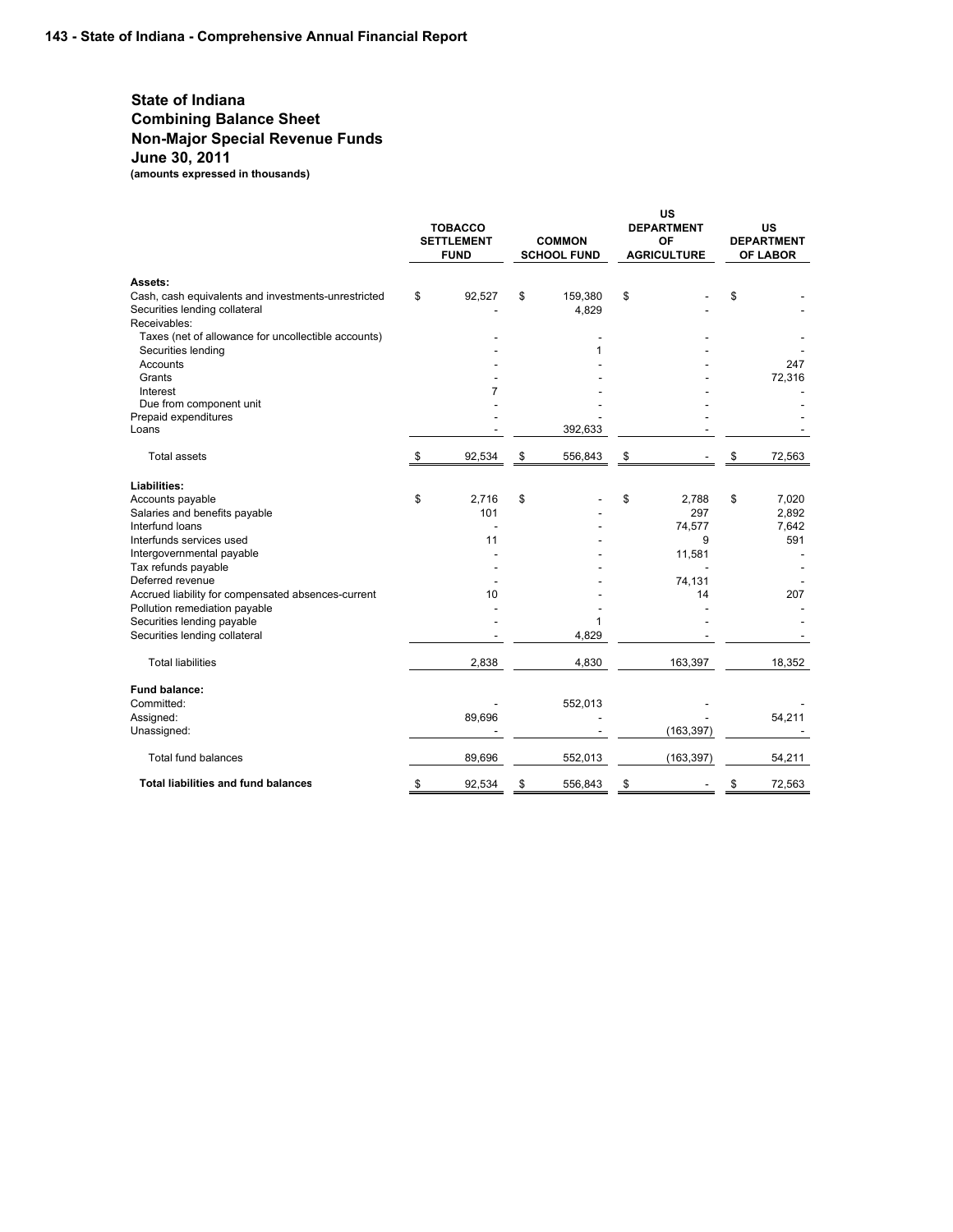| US<br><b>DEPARTMENT</b><br>OF EDUCATION | <b>FEDERAL FOOD</b><br><b>STAMP</b><br><b>PROGRAM</b> | <b>STATE</b><br><b>STUDENT</b><br><b>ASSISTANCE</b> | <b>Other Non-Major</b><br><b>Special Revenue</b><br><b>Funds</b> | <b>Total</b>                |
|-----------------------------------------|-------------------------------------------------------|-----------------------------------------------------|------------------------------------------------------------------|-----------------------------|
|                                         |                                                       |                                                     |                                                                  |                             |
| \$                                      | \$<br>90,627                                          | \$<br>42,783                                        | \$<br>765,898                                                    | \$<br>2,366,635<br>55,829   |
|                                         |                                                       |                                                     | 63,917                                                           | 189,570<br>1                |
| 97,728                                  | 1,282                                                 | 1,996                                               | 9,904<br>36,933<br>22                                            | 40,079<br>210,268<br>199    |
|                                         |                                                       | $\overline{\mathbf{c}}$<br>÷,                       | 20<br>14<br>5,878                                                | 6,011<br>120<br>409,778     |
| \$<br>97,728                            | \$<br>91,909                                          | \$<br>44,781                                        | \$<br>882,586                                                    | \$<br>3,278,490             |
|                                         |                                                       |                                                     |                                                                  |                             |
| \$<br>10,263<br>956                     | \$<br>1,253<br>77                                     | \$<br>561<br>57                                     | \$<br>59,431<br>10,867                                           | \$<br>199,573<br>36,284     |
| 84,587<br>75<br>61,444                  | 3                                                     |                                                     | 814<br>2,104                                                     | 166,806<br>2,867<br>106,318 |
| 81                                      | 15                                                    | 4                                                   | 34,856<br>1,265                                                  | 9,629<br>204,840<br>2,737   |
|                                         |                                                       |                                                     | 3                                                                | 3<br>1                      |
|                                         |                                                       |                                                     |                                                                  | 55,829                      |
| 157,406                                 | 1,348                                                 | 622                                                 | 109,340                                                          | 784,887                     |
|                                         |                                                       |                                                     | 1,701                                                            | 553,714                     |
|                                         | 90,561                                                | 44,159                                              | 771,545                                                          | 2,163,266                   |
| (59, 678)                               |                                                       |                                                     |                                                                  | (223, 377)                  |
| (59, 678)                               | 90,561                                                | 44,159                                              | 773,246                                                          | 2,493,603                   |
| \$<br>97,728                            | \$<br>91,909                                          | \$<br>44,781                                        | \$<br>882,586                                                    | \$<br>3,278,490             |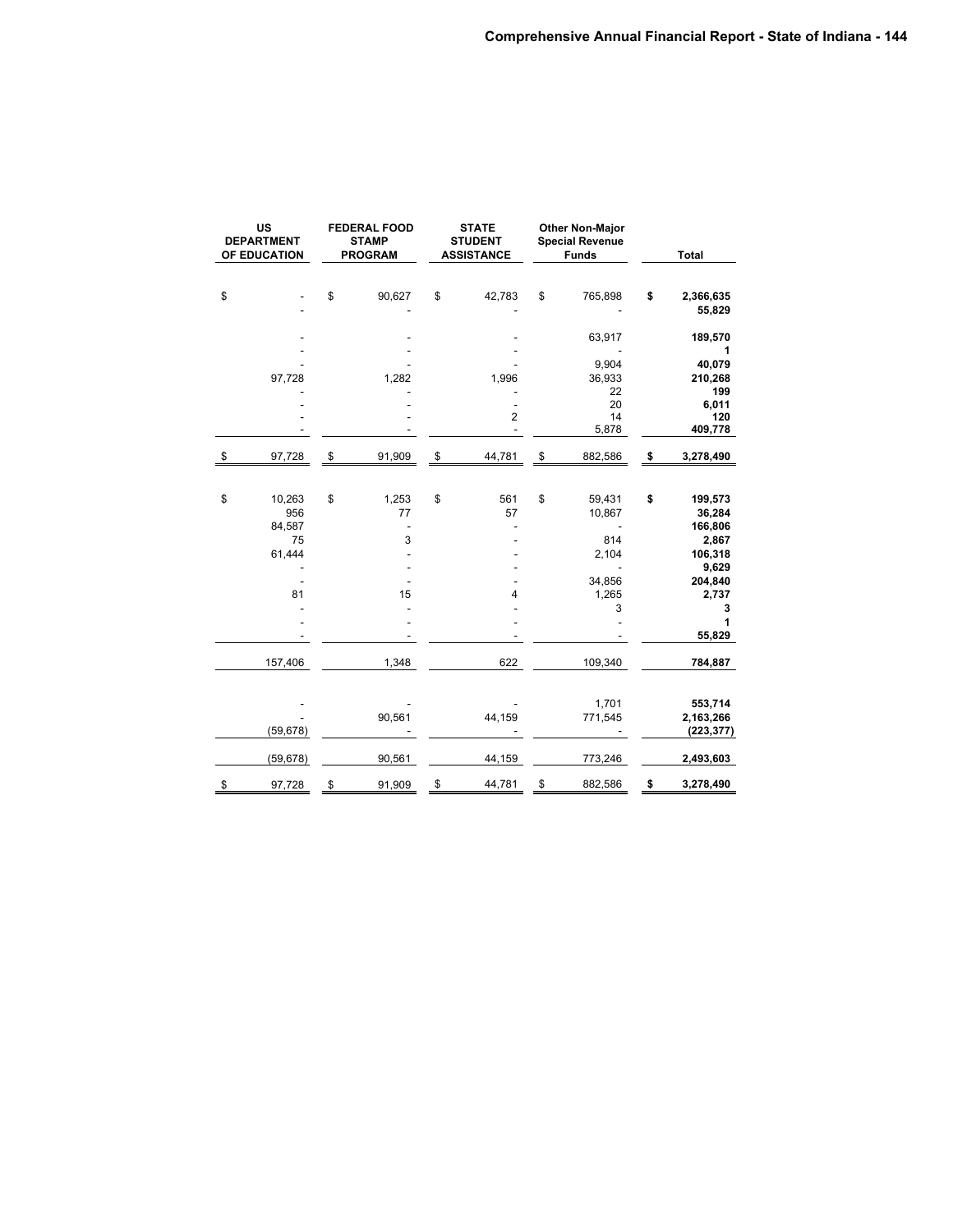#### **State of Indiana Combining Statement of Revenues, Expenditures, and Changes in Fund Balances Non-Major Special Revenue Funds For the Year Ended June 30, 2011 (amounts expressed in thousands)**

|                                                              | <b>STATE GAMING</b><br><b>FUND</b> | <b>MOTOR</b><br><b>VEHICLE</b><br><b>HIGHWAY</b> | <b>MOTOR</b><br><b>VEHICLE</b><br><b>COMMISSION</b> | <b>BUILD INDIANA</b><br><b>FUND</b> |
|--------------------------------------------------------------|------------------------------------|--------------------------------------------------|-----------------------------------------------------|-------------------------------------|
| <b>Revenues:</b>                                             |                                    |                                                  |                                                     |                                     |
| Taxes:                                                       |                                    |                                                  |                                                     |                                     |
| Income                                                       | \$                                 | \$                                               | \$                                                  | \$                                  |
| Sales                                                        |                                    |                                                  |                                                     |                                     |
| Fuels                                                        |                                    | 377,505                                          |                                                     |                                     |
| Gaming                                                       | 787,210                            |                                                  |                                                     |                                     |
| Unemployment                                                 |                                    |                                                  |                                                     |                                     |
| Alcohol and tobacco                                          |                                    |                                                  |                                                     |                                     |
| Insurance                                                    |                                    |                                                  |                                                     |                                     |
| <b>Financial Institutions</b>                                |                                    |                                                  |                                                     |                                     |
| Other                                                        |                                    |                                                  |                                                     |                                     |
| <b>Total taxes</b>                                           | 787,210                            | 377,505                                          |                                                     |                                     |
| Current service charges                                      | 1,918                              | 253,919                                          | 94,050                                              | 129,381                             |
| Investment income                                            |                                    |                                                  |                                                     |                                     |
| Sales/rents                                                  |                                    | 1,080                                            |                                                     |                                     |
| Grants                                                       |                                    | 25                                               | 23                                                  | 1                                   |
| Other                                                        |                                    | 43                                               | 13                                                  |                                     |
| <b>Total revenues</b>                                        | 789,128                            | 632,572                                          | 94,086                                              | 129,382                             |
| <b>Expenditures:</b>                                         |                                    |                                                  |                                                     |                                     |
| Current:                                                     |                                    |                                                  |                                                     |                                     |
| General government                                           | 136,927                            | 276,939                                          |                                                     |                                     |
| Public safety                                                |                                    | 184,449                                          | 78,111                                              |                                     |
| Health                                                       |                                    |                                                  |                                                     |                                     |
| Welfare                                                      |                                    |                                                  |                                                     |                                     |
| Conservation, culture and development                        |                                    |                                                  |                                                     | 8                                   |
| Education                                                    |                                    | 216                                              |                                                     | 3,519                               |
| Transportation                                               |                                    |                                                  |                                                     |                                     |
| Total expenditures                                           | 136,927                            | 461,604                                          | 78,111                                              | 3,527                               |
|                                                              |                                    |                                                  |                                                     |                                     |
| Excess (deficiency) of revenues over (under)<br>expenditures | 652,201                            | 170,968                                          | 15,975                                              | 125,855                             |
|                                                              |                                    |                                                  |                                                     |                                     |
| Other financing sources (uses):                              |                                    |                                                  |                                                     |                                     |
| Transfers in                                                 | 600                                | 113,680                                          |                                                     | 89,977                              |
| Transfers (out)                                              | (660, 379)                         | (275, 610)                                       | (2,376)                                             | (246, 489)                          |
| Proceeds from capital lease                                  |                                    |                                                  |                                                     |                                     |
| Total other financing sources (uses)                         | (659, 779)                         | (161, 930)                                       | (2,376)                                             | (156, 512)                          |
| Net change in fund balances                                  | (7, 578)                           | 9,038                                            | 13,599                                              | (30, 657)                           |
| Fund Balance July 1, as restated                             | 30,777                             | 1,559                                            | (13, 901)                                           | 41,779                              |
| <b>Fund Balance June 30</b>                                  | \$<br>23,199                       | \$<br>10,597                                     | \$<br>(302)                                         | 11,122<br>\$                        |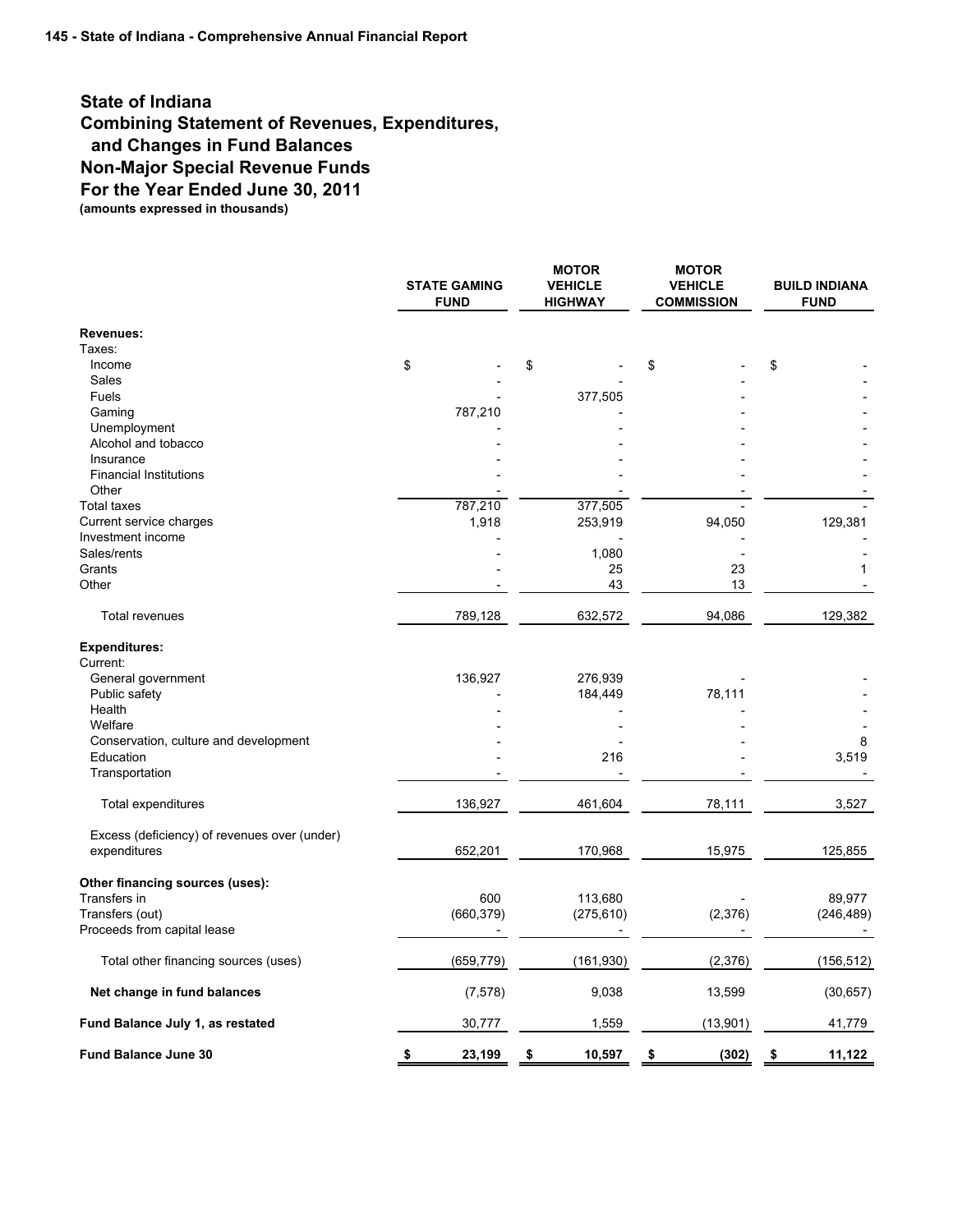| <b>STATE</b><br><b>HIGHWAY FUND</b> | <b>INDIANA CHECK</b><br><b>UP PLAN</b> | <b>FUND 6000</b><br><b>PROGRAMS</b> | <b>PATIENTS</b><br><b>COMPENSATION</b><br><b>FUND</b> | <b>ROAD&amp;</b><br>STREET,<br><b>PRIMARY</b><br><b>HIGHWAY</b> |
|-------------------------------------|----------------------------------------|-------------------------------------|-------------------------------------------------------|-----------------------------------------------------------------|
|                                     |                                        |                                     |                                                       |                                                                 |
| \$                                  | \$                                     | \$<br>6,166<br>4,316                | \$                                                    | \$                                                              |
| 30,248                              |                                        | $\qquad \qquad -$                   |                                                       | 184,514                                                         |
|                                     |                                        | 487<br>208                          |                                                       |                                                                 |
|                                     | 125,815                                | 64                                  |                                                       |                                                                 |
|                                     |                                        | $\overline{a}$                      |                                                       |                                                                 |
|                                     |                                        | 56,726<br>17,818                    |                                                       |                                                                 |
| 30,248                              | 125,815                                | 85,785                              |                                                       | 184,514                                                         |
| 27,040                              |                                        | 86,587                              | 109,235                                               | 18,191                                                          |
| 344                                 |                                        | 176                                 | 952                                                   |                                                                 |
| 793<br>14,060                       |                                        | 3,892<br>25,080                     |                                                       |                                                                 |
| 42,026                              |                                        | 7,538                               |                                                       |                                                                 |
| 114,511                             | 125,815                                | 209,058                             | 110,187                                               | 202,705                                                         |
|                                     |                                        |                                     |                                                       |                                                                 |
|                                     |                                        |                                     |                                                       |                                                                 |
|                                     |                                        | 112,798                             |                                                       | 73,888                                                          |
|                                     |                                        | 16,171                              | 106,468                                               |                                                                 |
|                                     | 10,560<br>53,954                       | 1,385<br>5,025                      |                                                       |                                                                 |
|                                     |                                        | 9,894                               |                                                       |                                                                 |
|                                     |                                        | 3,872                               |                                                       |                                                                 |
| 869,792                             |                                        | 1,075                               |                                                       |                                                                 |
| 869,792                             | 64,514                                 | 150,220                             | 106,468                                               | 73,888                                                          |
|                                     |                                        |                                     |                                                       |                                                                 |
| (755, 281)                          | 61,301                                 | 58,838                              | 3,719                                                 | 128,817                                                         |
|                                     |                                        |                                     |                                                       |                                                                 |
| 955,642                             |                                        | 38,701                              |                                                       | 7,645                                                           |
| (324, 997)                          |                                        | (107, 378)                          | (10)                                                  | (135, 579)                                                      |
| 2,941                               |                                        |                                     |                                                       |                                                                 |
| 633,586                             |                                        | (68, 677)                           | (10)                                                  | (127, 934)                                                      |
| (121, 695)                          | 61,301                                 | (9,839)                             | 3,709                                                 | 883                                                             |
| 342,658                             | 247,223                                | 343,671                             | 194,986                                               | 5,279                                                           |
| 220,963<br>\$                       | 308,524<br>\$                          | 333,832<br>\$                       | 198,695<br>\$                                         | 6,162<br>\$                                                     |

continued on next page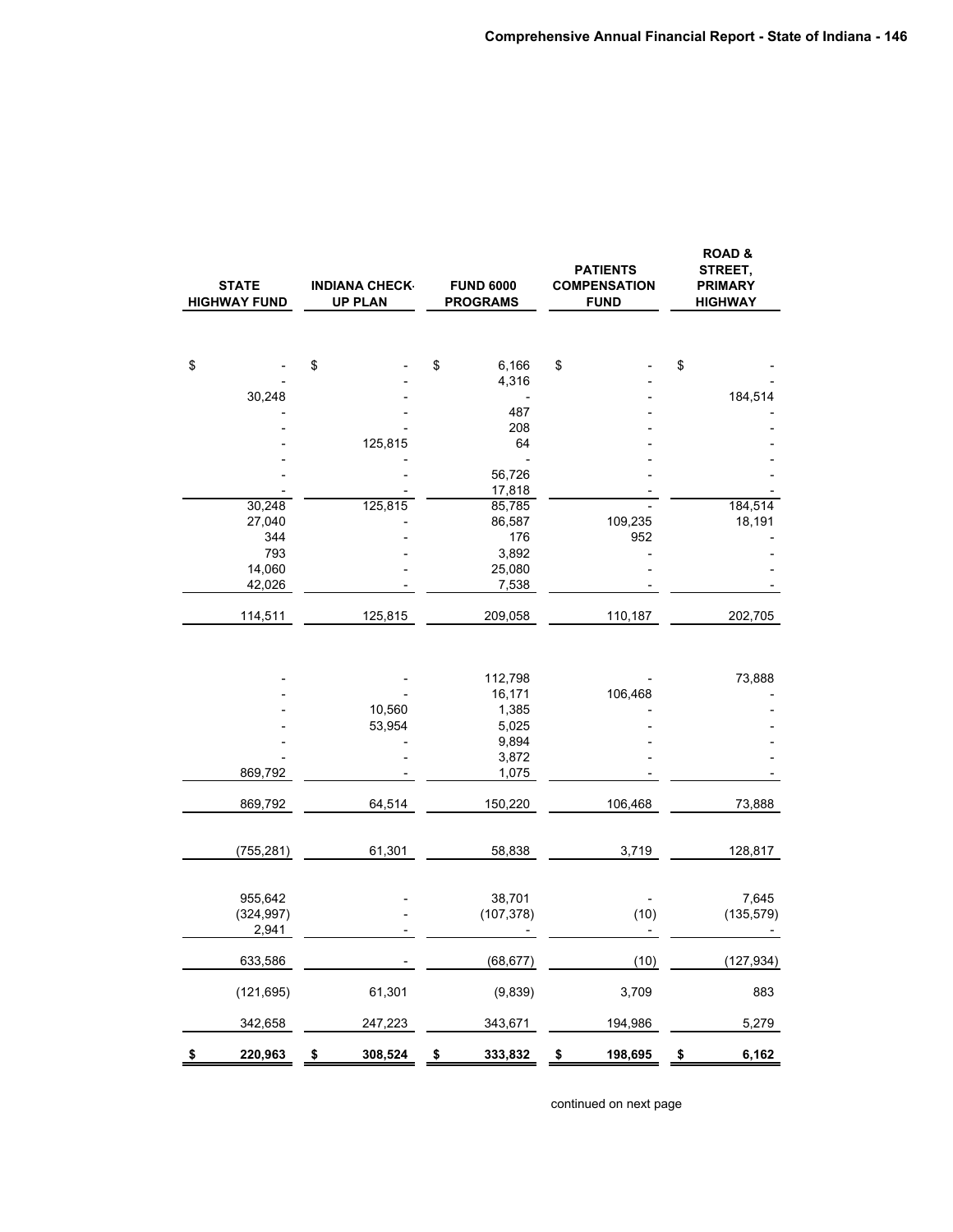#### **State of Indiana Combining Statement of Revenues, Expenditures, and Changes in Fund Balances Non-Major Special Revenue Funds For the Year Ended June 30, 2011 (amounts expressed in thousands)**

|                                                   | <b>TOBACCO</b><br><b>SETTLEMENT</b><br><b>FUND</b> | <b>COMMON</b><br><b>SCHOOL FUND</b> | <b>US</b><br><b>DEPARTMENT</b><br><b>OF</b><br><b>AGRICULTURE</b> | <b>US</b><br><b>DEPARTMENT</b><br><b>OF LABOR</b> |
|---------------------------------------------------|----------------------------------------------------|-------------------------------------|-------------------------------------------------------------------|---------------------------------------------------|
| <b>Revenues:</b>                                  |                                                    |                                     |                                                                   |                                                   |
| Taxes:                                            |                                                    |                                     |                                                                   |                                                   |
| Income                                            | \$                                                 | \$                                  | \$                                                                | \$                                                |
| Sales                                             |                                                    |                                     |                                                                   |                                                   |
| Fuels                                             |                                                    |                                     |                                                                   |                                                   |
| Gaming                                            |                                                    |                                     |                                                                   |                                                   |
| Unemployment                                      |                                                    |                                     |                                                                   | 111                                               |
| Alcohol and tobacco                               |                                                    |                                     |                                                                   |                                                   |
| Insurance                                         |                                                    |                                     |                                                                   |                                                   |
| <b>Financial Institutions</b>                     |                                                    |                                     |                                                                   |                                                   |
| Other                                             |                                                    |                                     |                                                                   |                                                   |
| <b>Total taxes</b>                                |                                                    |                                     |                                                                   | 111                                               |
| Current service charges                           | 127,051                                            | 214                                 |                                                                   | 672                                               |
| Investment income                                 | 81                                                 | 17                                  |                                                                   |                                                   |
| Sales/rents                                       |                                                    |                                     |                                                                   |                                                   |
| Grants                                            | 50                                                 |                                     | 339,756                                                           | 230,711                                           |
| Other                                             | 90                                                 | 6,159                               |                                                                   |                                                   |
| Total revenues                                    | 127,272                                            | 6,390                               | 339,756                                                           | 231,494                                           |
| <b>Expenditures:</b>                              |                                                    |                                     |                                                                   |                                                   |
| Current:                                          |                                                    |                                     |                                                                   |                                                   |
| General government                                | 12,379                                             | 28                                  | 653                                                               | 59                                                |
| Public safety                                     |                                                    |                                     | 3,284                                                             | 4,372                                             |
| Health                                            | 27,279                                             |                                     | 99,011                                                            |                                                   |
| Welfare                                           | 2,988                                              |                                     |                                                                   | 3,985                                             |
| Conservation, culture and development             |                                                    |                                     | 3,020                                                             | 157,880                                           |
| Education                                         |                                                    |                                     | 336,200                                                           |                                                   |
| Transportation                                    |                                                    |                                     |                                                                   |                                                   |
| Total expenditures                                | 42,646                                             | 28                                  | 442,168                                                           | 166,296                                           |
| Excess (deficiency) of revenues over expenditures | 84,626                                             | 6,362                               | (102, 412)                                                        | 65,198                                            |
|                                                   |                                                    |                                     |                                                                   |                                                   |
| Other financing sources (uses):<br>Transfers in   | 7,020                                              |                                     | 121,739                                                           | 3,260                                             |
| Transfers (out)                                   | (108, 602)                                         |                                     | (165, 572)                                                        | (1, 454)                                          |
| Proceeds from capital lease                       |                                                    |                                     | $\overline{\phantom{a}}$                                          |                                                   |
|                                                   |                                                    |                                     |                                                                   |                                                   |
| Total other financing sources (uses)              | (101, 582)                                         |                                     | (43, 833)                                                         | 1,806                                             |
| Net change in fund balances                       | (16, 956)                                          | 6,362                               | (146, 245)                                                        | 67,004                                            |
| Fund Balance July 1, as restated                  | 106,652                                            | 545,651                             | (17, 152)                                                         | (12, 793)                                         |
| Fund Balance June 30                              | 89,696                                             | 552,013                             | (163, 397)<br>\$                                                  | 54,211                                            |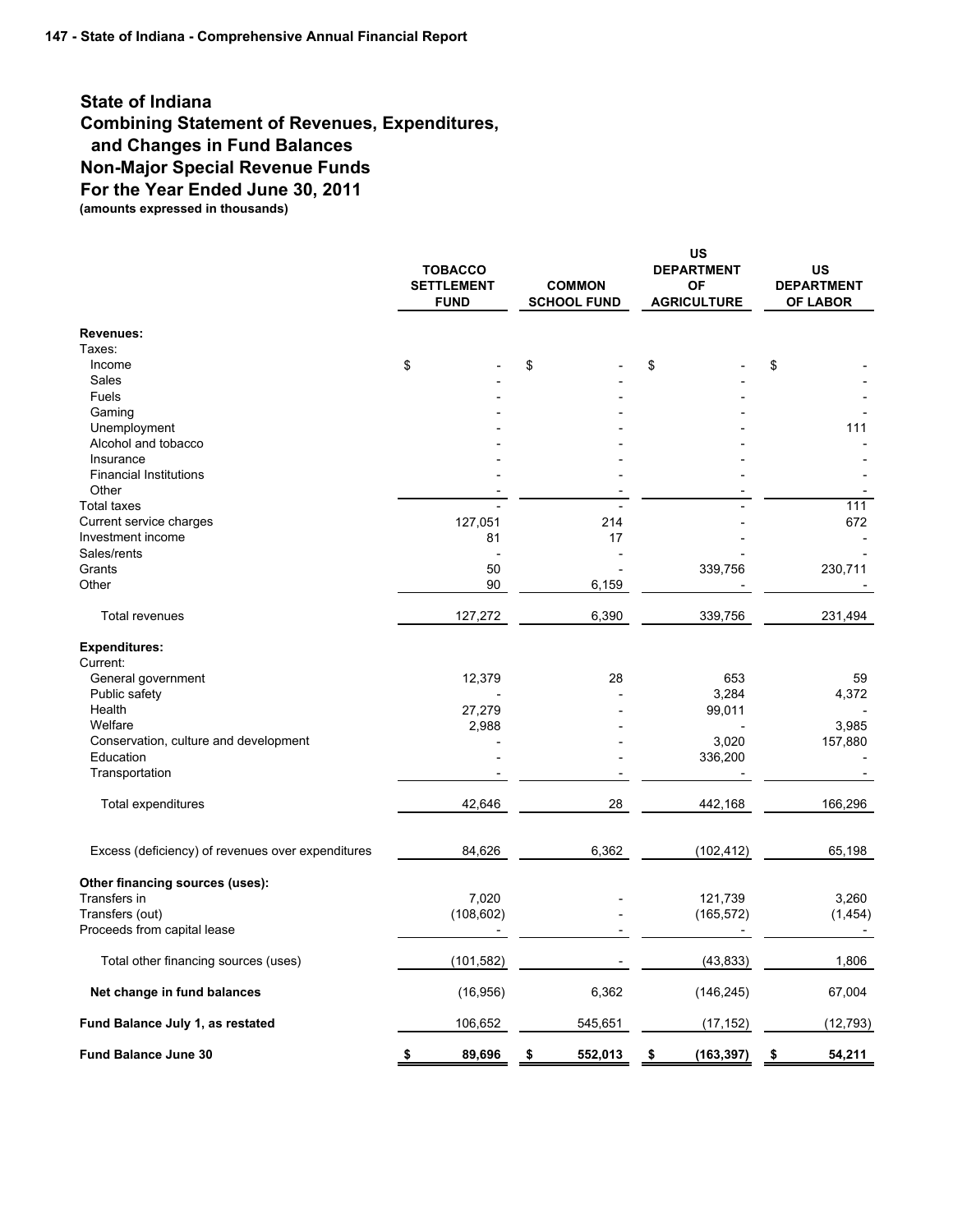| <b>US</b><br><b>DEPARTMENT</b><br>OF EDUCATION | <b>FEDERAL FOOD</b><br><b>STAMP</b><br><b>PROGRAM</b> | <b>STATE</b><br><b>STUDENT</b> | <b>Total</b>     |                      |
|------------------------------------------------|-------------------------------------------------------|--------------------------------|------------------|----------------------|
|                                                |                                                       | <b>ASSISTANCE</b>              | <b>FUNDS</b>     |                      |
|                                                |                                                       |                                |                  |                      |
|                                                |                                                       |                                |                  |                      |
| \$                                             | \$                                                    | \$                             | \$<br>95         | \$<br>6,261          |
|                                                |                                                       |                                | 46,907           | 51,223               |
|                                                |                                                       |                                | 155,302          | 747,569              |
|                                                |                                                       |                                | 26,052           | 813,749<br>319       |
|                                                |                                                       |                                | 36,880           | 162,759              |
|                                                |                                                       |                                | 4,090            | 4,090                |
|                                                |                                                       |                                |                  | 56,726               |
|                                                | 13                                                    |                                | 3,583            | 21,414               |
|                                                | 13                                                    |                                | 272,909          | 1,864,110            |
|                                                |                                                       | 1,002                          | 261,027          | 1,110,287            |
| 6                                              |                                                       |                                | 598              | 2,174                |
| 177                                            |                                                       |                                | 12,221           | 18,163               |
| 657,076                                        | 1,423,645                                             | 5,107                          | 359,279          | 3,054,813            |
| 6                                              | 1                                                     | 5                              | 1,004            | 56,885               |
|                                                |                                                       |                                |                  |                      |
| 657,265                                        | 1,423,659                                             | 6,114                          | 907,038          | 6,106,432            |
|                                                |                                                       |                                |                  |                      |
|                                                |                                                       |                                |                  |                      |
|                                                |                                                       |                                |                  |                      |
| 10,920                                         |                                                       |                                | 215,809          | 840,400              |
| 3,428                                          |                                                       |                                | 234,584          | 630,867              |
|                                                |                                                       |                                | 7,350            | 145,585              |
| 87,145                                         | 1,474,166                                             |                                | 118,638          | 1,745,901            |
| 10,884<br>610,607                              |                                                       | 268,519                        | 281,373<br>7,438 | 463,059              |
|                                                |                                                       |                                | 112,518          | 1,230,371<br>983,385 |
|                                                |                                                       |                                |                  |                      |
| 722,984                                        | 1,474,166                                             | 268,519                        | 977,710          | 6,039,568            |
|                                                |                                                       |                                |                  |                      |
|                                                |                                                       |                                |                  |                      |
| (65, 719)                                      | (50, 507)                                             | (262, 405)                     | (70, 672)        | 66,864               |
|                                                |                                                       |                                |                  |                      |
|                                                |                                                       |                                |                  |                      |
| 49,695                                         | 235,086                                               | 279,934                        | 379,313          | 2,282,292            |
| (17, 037)                                      | (114, 123)                                            | (11, 964)                      | (415, 792)       | (2,587,362)          |
|                                                |                                                       |                                |                  | 2,941                |
|                                                |                                                       |                                |                  |                      |
| 32,658                                         | 120,963                                               | 267,970                        | (36, 479)        | (302, 129)           |
|                                                |                                                       |                                |                  |                      |
| (33,061)                                       | 70,456                                                | 5,565                          | (107, 151)       | (235, 265)           |
|                                                |                                                       |                                |                  |                      |
| (26, 617)                                      | 20,105                                                | 38,594                         | 880,397          | 2,728,868            |
| (59, 678)<br>\$                                | 90,561<br>\$                                          | 44,159<br>\$                   | 773,246<br>\$    | 2,493,603<br>\$      |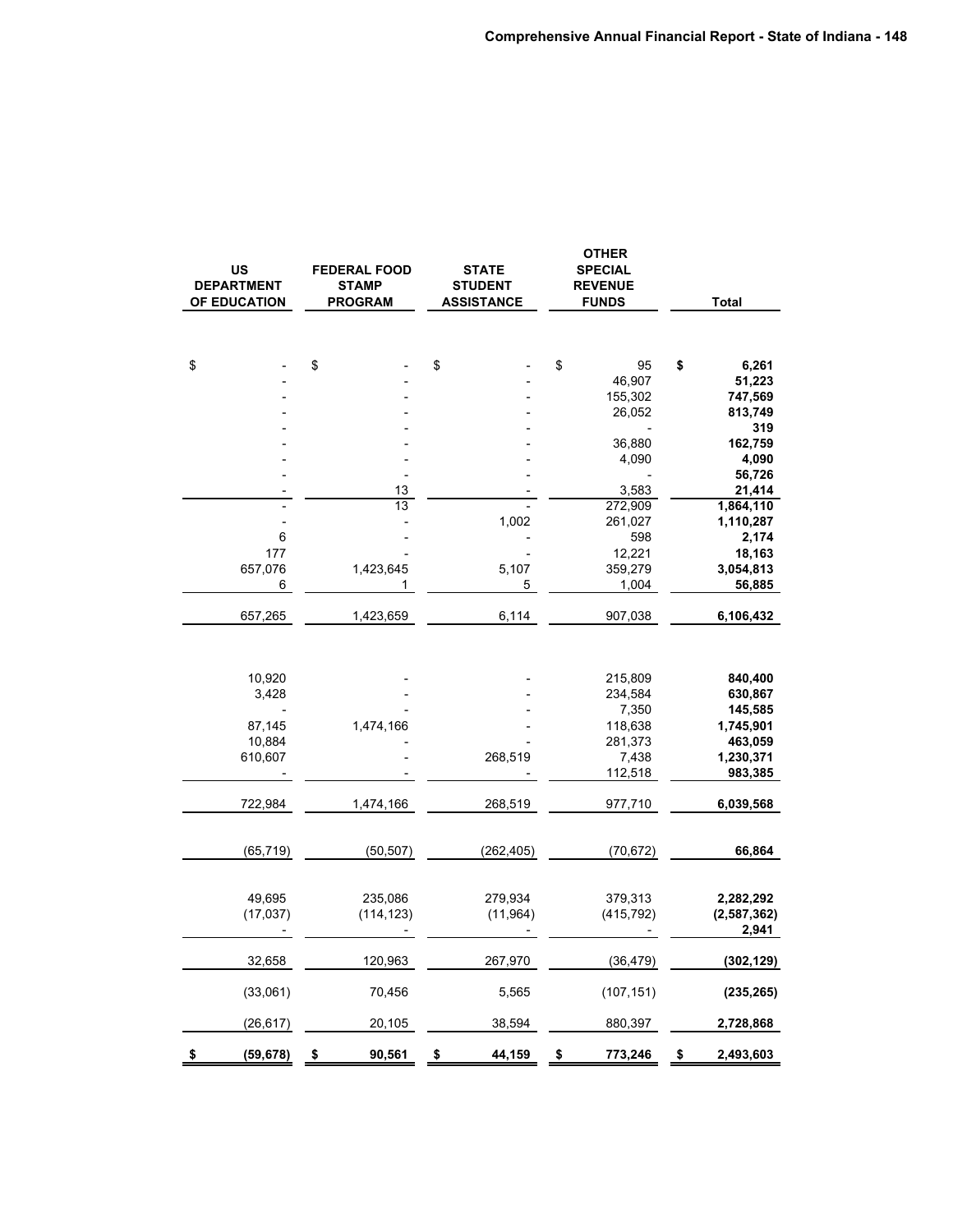#### **State of Indiana Combining Balance Sheet Non-Major Capital Projects Funds June 30, 2011 (amounts expressed in thousands)**

|                                                                     | <b>State Police</b><br><b>Building</b><br><b>Commission</b> |    | Post War<br><b>Construction</b> | <b>Other Non-Major</b><br><b>Capital Projects</b><br><b>Funds</b> | <b>Total</b>  |
|---------------------------------------------------------------------|-------------------------------------------------------------|----|---------------------------------|-------------------------------------------------------------------|---------------|
| Assets:                                                             |                                                             |    |                                 |                                                                   |               |
| Cash, cash equivalents and investments-unrestricted<br>Receivables: | \$<br>5,343                                                 | \$ | 84,595                          | \$<br>10,742                                                      | \$<br>100,680 |
| Taxes (net of allowance for uncollectible accounts)<br>Accounts     | 45                                                          |    | 1,855                           |                                                                   | 1,855<br>45   |
| <b>Total assets</b>                                                 | \$<br>5,388                                                 | S  | 86,450                          | \$<br>10,742                                                      | \$<br>102,580 |
| Liabilities:                                                        |                                                             |    |                                 |                                                                   |               |
| Accounts payable                                                    | \$<br>63                                                    | \$ | 626                             | \$<br>69                                                          | \$<br>758     |
| Interfund loans                                                     |                                                             |    |                                 | 200                                                               | 200           |
| Deferred revenue                                                    |                                                             |    | 9                               |                                                                   | 9             |
| <b>Total liabilities</b>                                            | 63                                                          |    | 635                             | 269                                                               | 967           |
| <b>Fund balance:</b>                                                |                                                             |    |                                 |                                                                   |               |
| Nonspendable:                                                       |                                                             |    |                                 |                                                                   |               |
| Restricted:                                                         |                                                             |    |                                 |                                                                   |               |
| Committed:                                                          |                                                             |    |                                 |                                                                   |               |
| Assigned:                                                           | 5,325                                                       |    | 85,815                          | 10,673                                                            | 101,813       |
| Unassigned:                                                         |                                                             |    |                                 | (200)                                                             | (200)         |
| Total fund balances                                                 | 5,325                                                       |    | 85,815                          | 10,473                                                            | 101,613       |
| <b>Total liabilities and fund balances</b>                          | \$<br>5,388                                                 | \$ | 86,450                          | \$<br>10,742                                                      | \$<br>102,580 |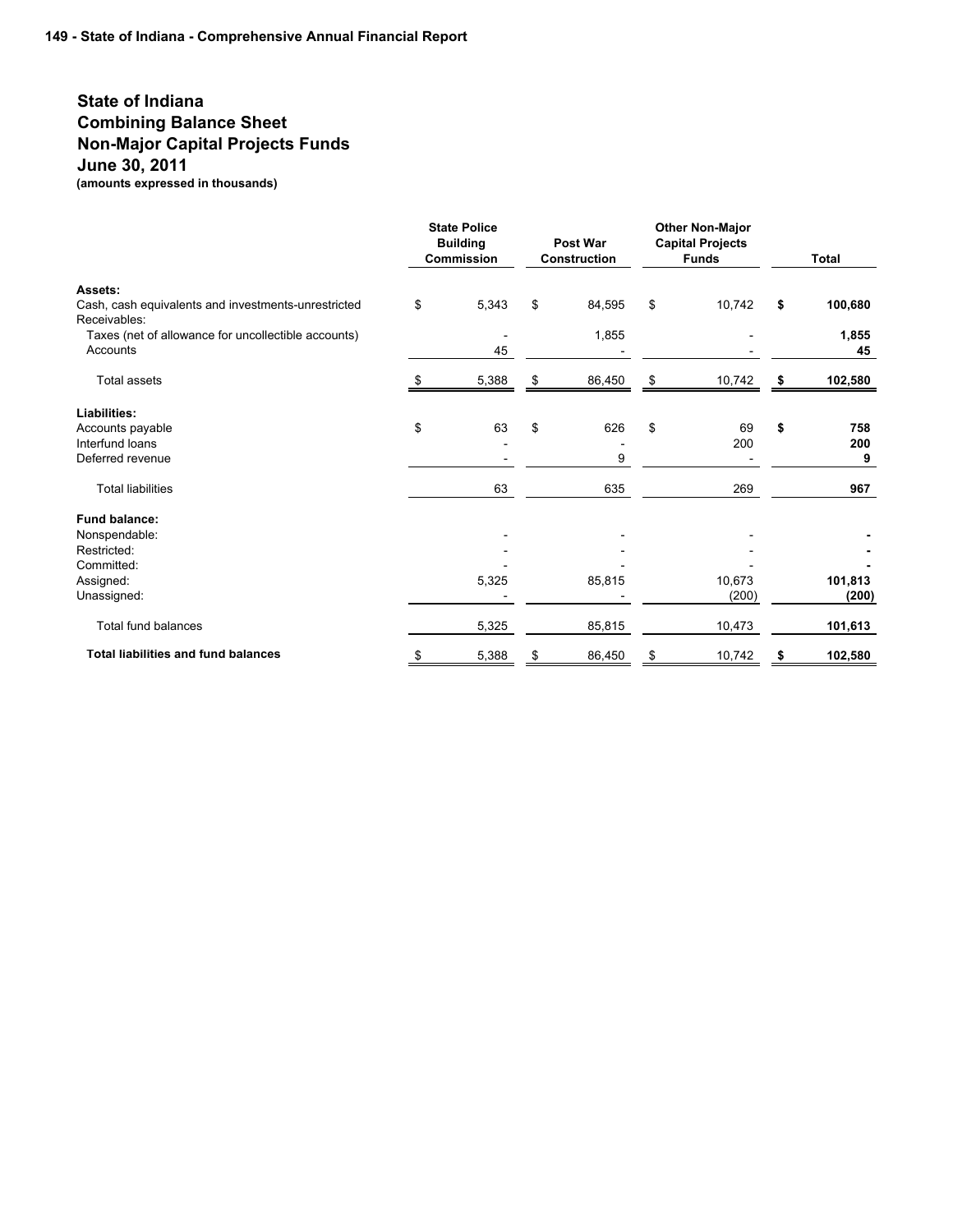### **State of Indiana Combining Statement of Revenues, Expenditures, and Changes in Fund Balances Non-Major Capital Projects Funds For the Year Ended June 30, 2011**

|                                              | <b>State Police</b><br><b>Building</b><br>Commission | Post War<br>Construction |          | <b>Other Non-Major</b><br><b>Capital Projects</b><br><b>Funds</b> |        | <b>Total</b>  |
|----------------------------------------------|------------------------------------------------------|--------------------------|----------|-------------------------------------------------------------------|--------|---------------|
| <b>Revenues:</b>                             |                                                      |                          |          |                                                                   |        |               |
| Taxes:                                       |                                                      |                          |          |                                                                   |        |               |
| Alcohol and tobacco                          | \$                                                   | \$                       | 18,303   | \$                                                                |        | \$<br>18,303  |
| <b>Total taxes</b>                           |                                                      |                          | 18,303   |                                                                   |        | 18,303        |
| Current service charges                      | 1,777                                                |                          |          |                                                                   |        | 1,777         |
| Total revenues                               | 1,777                                                |                          | 18,303   |                                                                   |        | 20,080        |
| <b>Expenditures:</b>                         |                                                      |                          |          |                                                                   |        |               |
| Current:                                     |                                                      |                          |          |                                                                   |        |               |
| General government                           |                                                      |                          |          |                                                                   | 6      | 6             |
| Public safety                                | 1,178                                                |                          | 4,945    |                                                                   | 166    | 6,289         |
| Health                                       |                                                      |                          | 20       |                                                                   | 746    | 766           |
| Welfare                                      |                                                      |                          | 85       |                                                                   |        | 85            |
| Education                                    |                                                      |                          | 136      |                                                                   |        | 136           |
| Total expenditures                           | 1,178                                                |                          | 5,186    |                                                                   | 918    | 7,282         |
| Excess (deficiency) of revenues over (under) |                                                      |                          |          |                                                                   |        |               |
| expenditures                                 | 599                                                  |                          | 13,117   |                                                                   | (918)  | 12,798        |
| Other financing sources (uses):              |                                                      |                          |          |                                                                   |        |               |
| Transfers in                                 |                                                      |                          | 498      |                                                                   | 1,719  | 2,217         |
| Transfers (out)                              |                                                      |                          | (5, 384) |                                                                   | (200)  | (5, 584)      |
| Total other financing sources (uses)         |                                                      |                          | (4,886)  |                                                                   | 1,519  | (3, 367)      |
| Net change in fund balances                  | 599                                                  |                          | 8,231    |                                                                   | 601    | 9,431         |
| Fund Balance July 1, as restated             | 4,726                                                |                          | 77,584   |                                                                   | 9,872  | 92,182        |
| <b>Fund Balance June 30</b>                  | \$<br>5,325                                          | \$                       | 85,815   | \$                                                                | 10,473 | \$<br>101,613 |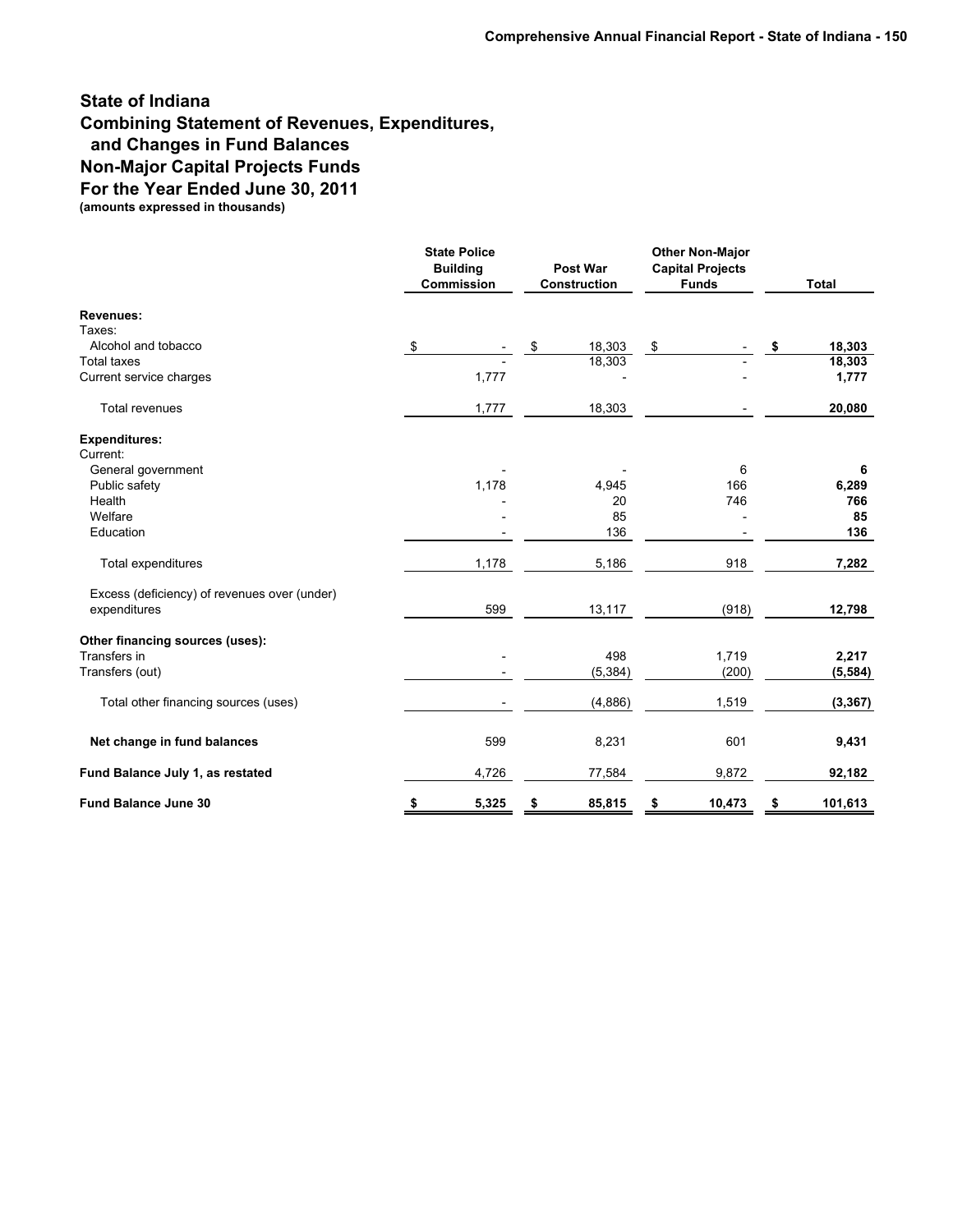### **State of Indiana Combining Balance Sheet Non-Major Permanent Funds June 30, 2011 (amounts expressed in thousands)**

|                                                                                                      |    | <b>Next Generation</b><br><b>Trust Fund</b> | <b>Other Non-Major</b><br><b>Permanent Funds</b> | Total |                        |  |
|------------------------------------------------------------------------------------------------------|----|---------------------------------------------|--------------------------------------------------|-------|------------------------|--|
| Assets:                                                                                              |    |                                             |                                                  |       |                        |  |
| Cash, cash equivalents and investments-unrestricted<br>Securities lending collateral<br>Receivables: | \$ | 516,148<br>28,110                           | \$<br>1,131                                      | \$    | 517,279<br>28,110      |  |
| Securities lending<br>Interest                                                                       |    | $\overline{2}$<br>$\overline{c}$            |                                                  |       | 2<br>$\mathbf 2$       |  |
| <b>Total assets</b>                                                                                  | \$ | 544,262                                     | \$<br>1,131                                      | \$    | 545,393                |  |
| Liabilities:<br>Securities lending payable<br>Securities lending collateral                          | \$ | $\overline{2}$<br>28,110                    | \$                                               | \$    | $\mathbf{2}$<br>28,110 |  |
| <b>Total liabilities</b>                                                                             |    | 28,112                                      |                                                  |       | 28,112                 |  |
| <b>Fund balance:</b><br>Nonspendable:<br>Committed:                                                  |    | 500,000<br>16,150                           | 1,125<br>6                                       |       | 501,125<br>16,156      |  |
| Total fund balances                                                                                  |    | 516,150                                     | 1,131                                            |       | 517,281                |  |
| <b>Total liabilities and fund balances</b>                                                           | S  | 544,262                                     | \$<br>1,131                                      | \$    | 545,393                |  |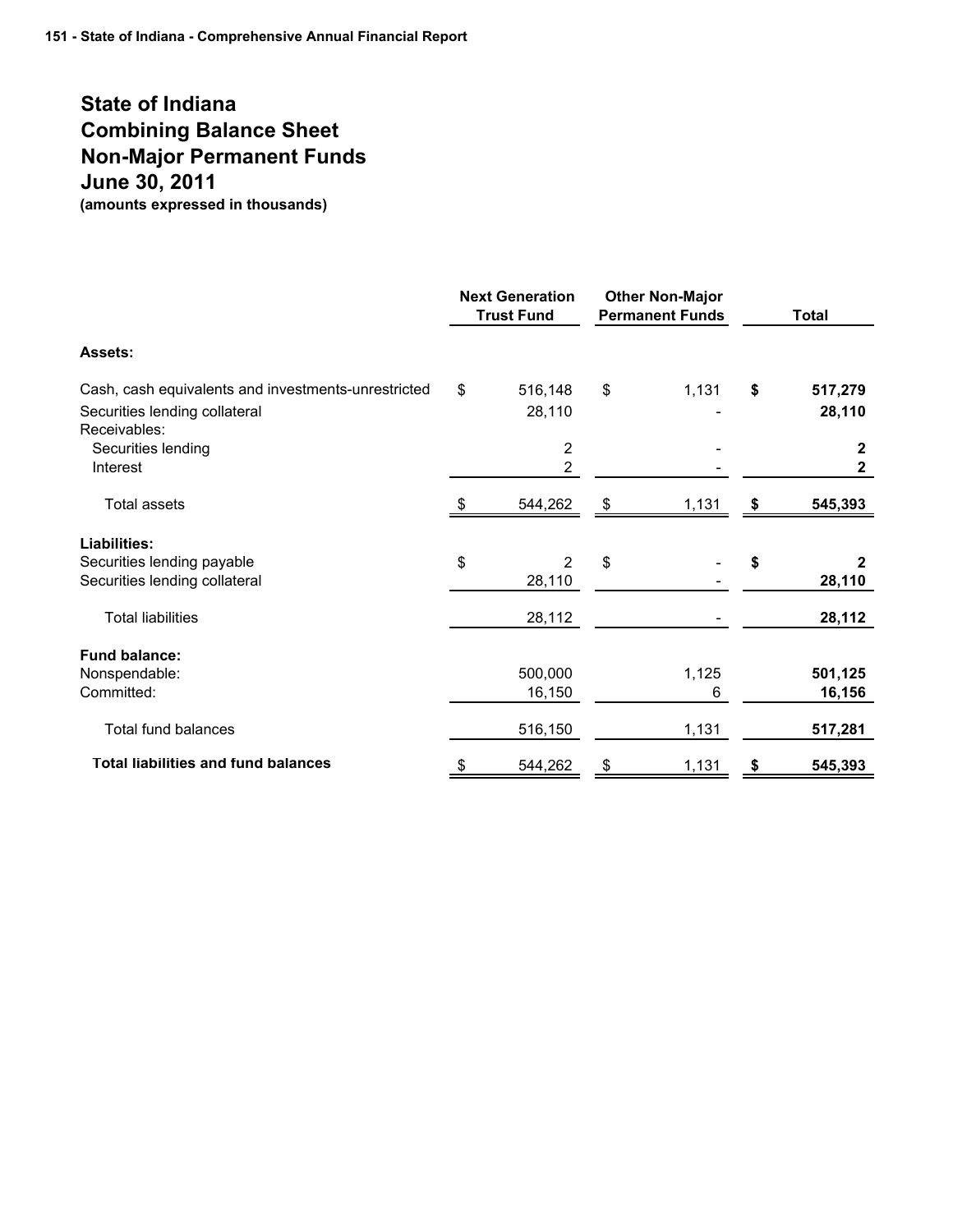## **State of Indiana Combining Statement of Revenues, Expenditures, and Changes in Fund Balances Non-Major Permanent Funds For the Year Ended June 30, 2011**

|                                                              |    | <b>Next Generation</b><br><b>Trust Fund</b> | <b>Other Non-Major</b><br><b>Permanent</b><br><b>Funds</b> | <b>Total</b> |                |  |
|--------------------------------------------------------------|----|---------------------------------------------|------------------------------------------------------------|--------------|----------------|--|
| <b>Revenues:</b>                                             |    |                                             |                                                            |              |                |  |
| Investment income                                            | \$ | 32,265                                      | \$<br>5                                                    | \$           | 32,270         |  |
| <b>Total revenues</b>                                        |    | 32,265                                      | 5                                                          |              | 32,270         |  |
| <b>Expenditures:</b>                                         |    |                                             |                                                            |              |                |  |
| Current:<br>General government                               |    |                                             | $\overline{7}$                                             |              | $\overline{7}$ |  |
| Total expenditures                                           |    | 66                                          | $\overline{7}$                                             |              | 73             |  |
| Excess (deficiency) of revenues over (under)<br>expenditures |    | 32,199                                      | (2)                                                        |              | 32,197         |  |
| Other financing sources (uses):<br>Transfers (out)           |    | (124, 158)                                  |                                                            |              | (124, 158)     |  |
| Total other financing sources (uses)                         |    | (124, 158)                                  |                                                            |              | (124, 158)     |  |
| Net change in fund balances                                  |    | (91, 959)                                   | (2)                                                        |              | (91, 961)      |  |
| Fund Balance July 1, as restated                             |    | 608,109                                     | 1,133                                                      |              | 609,242        |  |
| <b>Fund Balance June 30</b>                                  | S  | 516,150                                     | \$<br>1,131                                                | \$           | 517,281        |  |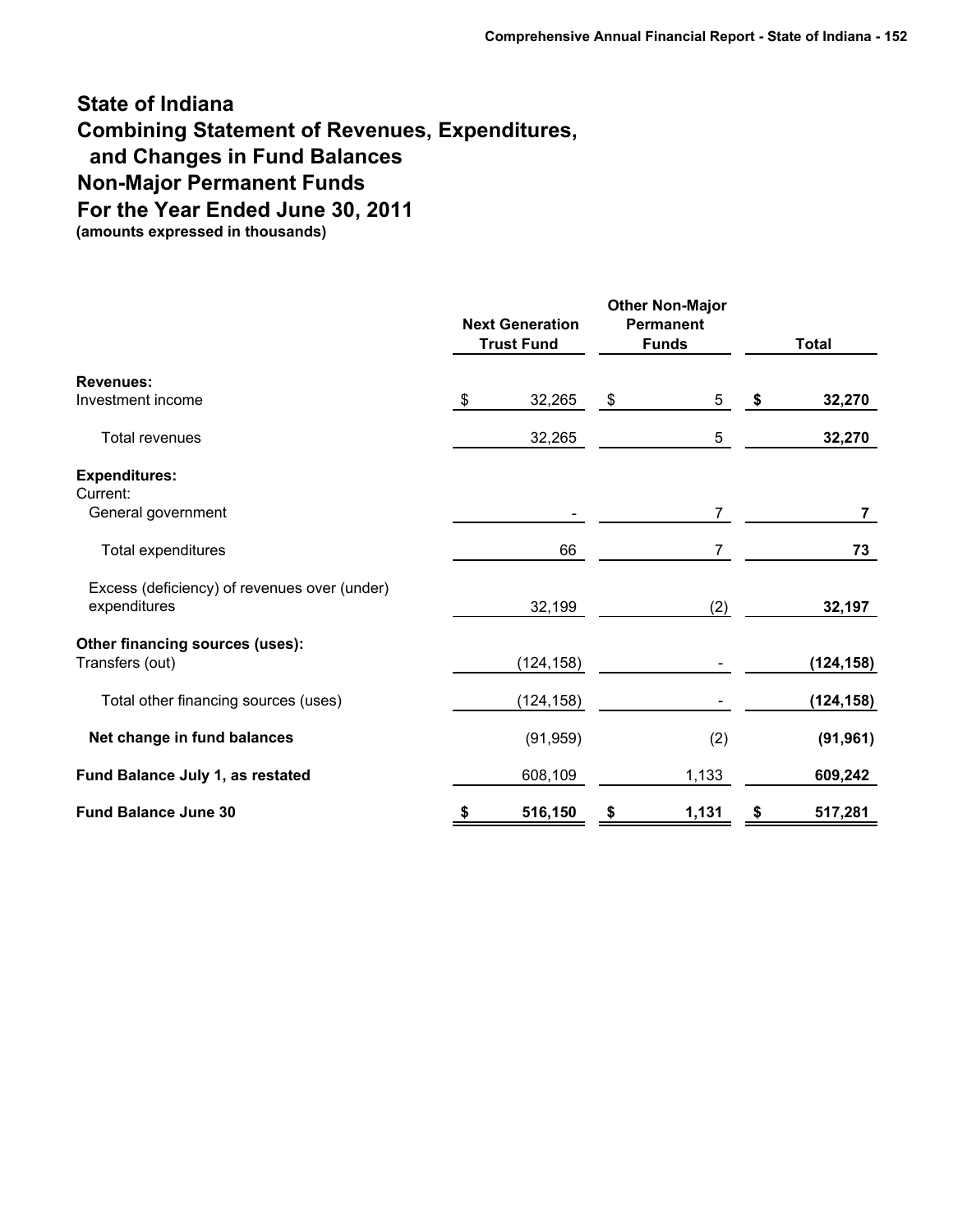#### **State of Indiana Combining Schedule of Revenues, Expenditures and Changes in Fund Balances - Budget and Actual (Budgetary Basis) For the Year Ended June 30, 2011 (amounts expressed in thousands)**

|                                              | <b>State Gaming Fund</b> |               |              |                     |  |  |  |  |  |  |  |
|----------------------------------------------|--------------------------|---------------|--------------|---------------------|--|--|--|--|--|--|--|
|                                              |                          |               |              | Variance to         |  |  |  |  |  |  |  |
|                                              |                          | <b>Budget</b> | Actual       | <b>Final Budget</b> |  |  |  |  |  |  |  |
| Revenues:                                    | Original                 | Final         |              |                     |  |  |  |  |  |  |  |
| Taxes:                                       |                          |               |              |                     |  |  |  |  |  |  |  |
| Income                                       | \$                       | \$            | \$           | \$                  |  |  |  |  |  |  |  |
| Sales                                        |                          |               |              |                     |  |  |  |  |  |  |  |
| <b>Fuels</b>                                 |                          |               |              |                     |  |  |  |  |  |  |  |
| Gaming                                       | 799,610                  | 799,610       | 787,098      | (12, 512)           |  |  |  |  |  |  |  |
| Unemployment                                 |                          |               |              |                     |  |  |  |  |  |  |  |
| Alcohol and tobacco                          |                          |               |              |                     |  |  |  |  |  |  |  |
| Insurance                                    |                          |               |              |                     |  |  |  |  |  |  |  |
| <b>Financial institutions</b>                |                          |               |              |                     |  |  |  |  |  |  |  |
| Other                                        |                          |               |              |                     |  |  |  |  |  |  |  |
| <b>Total taxes</b>                           | 799,610                  | 799,610       | 787,098      | (12, 512)           |  |  |  |  |  |  |  |
| Current service charges                      | 1,775                    | 1,775         | 1,918        | 143                 |  |  |  |  |  |  |  |
| Investment income                            |                          |               |              |                     |  |  |  |  |  |  |  |
| Sales/rents<br>Grants                        |                          |               |              |                     |  |  |  |  |  |  |  |
| Other                                        | 30                       | 30            |              | (30)                |  |  |  |  |  |  |  |
|                                              |                          |               |              |                     |  |  |  |  |  |  |  |
| Total revenues                               | 801,415                  | 801,415       | 789,016      | (12, 399)           |  |  |  |  |  |  |  |
| <b>Expenditures:</b>                         |                          |               |              |                     |  |  |  |  |  |  |  |
| Current:                                     |                          |               |              |                     |  |  |  |  |  |  |  |
| General government                           | 4,373                    | 14,046        | 137,103      | (123, 057)          |  |  |  |  |  |  |  |
| Public safety                                |                          |               |              |                     |  |  |  |  |  |  |  |
| Health                                       |                          |               |              |                     |  |  |  |  |  |  |  |
| Welfare                                      |                          |               |              |                     |  |  |  |  |  |  |  |
| Conservation, culture and development        |                          |               |              |                     |  |  |  |  |  |  |  |
| Education                                    |                          |               |              |                     |  |  |  |  |  |  |  |
| Transportation                               |                          |               |              |                     |  |  |  |  |  |  |  |
| Total expenditures                           | 4,373                    | 14,046        | 137,103      | (123, 057)          |  |  |  |  |  |  |  |
| Excess of revenues over (under) expenditures | 797,042                  | 787,369       | 651,913      | 135,456             |  |  |  |  |  |  |  |
| Other financing sources (uses):              |                          |               |              |                     |  |  |  |  |  |  |  |
| Total other financing sources (uses)         | (659,779)                | (659, 779)    | (659, 779)   |                     |  |  |  |  |  |  |  |
|                                              |                          |               |              |                     |  |  |  |  |  |  |  |
| Net change in fund balances                  | \$<br>137,263            | \$<br>127,590 | (7,866)      | (135, 456)<br>\$    |  |  |  |  |  |  |  |
| Fund balances July 1, as restated            |                          |               | 25,406       |                     |  |  |  |  |  |  |  |
| <b>Fund balances June 30</b>                 |                          |               | 17,540<br>\$ |                     |  |  |  |  |  |  |  |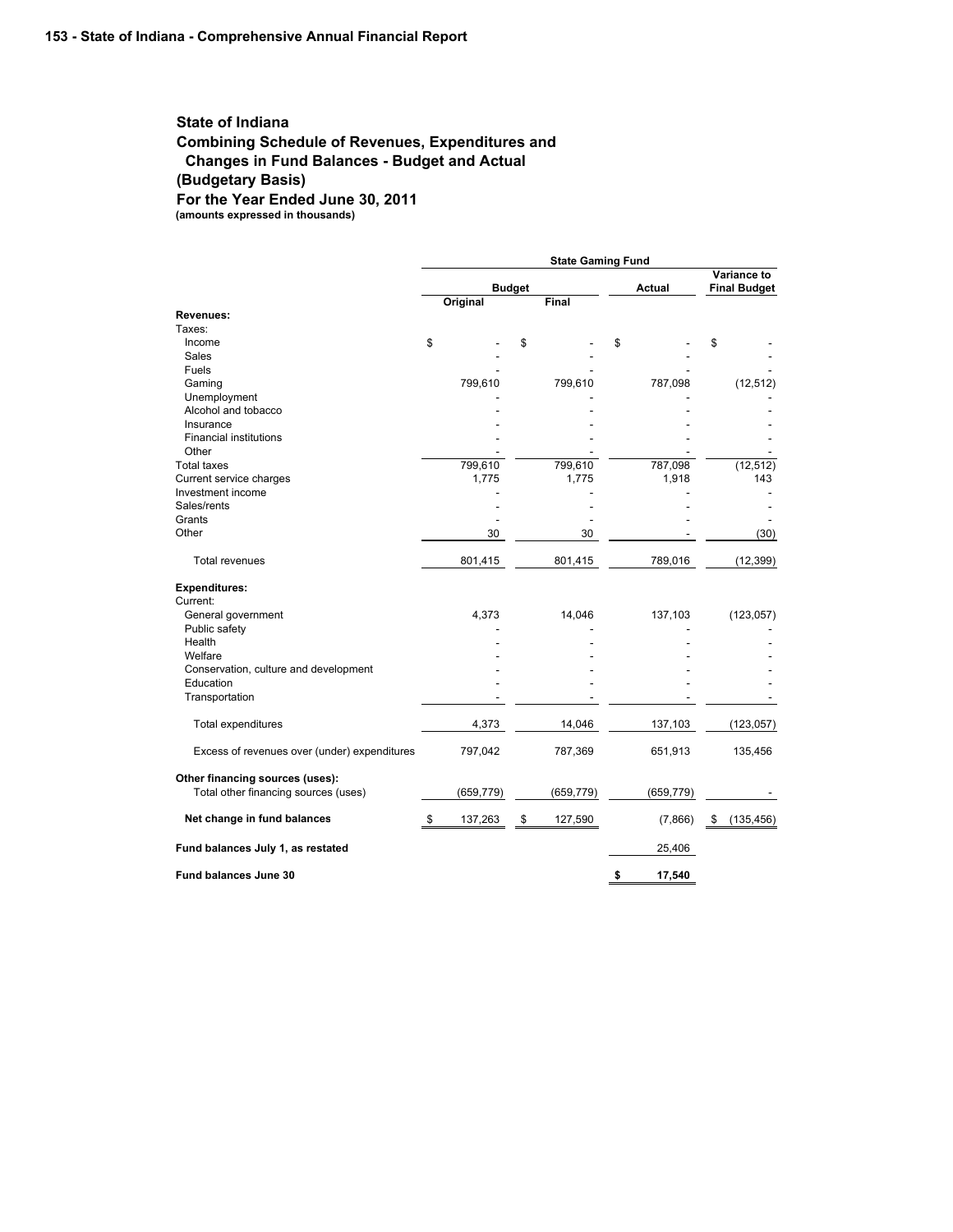| Motor Vehicle Highway Fund |                    |               |                    |    |                    |     |                     | <b>Motor Vehicle Commission</b> |          |               |         |    |               |    |                     |  |  |  |  |
|----------------------------|--------------------|---------------|--------------------|----|--------------------|-----|---------------------|---------------------------------|----------|---------------|---------|----|---------------|----|---------------------|--|--|--|--|
|                            |                    |               |                    |    |                    |     | Variance to         |                                 |          |               |         |    |               |    | Variance to         |  |  |  |  |
|                            |                    | <b>Budget</b> |                    |    | Actual             |     | <b>Final Budget</b> |                                 |          | <b>Budget</b> |         |    | <b>Actual</b> |    | <b>Final Budget</b> |  |  |  |  |
|                            | Original           |               | Final              |    |                    |     |                     |                                 | Original |               | Final   |    |               |    |                     |  |  |  |  |
| \$                         |                    | \$            |                    | \$ |                    | \$  |                     | \$                              |          | \$            |         | \$ |               | \$ |                     |  |  |  |  |
|                            | 402,406            |               | 402,406            |    | 379,357            |     |                     |                                 |          |               |         |    |               |    |                     |  |  |  |  |
|                            |                    |               |                    |    |                    |     | (23, 049)           |                                 |          |               |         |    |               |    |                     |  |  |  |  |
|                            |                    |               |                    |    |                    |     |                     |                                 |          |               |         |    |               |    |                     |  |  |  |  |
|                            |                    |               |                    |    |                    |     |                     |                                 |          |               |         |    |               |    |                     |  |  |  |  |
|                            |                    |               |                    |    |                    |     |                     |                                 |          |               |         |    |               |    |                     |  |  |  |  |
|                            |                    |               |                    |    |                    |     |                     |                                 |          |               |         |    |               |    |                     |  |  |  |  |
|                            | 402,406<br>226,947 |               | 402,406<br>226,947 |    | 379,357<br>254,720 |     | (23, 049)<br>27,773 |                                 | 98,356   |               | 98,356  |    | 94,166        |    | (4, 190)            |  |  |  |  |
|                            | 671                |               | 671                |    | 1,080              |     | 409                 |                                 |          |               |         |    |               |    |                     |  |  |  |  |
|                            | 84                 |               | 84                 |    | 25                 |     | (59)                |                                 |          |               |         |    | 23            |    | 23                  |  |  |  |  |
|                            | 1,042              |               | 1,042              |    | 43                 |     | (999)               |                                 | 15       |               | 15      |    | 13            |    | (2)                 |  |  |  |  |
|                            | 631,150            |               | 631,150            |    | 635,225            |     | 4,075               |                                 | 98,371   |               | 98,371  |    | 94,202        |    | (4, 169)            |  |  |  |  |
|                            |                    |               |                    |    |                    |     |                     |                                 |          |               |         |    |               |    |                     |  |  |  |  |
|                            | 301,473<br>220,577 |               | 571,016<br>208,717 |    | 276,245<br>182,904 |     | 294,771<br>25,813   |                                 | 97,678   |               | 80,411  |    | 77,027        |    | 3,384               |  |  |  |  |
|                            |                    |               |                    |    |                    |     |                     |                                 |          |               |         |    |               |    |                     |  |  |  |  |
|                            |                    |               |                    |    |                    |     |                     |                                 |          |               |         |    |               |    |                     |  |  |  |  |
|                            | 253                |               | 264                |    | 213                |     | 51                  |                                 |          |               |         |    |               |    |                     |  |  |  |  |
|                            | 500                |               | 500                |    |                    |     | 500                 |                                 |          |               |         |    |               |    |                     |  |  |  |  |
|                            | 522,803            |               | 780,497            |    | 459,362            |     | 321,135             |                                 | 97,678   |               | 80,411  |    | 77,027        |    | 3,384               |  |  |  |  |
|                            | 108,347            |               | (149, 347)         |    | 175,863            |     | (325, 210)          |                                 | 693      |               | 17,960  |    | 17,175        |    | 785                 |  |  |  |  |
|                            | (161, 930)         |               | (161, 930)         |    | (161, 930)         |     |                     |                                 | (2,376)  |               | (2,376) |    | (2,376)       |    |                     |  |  |  |  |
|                            | (53, 583)          | \$            | (311, 277)         |    | 13,933             | -\$ | 325,210             | \$                              | (1,683)  | \$            | 15,584  |    | 14,799        | \$ | (785)               |  |  |  |  |
|                            |                    |               |                    |    | 24,667             |     |                     |                                 |          |               |         |    | (12, 260)     |    |                     |  |  |  |  |
|                            |                    |               |                    | \$ | 38,600             |     |                     |                                 |          |               |         | \$ | 2,539         |    |                     |  |  |  |  |
|                            |                    |               |                    |    |                    |     |                     |                                 |          |               |         |    |               |    |                     |  |  |  |  |

continued on next page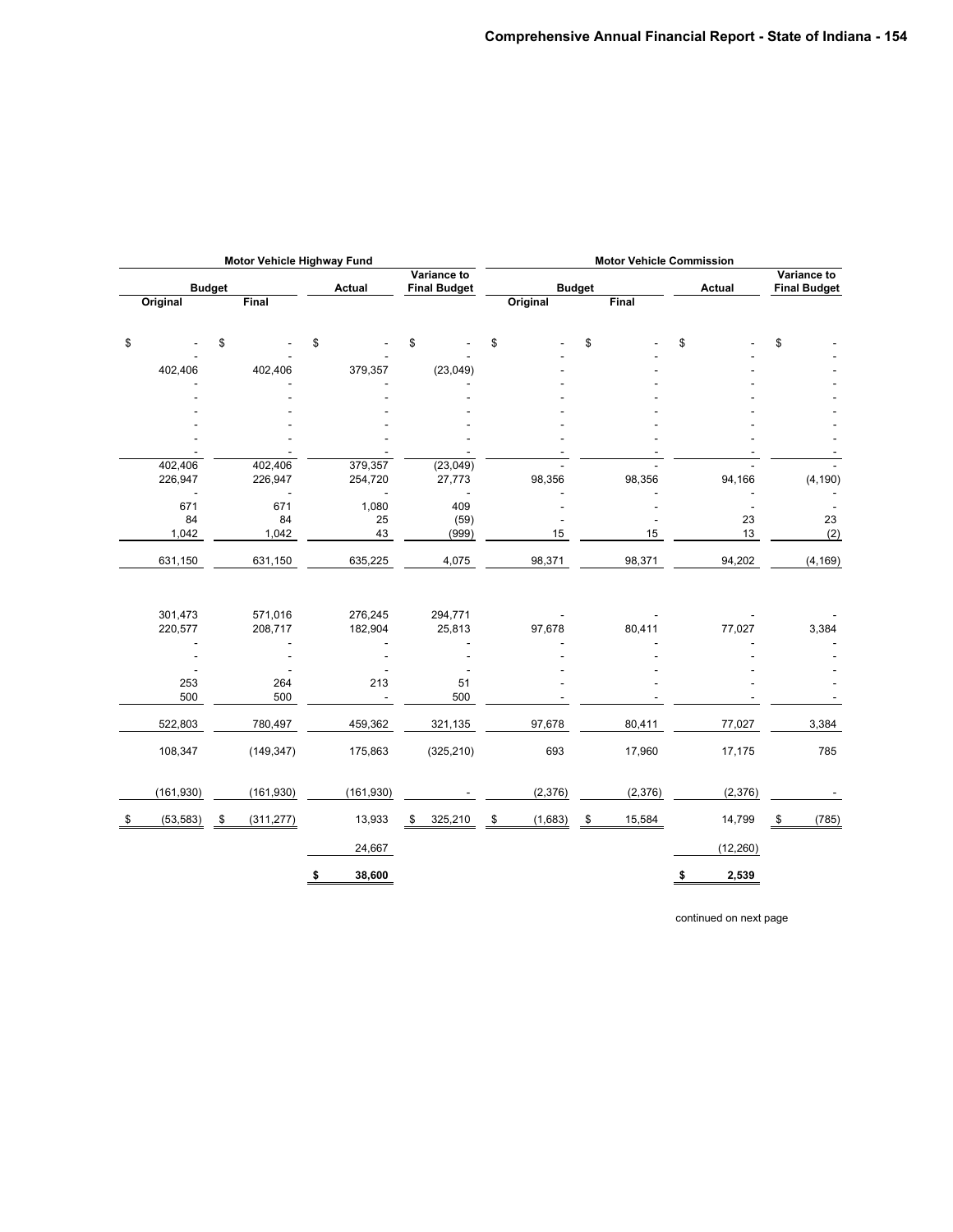#### **State of Indiana Combining Schedule of Revenues, Expenditures and Changes in Fund Balances - Budget and Actual (Budgetary Basis) For the Year Ended June 30, 2011 (amounts expressed in thousands)**

|                                              |                 | <b>Build Indiana Fund</b> |            |             |                          |  |  |  |  |  |  |  |
|----------------------------------------------|-----------------|---------------------------|------------|-------------|--------------------------|--|--|--|--|--|--|--|
|                                              |                 |                           |            |             | Variance to              |  |  |  |  |  |  |  |
|                                              |                 | <b>Budget</b>             |            | Actual      | <b>Final Budget</b>      |  |  |  |  |  |  |  |
| Revenues:                                    | Original        |                           | Final      |             |                          |  |  |  |  |  |  |  |
| Taxes:                                       |                 |                           |            |             |                          |  |  |  |  |  |  |  |
| Income                                       | \$              | \$                        |            | \$          | \$                       |  |  |  |  |  |  |  |
| Sales                                        |                 |                           |            |             |                          |  |  |  |  |  |  |  |
| <b>Fuels</b>                                 |                 |                           |            |             |                          |  |  |  |  |  |  |  |
| Gaming                                       |                 |                           |            |             |                          |  |  |  |  |  |  |  |
| Unemployment                                 |                 |                           |            |             |                          |  |  |  |  |  |  |  |
| Alcohol and tobacco                          |                 |                           |            |             |                          |  |  |  |  |  |  |  |
| Insurance                                    |                 |                           |            |             |                          |  |  |  |  |  |  |  |
| <b>Financial institutions</b>                |                 |                           |            |             |                          |  |  |  |  |  |  |  |
| Other                                        |                 |                           |            |             |                          |  |  |  |  |  |  |  |
| <b>Total taxes</b>                           |                 |                           |            |             |                          |  |  |  |  |  |  |  |
| Current service charges                      | 32,557          |                           | 32,557     | 160,199     | 127,642                  |  |  |  |  |  |  |  |
| Investment income                            |                 |                           |            |             |                          |  |  |  |  |  |  |  |
| Sales/rents                                  |                 |                           |            |             |                          |  |  |  |  |  |  |  |
| Grants                                       |                 |                           |            | 1           | 1                        |  |  |  |  |  |  |  |
| Other                                        | 91,304          |                           | 91,304     |             | (91, 304)                |  |  |  |  |  |  |  |
| Total revenues                               | 123,861         |                           | 123,861    | 160,200     | 36,339                   |  |  |  |  |  |  |  |
| <b>Expenditures:</b>                         |                 |                           |            |             |                          |  |  |  |  |  |  |  |
| Current:                                     |                 |                           |            |             |                          |  |  |  |  |  |  |  |
| General government                           |                 |                           |            |             |                          |  |  |  |  |  |  |  |
| Public safety                                |                 |                           |            |             |                          |  |  |  |  |  |  |  |
| Health                                       |                 |                           |            |             |                          |  |  |  |  |  |  |  |
| Welfare                                      |                 |                           |            |             |                          |  |  |  |  |  |  |  |
| Conservation, culture and development        |                 |                           | 100        | 8           | 92                       |  |  |  |  |  |  |  |
| Education                                    | 6,166           |                           | 4,239      | 3,512       | 727                      |  |  |  |  |  |  |  |
| Transportation                               |                 |                           |            |             | $\overline{\phantom{a}}$ |  |  |  |  |  |  |  |
| Total expenditures                           | 6,166           |                           | 4,339      | 3,520       | 819                      |  |  |  |  |  |  |  |
| Excess of revenues over (under) expenditures | 117,695         |                           | 119,522    | 156,680     | (37, 158)                |  |  |  |  |  |  |  |
| Other financing sources (uses):              |                 |                           |            |             |                          |  |  |  |  |  |  |  |
| Total other financing sources (uses)         | (156, 513)      |                           | (156, 513) | (156, 513)  |                          |  |  |  |  |  |  |  |
| Net change in fund balances                  | \$<br>(38, 818) | \$                        | (36, 991)  | 167         | \$<br>37,158             |  |  |  |  |  |  |  |
| Fund balances July 1, as restated            |                 |                           |            | 4,970       |                          |  |  |  |  |  |  |  |
| <b>Fund balances June 30</b>                 |                 |                           |            | \$<br>5,137 |                          |  |  |  |  |  |  |  |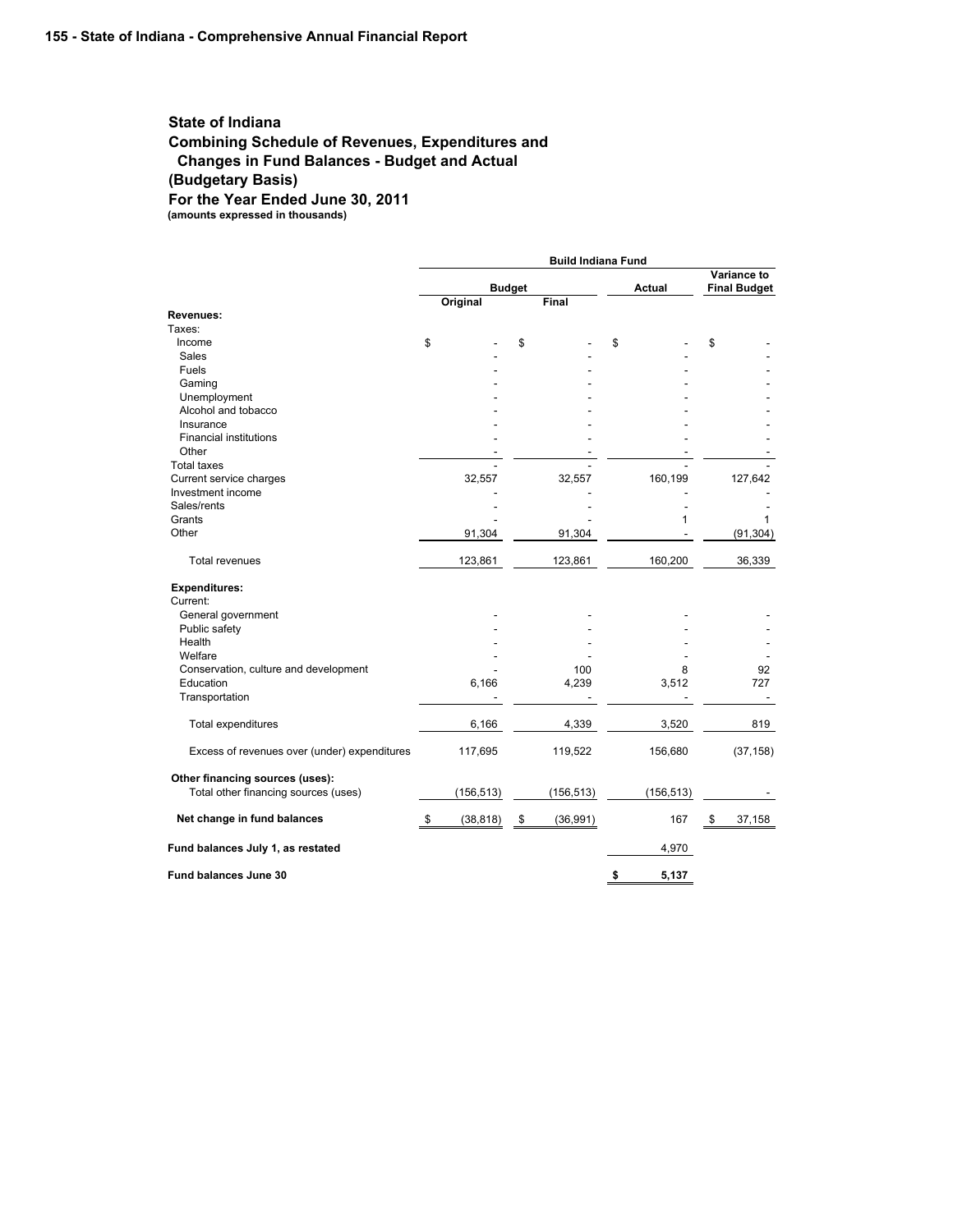| <b>State Highway Fund</b> |             |               |             |    |               |                     |               |               |            |               |                     |
|---------------------------|-------------|---------------|-------------|----|---------------|---------------------|---------------|---------------|------------|---------------|---------------------|
|                           |             |               |             |    | Variance to   |                     |               |               |            | Variance to   |                     |
|                           |             | <b>Budget</b> |             |    | <b>Actual</b> | <b>Final Budget</b> |               | <b>Budget</b> |            | <b>Actual</b> | <b>Final Budget</b> |
|                           | Original    |               | Final       |    |               |                     | Original      |               | Final      |               |                     |
| \$                        |             | \$            |             | \$ |               | \$                  | \$            | \$            |            | \$            | \$                  |
|                           | 24,876      |               |             |    |               |                     |               |               |            |               |                     |
|                           |             |               | 24,876      |    | 30,227        | 5,351               |               |               |            |               |                     |
|                           |             |               |             |    |               |                     |               |               |            |               |                     |
|                           |             |               |             |    |               |                     | 128,182       |               | 128,182    | 127,440       | (742)               |
|                           |             |               |             |    |               |                     |               |               |            |               |                     |
|                           |             |               |             |    |               |                     |               |               |            |               |                     |
|                           | 24,876      |               | 24,876      |    | 30,227        | 5,351               | 128,182       |               | 128,182    | 127,440       | (742)               |
|                           | 11,659      |               | 11,659      |    | 26,883        | 15,224              |               |               |            |               |                     |
|                           | 199<br>711  |               | 199<br>711  |    | 344<br>793    | 145<br>82           |               |               |            |               |                     |
|                           | 8,100       |               | 8,100       |    | 14,060        | 5,960               |               |               |            |               |                     |
|                           | 83,571      |               | 83,571      |    | 42,026        | (41, 545)           |               |               |            |               |                     |
|                           | 129,116     |               | 129,116     |    | 114,333       | (14, 783)           | 128,182       |               | 128,182    | 127,440       | (742)               |
|                           |             |               |             |    |               |                     |               |               |            |               |                     |
|                           | 5,000       |               | 6,809       |    | 2             | 6,807               |               |               |            |               |                     |
|                           |             |               |             |    |               |                     | 11,884        |               | 11,797     | 10,066        | 1,731               |
|                           |             |               |             |    |               |                     | 2,899         |               | 245,614    | 53,646        | 191,968             |
|                           |             |               |             |    |               |                     |               |               |            |               |                     |
|                           | 1,799,211   |               | 2,422,922   |    | 876,804       | 1,546,118           |               |               |            |               |                     |
|                           | 1,804,211   |               | 2,429,731   |    | 876,806       | 1,552,925           | 14,783        |               | 257,411    | 63,712        | 193,699             |
|                           | (1,675,095) |               | (2,300,615) |    | (762, 473)    | (1,538,142)         | 113,399       |               | (129, 229) | 63,728        | (192, 957)          |
|                           | 630,645     |               | 630,645     |    | 630,645       |                     |               |               |            |               |                     |
| S                         | (1,044,450) | \$            | (1,669,970) |    | (131, 828)    | \$1,538,142         | \$<br>113,399 | \$            | (129, 229) | 63,728        | \$<br>192,957       |
|                           |             |               |             |    | 382,853       |                     |               |               |            | 235,617       |                     |
|                           |             |               |             | \$ | 251,025       |                     |               |               |            | \$<br>299,345 |                     |
|                           |             |               |             |    |               |                     |               |               |            |               |                     |

continued on next page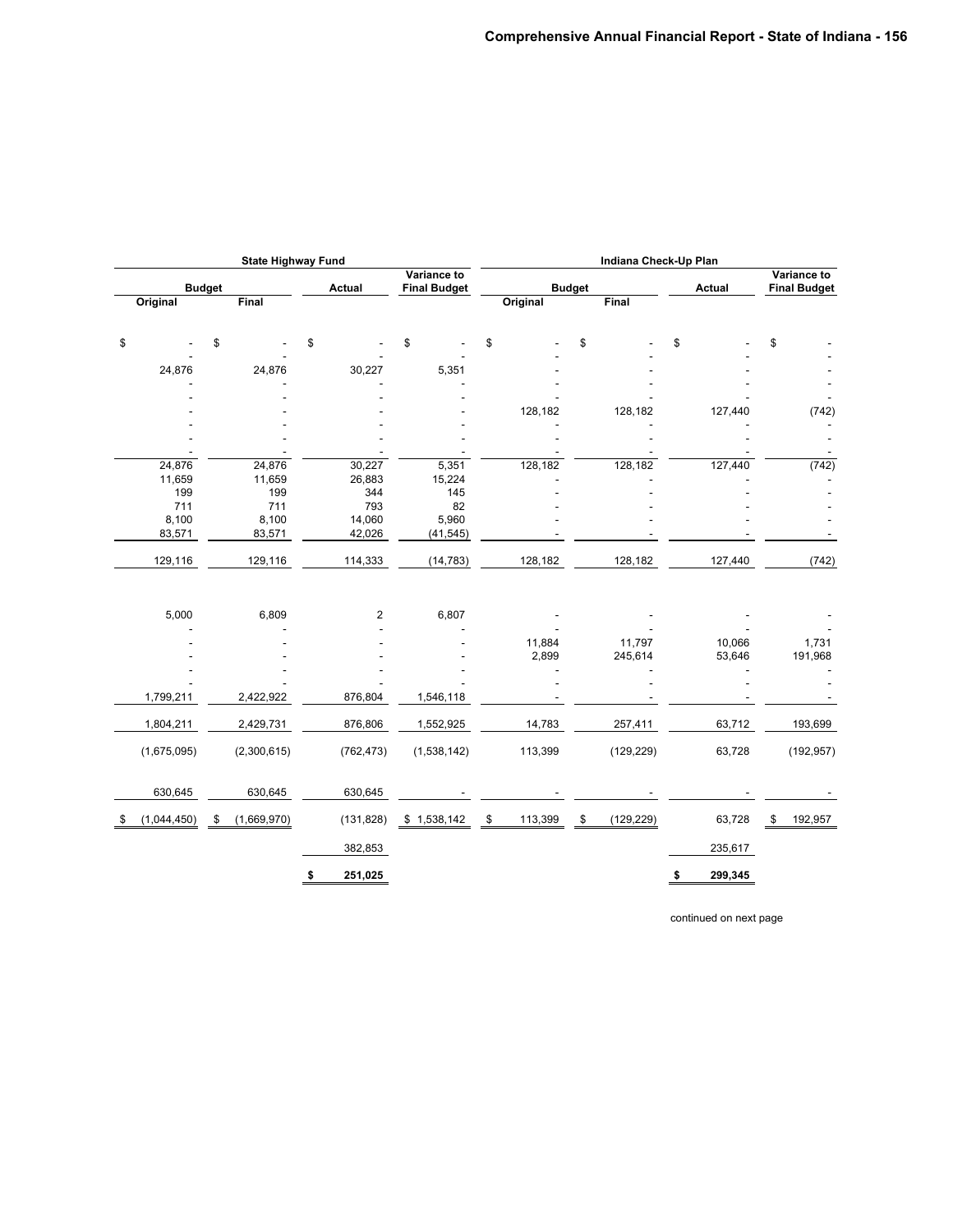#### **State of Indiana Combining Schedule of Revenues, Expenditures and Changes in Fund Balances - Budget and Actual (Budgetary Basis) For the Year Ended June 30, 2011 (amounts expressed in thousands)**

|                                              |               |               |           | Fund 6000 Programs |          |                    |                     |  |  |
|----------------------------------------------|---------------|---------------|-----------|--------------------|----------|--------------------|---------------------|--|--|
|                                              |               |               |           |                    |          | <b>Variance to</b> |                     |  |  |
|                                              |               | <b>Budget</b> |           |                    | Actual   |                    | <b>Final Budget</b> |  |  |
|                                              | Original      |               | Final     |                    |          |                    |                     |  |  |
| <b>Revenues:</b>                             |               |               |           |                    |          |                    |                     |  |  |
| Taxes:<br>Income                             | \$<br>36,797  | \$            | 36,797    | \$                 |          | \$                 |                     |  |  |
|                                              |               |               |           |                    | 4,570    |                    | (32, 227)           |  |  |
| Sales                                        | 29,043        |               | 29,043    |                    | 3,657    |                    | (25, 386)           |  |  |
| Fuels                                        | 18,580        |               | 18,580    |                    | 31,540   |                    | 12,960              |  |  |
| Gaming                                       | 267           |               | 267       |                    | 515      |                    | 248                 |  |  |
| Unemployment                                 | ÷.            |               |           |                    | 208      |                    | 208                 |  |  |
| Alcohol and tobacco                          | 754           |               | 754       |                    | 45       |                    | (709)               |  |  |
| Insurance                                    | 34            |               | 34        |                    |          |                    | (34)                |  |  |
| <b>Financial institutions</b>                | 55,959        |               | 55,959    |                    | 55,584   |                    | (375)               |  |  |
| Other                                        | 59,663        |               | 59,663    |                    | 18,498   |                    | (41, 165)           |  |  |
| <b>Total taxes</b>                           | 201,097       |               | 201,097   |                    | 114,617  |                    | (86, 480)           |  |  |
| Current service charges                      | 153,981       |               | 153,981   |                    | 85,723   |                    | (68, 258)           |  |  |
| Investment income                            | 8,832         |               | 8,832     |                    | 181      |                    | (8,651)             |  |  |
| Sales/rents                                  | 3,259         |               | 3,259     |                    | 3,892    |                    | 633                 |  |  |
| Grants                                       | 16,326        |               | 16,326    |                    | 27,402   |                    | 11,076              |  |  |
| Other                                        | 54,052        |               | 54,052    |                    | 7,538    |                    | (46, 514)           |  |  |
| <b>Total revenues</b>                        | 437,547       |               | 437,547   |                    | 239,353  |                    | (198, 194)          |  |  |
| <b>Expenditures:</b>                         |               |               |           |                    |          |                    |                     |  |  |
| Current:                                     |               |               |           |                    |          |                    |                     |  |  |
| General government                           | 2,179         |               | 351,098   |                    | 112,779  |                    | 238,319             |  |  |
| Public safety                                | 2,724         |               | 30,533    |                    | 14,470   |                    | 16,063              |  |  |
| Health                                       | 1,784         |               | 5,395     |                    | 1,363    |                    | 4,032               |  |  |
| Welfare                                      | 476           |               | 9,056     |                    | 5,794    |                    | 3,262               |  |  |
| Conservation, culture and development        | 7,013         |               | 16,373    |                    | 9,772    |                    | 6,601               |  |  |
| Education                                    | 355           |               | 6,650     |                    | 4,200    |                    | 2,450               |  |  |
| Transportation                               | 2,535         |               | 4,151     |                    | 870      |                    | 3,281               |  |  |
| Total expenditures                           | 17,066        |               | 423,256   |                    | 149,248  |                    | 274,008             |  |  |
| Excess of revenues over (under) expenditures | 420,481       |               | 14,291    |                    | 90,105   |                    | (75, 814)           |  |  |
| Other financing sources (uses):              |               |               |           |                    |          |                    |                     |  |  |
| Total other financing sources (uses)         | (68, 677)     |               | (68, 677) |                    | (68,677) |                    |                     |  |  |
| Net change in fund balances                  | \$<br>351,804 | \$            | (54, 386) |                    | 21.428   | \$                 | 75,814              |  |  |
| Fund balances July 1, as restated            |               |               |           |                    | 317,252  |                    |                     |  |  |
| Fund balances June 30                        |               |               |           | \$                 | 338,680  |                    |                     |  |  |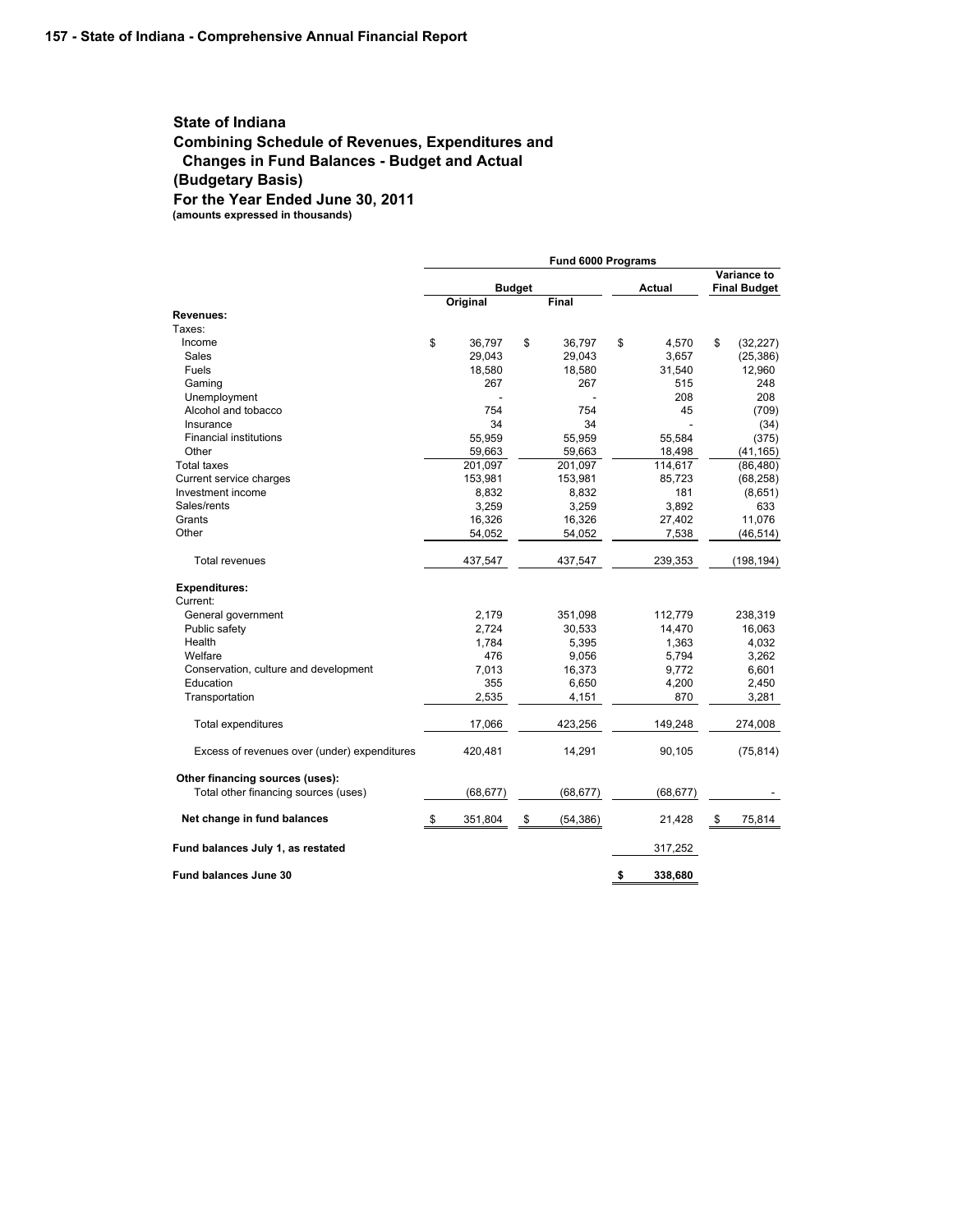| <b>Patients Compensation Fund</b> |          |               |         |    |           |             |                     | Road and Street, Primary Highway |            |               |            |    |               |             |                     |  |  |  |  |
|-----------------------------------|----------|---------------|---------|----|-----------|-------------|---------------------|----------------------------------|------------|---------------|------------|----|---------------|-------------|---------------------|--|--|--|--|
|                                   |          |               |         |    |           | Variance to |                     |                                  |            |               |            |    |               | Variance to |                     |  |  |  |  |
|                                   |          | <b>Budget</b> |         |    | Actual    |             | <b>Final Budget</b> |                                  |            | <b>Budget</b> |            |    | <b>Actual</b> |             | <b>Final Budget</b> |  |  |  |  |
|                                   | Original |               | Final   |    |           |             |                     |                                  | Original   |               | Final      |    |               |             |                     |  |  |  |  |
| \$                                |          | \$            |         | \$ |           | \$          |                     | \$                               |            | \$            |            | \$ |               | \$          |                     |  |  |  |  |
|                                   |          |               |         |    |           |             |                     |                                  |            |               |            |    |               |             |                     |  |  |  |  |
|                                   |          |               |         |    |           |             |                     |                                  | 174,998    |               | 174,998    |    | 185,587       |             | 10,589              |  |  |  |  |
|                                   |          |               |         |    |           |             |                     |                                  |            |               |            |    |               |             |                     |  |  |  |  |
|                                   |          |               |         |    |           |             |                     |                                  |            |               |            |    |               |             |                     |  |  |  |  |
|                                   |          |               |         |    |           |             |                     |                                  |            |               |            |    |               |             |                     |  |  |  |  |
|                                   |          |               |         |    |           |             |                     |                                  |            |               |            |    |               |             |                     |  |  |  |  |
|                                   |          |               |         |    |           |             |                     |                                  | 174,998    |               | 174,998    |    | 185,587       |             | 10,589              |  |  |  |  |
|                                   | 124,594  |               | 124,594 |    | 110,898   |             | (13,696)            |                                  | 18,387     |               | 18,387     |    | 18,294        |             | (93)                |  |  |  |  |
|                                   | 254      |               | 254     |    | 707       |             | 453                 |                                  |            |               |            |    |               |             |                     |  |  |  |  |
|                                   |          |               |         |    |           |             |                     |                                  |            |               |            |    |               |             |                     |  |  |  |  |
|                                   |          |               |         |    |           |             |                     |                                  |            |               |            |    |               |             |                     |  |  |  |  |
|                                   |          |               |         |    |           |             |                     |                                  |            |               |            |    |               |             |                     |  |  |  |  |
|                                   | 124,848  |               | 124,848 |    | 111,605   |             | (13, 243)           |                                  | 193,385    |               | 193,385    |    | 203,881       |             | 10,496              |  |  |  |  |
|                                   |          |               |         |    |           |             |                     |                                  |            |               |            |    |               |             |                     |  |  |  |  |
|                                   |          |               |         |    |           |             |                     |                                  |            |               | 3,926      |    | 74,038        |             | (70, 112)           |  |  |  |  |
|                                   | 1,910    |               | 65,127  |    | 126,457   |             | (61, 330)           |                                  |            |               |            |    |               |             |                     |  |  |  |  |
|                                   |          |               |         |    |           |             |                     |                                  |            |               |            |    |               |             |                     |  |  |  |  |
|                                   |          |               |         |    |           |             |                     |                                  |            |               |            |    |               |             |                     |  |  |  |  |
|                                   |          |               |         |    |           |             |                     |                                  |            |               |            |    |               |             |                     |  |  |  |  |
|                                   |          |               |         |    |           |             |                     |                                  |            |               |            |    |               |             |                     |  |  |  |  |
|                                   | 1,910    |               | 65,127  |    | 126,457   |             | (61, 330)           |                                  |            |               | 3,926      |    | 74,038        |             | (70, 112)           |  |  |  |  |
|                                   | 122,938  |               | 59,721  |    | (14, 852) |             | 74,573              |                                  | 193,385    |               | 189,459    |    | 129,843       |             | 59,616              |  |  |  |  |
|                                   |          |               |         |    |           |             |                     |                                  |            |               |            |    |               |             |                     |  |  |  |  |
|                                   | (10)     |               | (10)    |    | (10)      |             |                     |                                  | (127, 934) |               | (127, 934) |    | (127, 934)    |             |                     |  |  |  |  |
| \$                                | 122,928  | \$            | 59,711  |    | (14, 862) | - \$        | (74, 573)           | \$                               | 65,451     | \$            | 61,525     |    | 1,909         | \$          | (59, 616)           |  |  |  |  |
|                                   |          |               |         |    | 258,425   |             |                     |                                  |            |               |            |    | 3,926         |             |                     |  |  |  |  |
|                                   |          |               |         |    |           |             |                     |                                  |            |               |            |    |               |             |                     |  |  |  |  |
|                                   |          |               |         | \$ | 243,563   |             |                     |                                  |            |               |            | \$ | 5,835         |             |                     |  |  |  |  |

continued on next page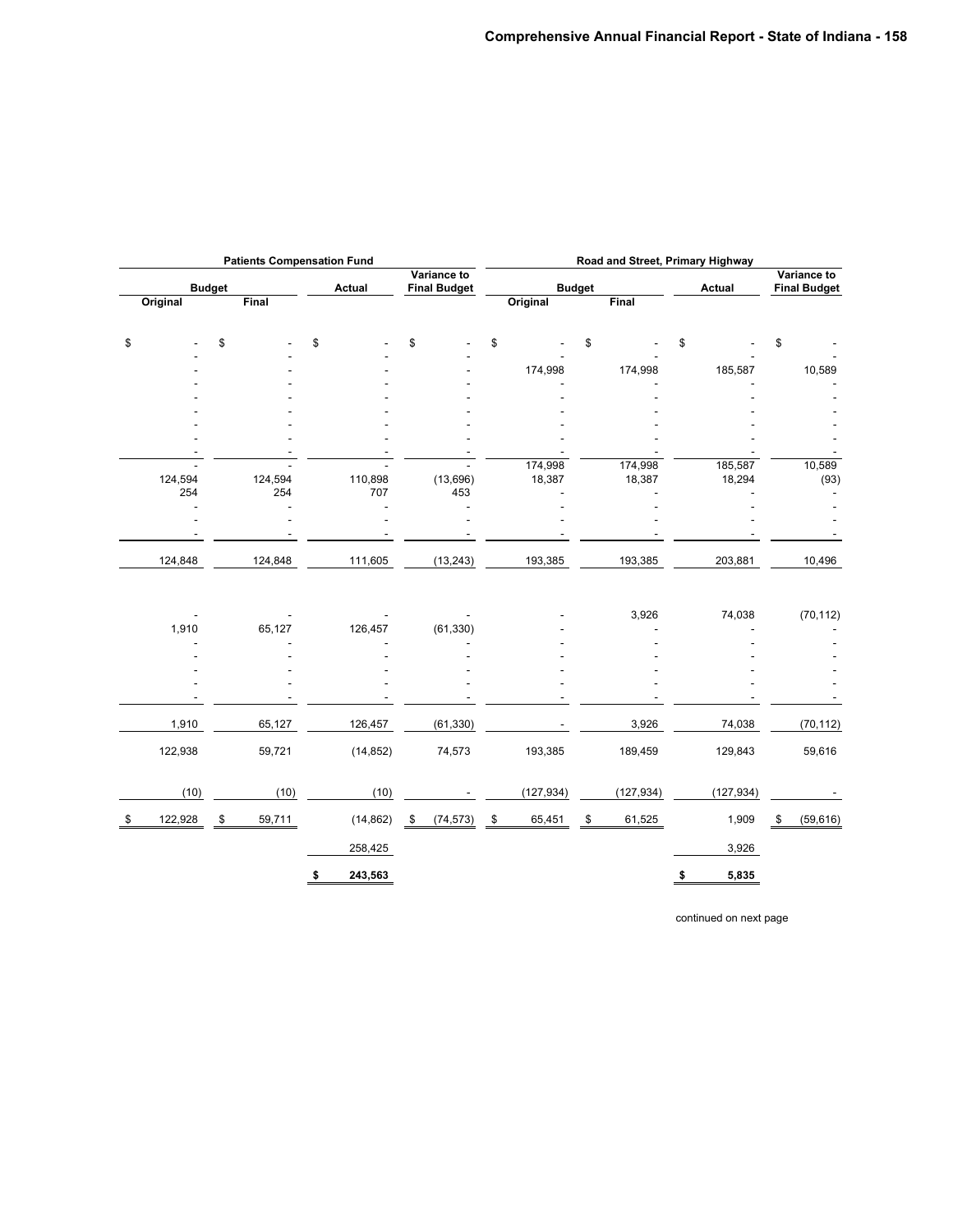#### **State of Indiana Combining Schedule of Revenues, Expenditures and Changes in Fund Balances - Budget and Actual (Budgetary Basis) For the Year Ended June 30, 2011 (amounts expressed in thousands)**

|                                                    |                  | <b>Tobacco Settlement Fund</b> |              |                     |  |  |  |  |  |  |  |  |
|----------------------------------------------------|------------------|--------------------------------|--------------|---------------------|--|--|--|--|--|--|--|--|
|                                                    |                  |                                |              | Variance to         |  |  |  |  |  |  |  |  |
|                                                    |                  | Budget                         | Actual       | <b>Final Budget</b> |  |  |  |  |  |  |  |  |
|                                                    | Original         | Final                          |              |                     |  |  |  |  |  |  |  |  |
| Revenues:                                          |                  |                                |              |                     |  |  |  |  |  |  |  |  |
| Taxes:                                             |                  |                                |              |                     |  |  |  |  |  |  |  |  |
| Income                                             | \$               | \$                             | \$           | \$                  |  |  |  |  |  |  |  |  |
| Sales                                              |                  |                                |              |                     |  |  |  |  |  |  |  |  |
| <b>Fuels</b>                                       |                  |                                |              |                     |  |  |  |  |  |  |  |  |
| Gaming<br>Unemployment                             |                  |                                |              |                     |  |  |  |  |  |  |  |  |
| Alcohol and tobacco                                |                  |                                |              |                     |  |  |  |  |  |  |  |  |
| Insurance                                          |                  |                                |              |                     |  |  |  |  |  |  |  |  |
| <b>Financial institutions</b>                      |                  |                                |              |                     |  |  |  |  |  |  |  |  |
| Other                                              |                  |                                |              |                     |  |  |  |  |  |  |  |  |
| <b>Total taxes</b>                                 |                  |                                |              |                     |  |  |  |  |  |  |  |  |
| Current service charges                            | 135,025          | 135,025                        | 127,051      | (7, 974)            |  |  |  |  |  |  |  |  |
| Investment income                                  | 178              | 178                            | 76           | (102)               |  |  |  |  |  |  |  |  |
| Sales/rents                                        |                  |                                |              |                     |  |  |  |  |  |  |  |  |
| Grants                                             | 26               | 26                             | 50           | 24                  |  |  |  |  |  |  |  |  |
| Other                                              | 1,460            | 1,460                          | 90           | (1, 370)            |  |  |  |  |  |  |  |  |
| <b>Total revenues</b>                              | 136,689          | 136,689                        | 127,267      | (9, 422)            |  |  |  |  |  |  |  |  |
|                                                    |                  |                                |              |                     |  |  |  |  |  |  |  |  |
| <b>Expenditures:</b>                               |                  |                                |              |                     |  |  |  |  |  |  |  |  |
| Current:                                           |                  |                                |              |                     |  |  |  |  |  |  |  |  |
| General government                                 | 119,634          | 91,968                         | 12,496       | 79,472              |  |  |  |  |  |  |  |  |
| Public safety                                      |                  |                                |              |                     |  |  |  |  |  |  |  |  |
| Health                                             | 39,277           | 41,161                         | 27,375       | 13,786              |  |  |  |  |  |  |  |  |
| Welfare                                            | 2,110            | 6,235                          | 3,007        | 3,228               |  |  |  |  |  |  |  |  |
| Conservation, culture and development<br>Education |                  | 2                              |              | 2                   |  |  |  |  |  |  |  |  |
| Transportation                                     |                  |                                |              |                     |  |  |  |  |  |  |  |  |
|                                                    |                  |                                |              |                     |  |  |  |  |  |  |  |  |
| Total expenditures                                 | 161,021          | 139,366                        | 42,878       | 96,488              |  |  |  |  |  |  |  |  |
| Excess of revenues over (under) expenditures       | (24, 332)        | (2,677)                        | 84,389       | (87,066)            |  |  |  |  |  |  |  |  |
| Other financing sources (uses):                    |                  |                                |              |                     |  |  |  |  |  |  |  |  |
| Total other financing sources (uses)               | (101, 582)       | (101, 582)                     | (101, 582)   |                     |  |  |  |  |  |  |  |  |
| Net change in fund balances                        | \$<br>(125, 914) | (104, 259)<br>\$               | (17, 193)    | 87,066<br>\$        |  |  |  |  |  |  |  |  |
| Fund balances July 1, as restated                  |                  |                                | 109,512      |                     |  |  |  |  |  |  |  |  |
| <b>Fund balances June 30</b>                       |                  |                                | 92,319<br>\$ |                     |  |  |  |  |  |  |  |  |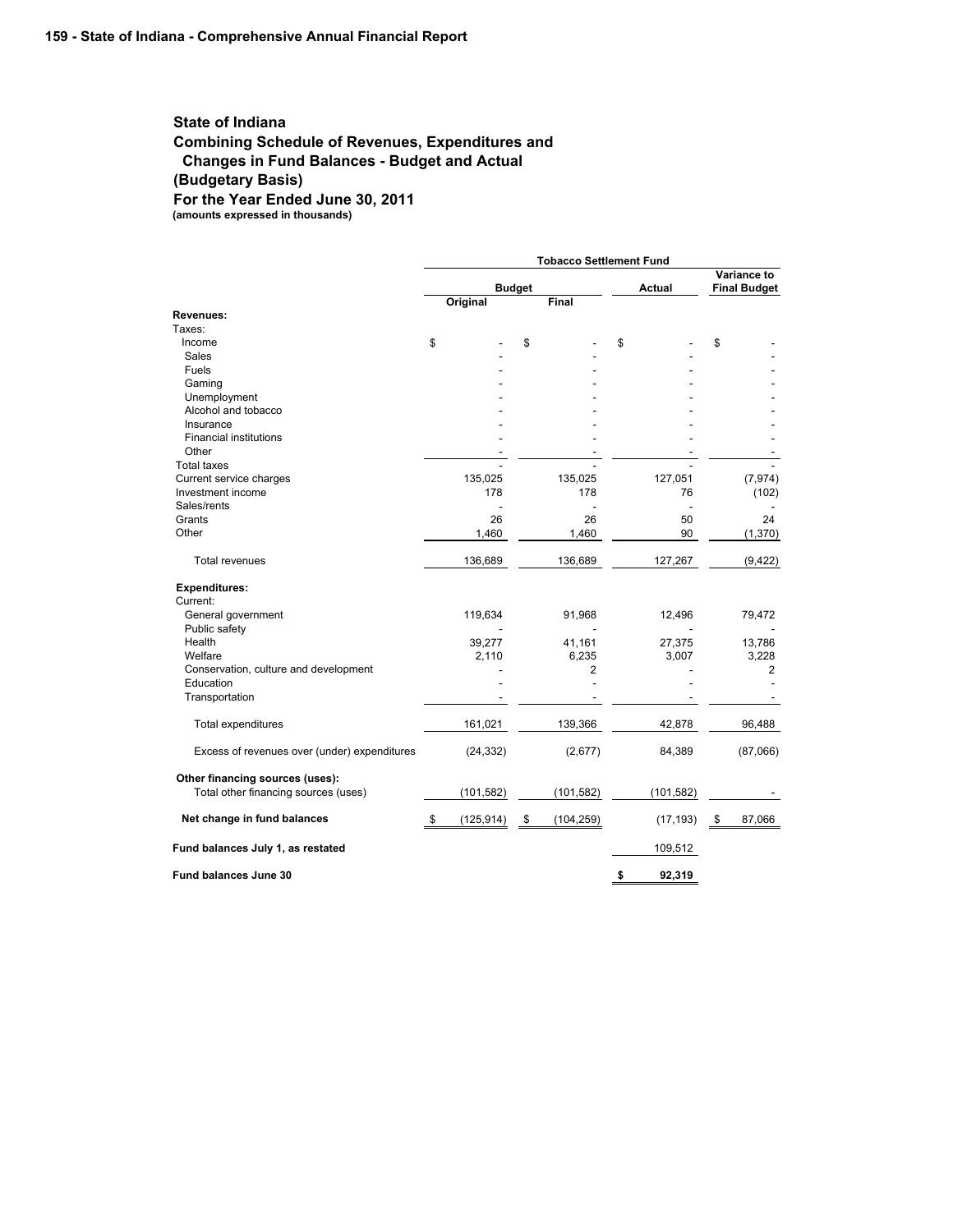|                      |           | U.S. Department of Agriculture |               |                          |    |                     | <b>Common School Fund</b> |    |              |               |              |    |
|----------------------|-----------|--------------------------------|---------------|--------------------------|----|---------------------|---------------------------|----|--------------|---------------|--------------|----|
| Variance to          |           |                                |               |                          |    | Variance to         |                           |    |              |               |              |    |
| <b>Final Budget</b>  | Actual    |                                | <b>Budget</b> |                          |    | <b>Final Budget</b> | Actual                    |    |              | <b>Budget</b> |              |    |
|                      |           | Final                          |               | Original                 |    |                     |                           |    | Final        |               | Original     |    |
| \$                   |           | \$                             | \$            |                          | \$ |                     | \$                        | \$ |              | \$            |              | \$ |
|                      |           |                                |               |                          |    |                     |                           |    |              |               |              |    |
|                      |           |                                |               |                          |    |                     |                           |    |              |               |              |    |
|                      |           |                                |               |                          |    |                     |                           |    |              |               |              |    |
|                      |           |                                |               |                          |    |                     |                           |    |              |               |              |    |
|                      |           |                                |               |                          |    |                     |                           |    |              |               |              |    |
|                      |           |                                |               |                          |    |                     |                           |    |              |               |              |    |
|                      |           |                                |               |                          |    |                     |                           |    |              |               |              |    |
| (1)                  |           |                                |               | 1                        |    | (1, 116)<br>(507)   | 214                       |    | 1,330<br>507 |               | 1,330<br>507 |    |
|                      |           |                                |               |                          |    |                     |                           |    |              |               |              |    |
| 174,204<br>(238)     | 461,537   | 287,333<br>238                 |               | 287,333<br>238           |    | (1, 177)            | 6,159                     |    | 7,336        |               | 7,336        |    |
|                      |           |                                |               |                          |    |                     |                           |    |              |               |              |    |
| 173,965              | 461,537   | 287,572                        |               | 287,572                  |    | (2,800)             | 6,373                     |    | 9,173        |               | 9,173        |    |
|                      |           |                                |               |                          |    |                     |                           |    |              |               |              |    |
| 9,350                | 566       | 9,916                          |               | 370                      |    |                     |                           |    |              |               |              |    |
| 2,218                | 3,277     | 5,495                          |               | 31                       |    |                     |                           |    |              |               |              |    |
| 44,049               | 97,219    | 141,268                        |               | 16,406                   |    |                     |                           |    |              |               |              |    |
| 2,102                | 2,988     | 5,090                          |               | 1,100                    |    |                     |                           |    |              |               |              |    |
| 20,271               | 333,056   | 353,327                        |               | 2,535                    |    |                     |                           |    |              |               |              |    |
| $\sim 100$ m $^{-1}$ |           |                                |               | $\overline{\phantom{a}}$ |    |                     |                           |    |              |               |              |    |
| 77,990               | 437,106   | 515,096                        |               | 20,442                   |    |                     |                           |    |              |               |              |    |
| (251, 955)           | 24,431    | (227, 524)                     |               | 267,130                  |    | 2,800               | 6,373                     |    | 9,173        |               | 9,173        |    |
|                      |           |                                |               |                          |    |                     |                           |    |              |               |              |    |
|                      | (43, 833) | (43, 833)                      |               | (43, 833)                |    |                     |                           |    |              |               |              |    |
| 251,955<br>\$        | (19, 402) | (271, 357)                     | \$            | 223,297                  | \$ | (2,800)             | \$<br>6,373               |    | 9,173        | $\sqrt{3}$    | 9,173        | \$ |
|                      | (56,089)  |                                |               |                          |    |                     | 545,640                   |    |              |               |              |    |
|                      | (75, 491) | \$                             |               |                          |    |                     | 552,013                   | \$ |              |               |              |    |
|                      |           |                                |               |                          |    |                     |                           |    |              |               |              |    |

continued on next page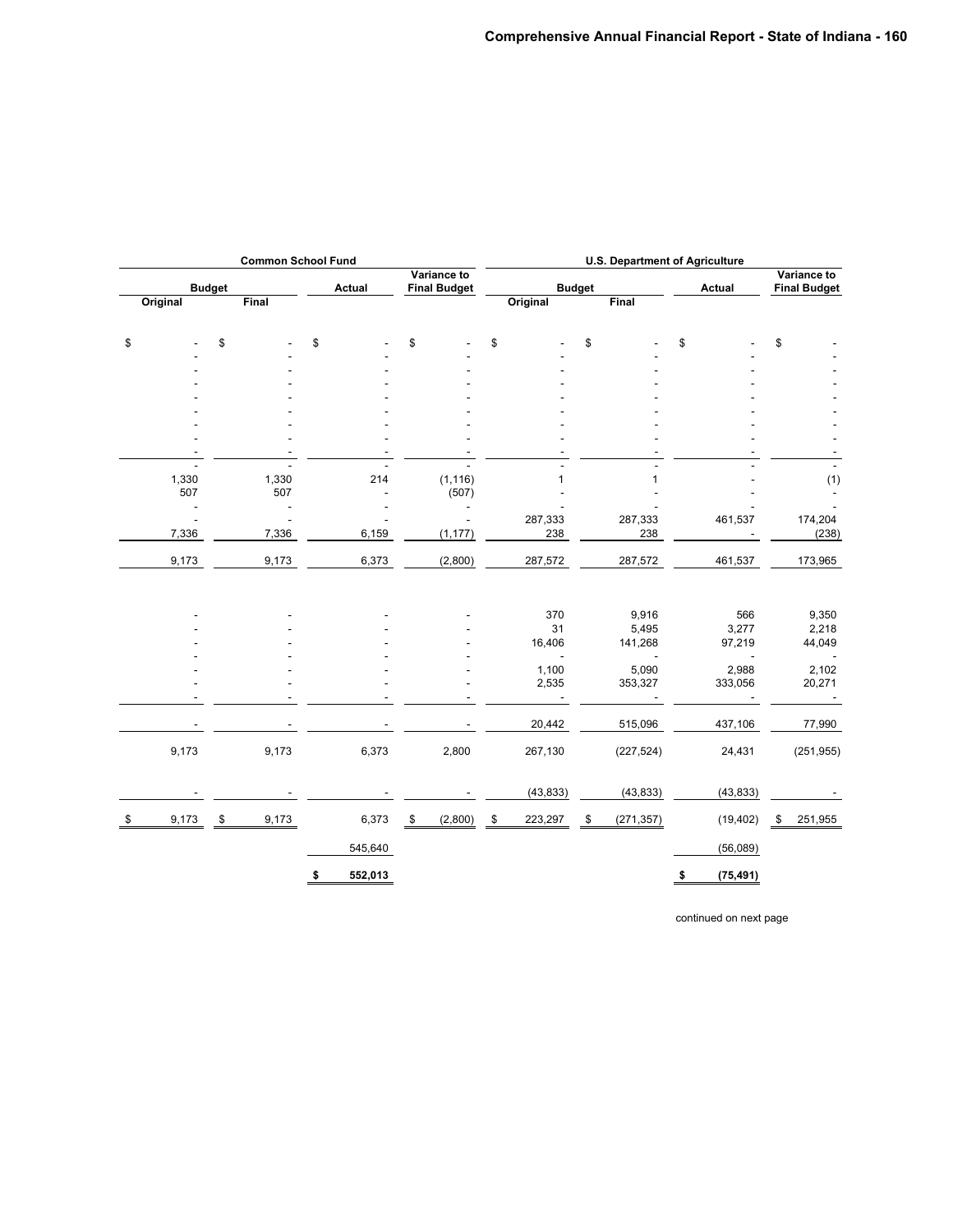#### **State of Indiana Combining Schedule of Revenues, Expenditures and Changes in Fund Balances - Budget and Actual (Budgetary Basis) For the Year Ended June 30, 2011 (amounts expressed in thousands)**

|                                              | U.S. Department of Labor |          |        |            |    |                |                     |  |  |  |  |
|----------------------------------------------|--------------------------|----------|--------|------------|----|----------------|---------------------|--|--|--|--|
|                                              |                          |          |        |            |    |                | Variance to         |  |  |  |  |
|                                              |                          |          | Budget |            |    | Actual         | <b>Final Budget</b> |  |  |  |  |
| Revenues:                                    |                          | Original |        | Final      |    |                |                     |  |  |  |  |
| Taxes:                                       |                          |          |        |            |    |                |                     |  |  |  |  |
| Income                                       | \$                       |          | \$     |            | \$ |                | \$                  |  |  |  |  |
| Sales                                        |                          |          |        |            |    |                |                     |  |  |  |  |
| <b>Fuels</b>                                 |                          |          |        |            |    |                |                     |  |  |  |  |
| Gaming                                       |                          |          |        |            |    |                |                     |  |  |  |  |
| Unemployment                                 |                          | 807      |        | 807        |    | 111            | (696)               |  |  |  |  |
| Alcohol and tobacco                          |                          |          |        |            |    |                |                     |  |  |  |  |
| Insurance                                    |                          |          |        |            |    |                |                     |  |  |  |  |
| <b>Financial institutions</b>                |                          |          |        |            |    |                |                     |  |  |  |  |
| Other                                        |                          |          |        |            |    |                |                     |  |  |  |  |
| <b>Total taxes</b>                           |                          | 807      |        | 807        |    | 111            | (696)               |  |  |  |  |
| Current service charges                      |                          | 672      |        | 672        |    | 672            |                     |  |  |  |  |
| Investment income                            |                          |          |        |            |    |                |                     |  |  |  |  |
| Sales/rents                                  |                          |          |        |            |    |                |                     |  |  |  |  |
| Grants                                       |                          | 182,865  |        | 182,865    |    | 163,025        | (19, 840)           |  |  |  |  |
| Other                                        |                          | 745      |        | 745        |    |                | (745)               |  |  |  |  |
| Total revenues                               |                          | 185,089  |        | 185,089    |    | 163,808        | (21, 281)           |  |  |  |  |
| <b>Expenditures:</b>                         |                          |          |        |            |    |                |                     |  |  |  |  |
| Current:                                     |                          |          |        |            |    |                |                     |  |  |  |  |
| General government                           |                          | 14       |        | 90         |    | 29             | 61                  |  |  |  |  |
| Public safety                                |                          | 34       |        | 7,345      |    | 4,372          | 2,973               |  |  |  |  |
| Health                                       |                          |          |        |            |    | $\overline{a}$ |                     |  |  |  |  |
| Welfare                                      |                          | 455      |        | 8,311      |    | 3,984          | 4,327               |  |  |  |  |
| Conservation, culture and development        |                          | 57,669   |        | 309,570    |    | 155,272        | 154,298             |  |  |  |  |
| Education                                    |                          |          |        |            |    |                |                     |  |  |  |  |
| Transportation                               |                          |          |        |            |    |                |                     |  |  |  |  |
| Total expenditures                           |                          | 58,172   |        | 325,316    |    | 163,657        | 161,659             |  |  |  |  |
| Excess of revenues over (under) expenditures |                          | 126,917  |        | (140, 227) |    | 151            | (140, 378)          |  |  |  |  |
| Other financing sources (uses):              |                          |          |        |            |    |                |                     |  |  |  |  |
| Total other financing sources (uses)         |                          | 1,806    |        | 1,806      |    | 1,806          |                     |  |  |  |  |
| Net change in fund balances                  | \$                       | 128,723  | \$     | (138, 421) |    | 1,957          | \$<br>140,378       |  |  |  |  |
| Fund balances July 1, as restated            |                          |          |        |            |    | (10, 125)      |                     |  |  |  |  |
| <b>Fund balances June 30</b>                 |                          |          |        |            | \$ | (8, 168)       |                     |  |  |  |  |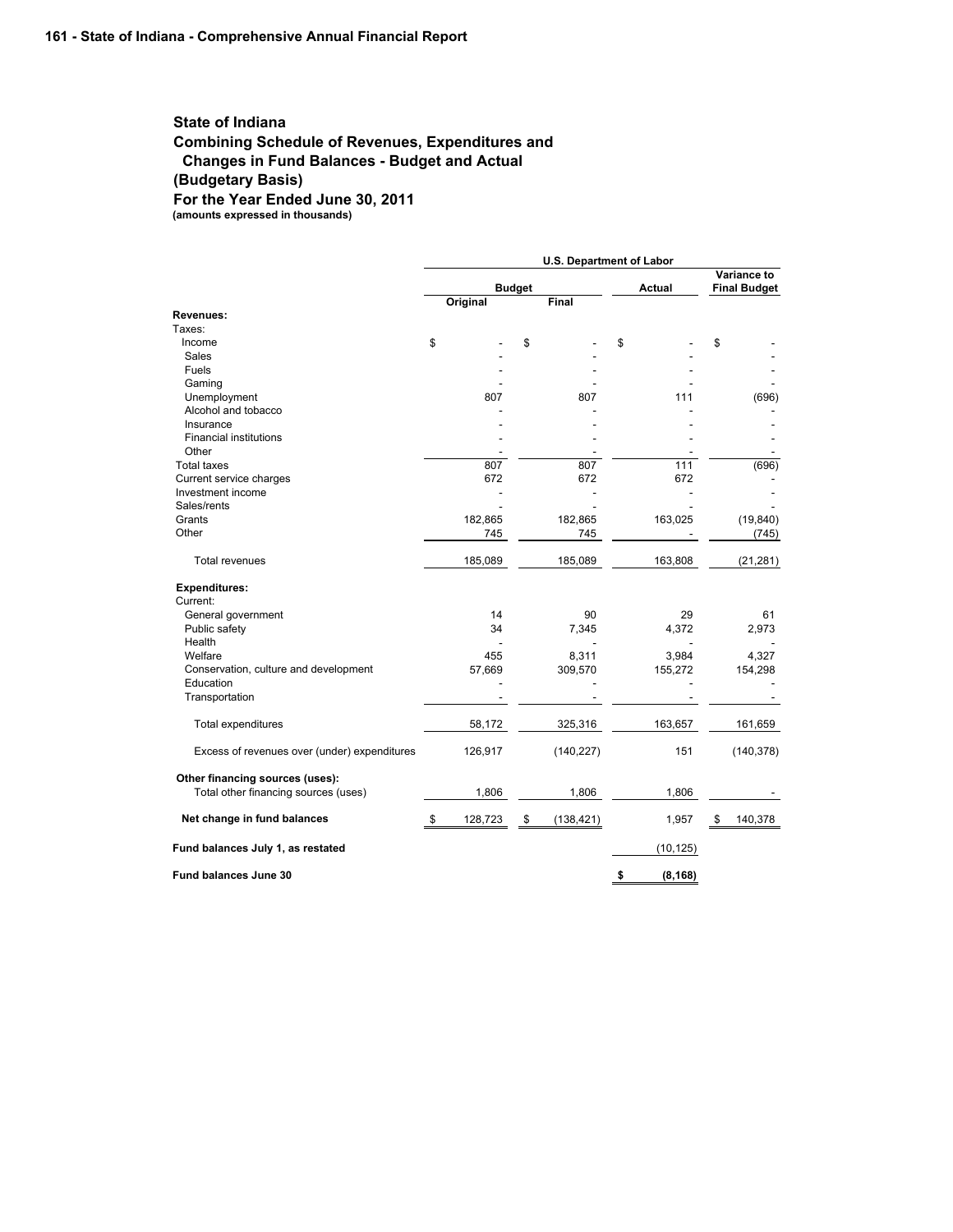|                  | <b>U.S. Department of Education</b> |            | <b>Federal Food Stamp Program</b> |             |                       |    |          |               |            |    |             |             |                       |
|------------------|-------------------------------------|------------|-----------------------------------|-------------|-----------------------|----|----------|---------------|------------|----|-------------|-------------|-----------------------|
|                  |                                     |            |                                   | Variance to |                       |    |          |               |            |    |             | Variance to |                       |
|                  | <b>Budget</b>                       |            | Actual                            |             | <b>Final Budget</b>   |    |          | <b>Budget</b> |            |    | Actual      |             | <b>Final Budget</b>   |
| Original         |                                     | Final      |                                   |             |                       |    | Original |               | Final      |    |             |             |                       |
| \$               | \$                                  |            | \$                                | \$          |                       | \$ |          | \$            |            | \$ |             | \$          |                       |
|                  |                                     |            |                                   |             |                       |    |          |               |            |    |             |             |                       |
|                  |                                     |            |                                   |             |                       |    |          |               |            |    |             |             |                       |
|                  |                                     |            |                                   |             |                       |    |          |               |            |    |             |             |                       |
|                  |                                     |            |                                   |             |                       |    |          |               |            |    |             |             |                       |
|                  |                                     |            |                                   |             |                       |    |          |               |            |    |             |             |                       |
|                  |                                     |            |                                   |             |                       |    |          |               |            |    |             |             |                       |
|                  |                                     |            |                                   |             |                       |    |          |               |            |    | 13<br>13    |             | 13<br>13              |
| 1,446            |                                     | 1,446      | (378)                             |             | (1,824)               |    |          |               |            |    |             |             |                       |
| 9                |                                     | 9          | 6                                 |             | (3)                   |    |          |               |            |    |             |             |                       |
| 124              |                                     | 124        | 177                               |             | 53                    |    |          |               |            |    |             |             |                       |
| 704,580<br>1,477 |                                     | 704,580    | 636,421                           |             | (68, 159)<br>(1, 471) |    | 56,207   |               | 56,207     |    | 57,771<br>1 |             | 1,564<br>$\mathbf{1}$ |
|                  |                                     | 1,477      | 6                                 |             |                       |    |          |               |            |    |             |             |                       |
| 707,636          |                                     | 707,636    | 636,232                           |             | (71, 404)             |    | 56,207   |               | 56,207     |    | 57,785      |             | 1,578                 |
|                  |                                     |            |                                   |             |                       |    |          |               |            |    |             |             |                       |
| $\mathbf{1}$     |                                     | 1,009      | 10,885                            |             | (9,876)               |    |          |               |            |    |             |             |                       |
| 1,187            |                                     | 6,294      | 3,428<br>$\overline{a}$           |             | 2,866                 |    |          |               |            |    |             |             |                       |
| 5,233            |                                     | 142,552    | 87,462                            |             | 55,090                |    | 3,686    |               | 193,382    |    | 99,694      |             | 93,688                |
| 2,134            |                                     | 25,282     | 11,054                            |             | 14,228                |    |          |               |            |    |             |             |                       |
| 44,883           |                                     | 935,227    | 581,748                           |             | 353,479               |    |          |               |            |    |             |             |                       |
|                  |                                     |            |                                   |             |                       |    |          |               |            |    |             |             |                       |
| 53,438           |                                     | 1,110,364  | 694,577                           |             | 415,787               |    | 3,686    |               | 193,382    |    | 99,694      |             | 93,688                |
| 654,198          |                                     | (402, 728) | (58, 345)                         |             | (344, 383)            |    | 52,521   |               | (137, 175) |    | (41,909)    |             | (95, 266)             |
| (17, 037)        |                                     | (17,037)   | 32,658                            |             | 49,695                |    | 120,963  |               | 120,963    |    | 120,963     |             |                       |
| \$<br>637,161    | \$                                  | (419, 765) | (25, 687)                         | \$          | 394,078               | \$ | 173,484  | \$            | (16, 212)  |    | 79,054      | \$          | 95,266                |
|                  |                                     |            | (62, 655)                         |             |                       |    |          |               |            |    | 11,558      |             |                       |
|                  |                                     |            | \$<br>(88, 342)                   |             |                       |    |          |               |            | \$ | 90,612      |             |                       |

continued on next page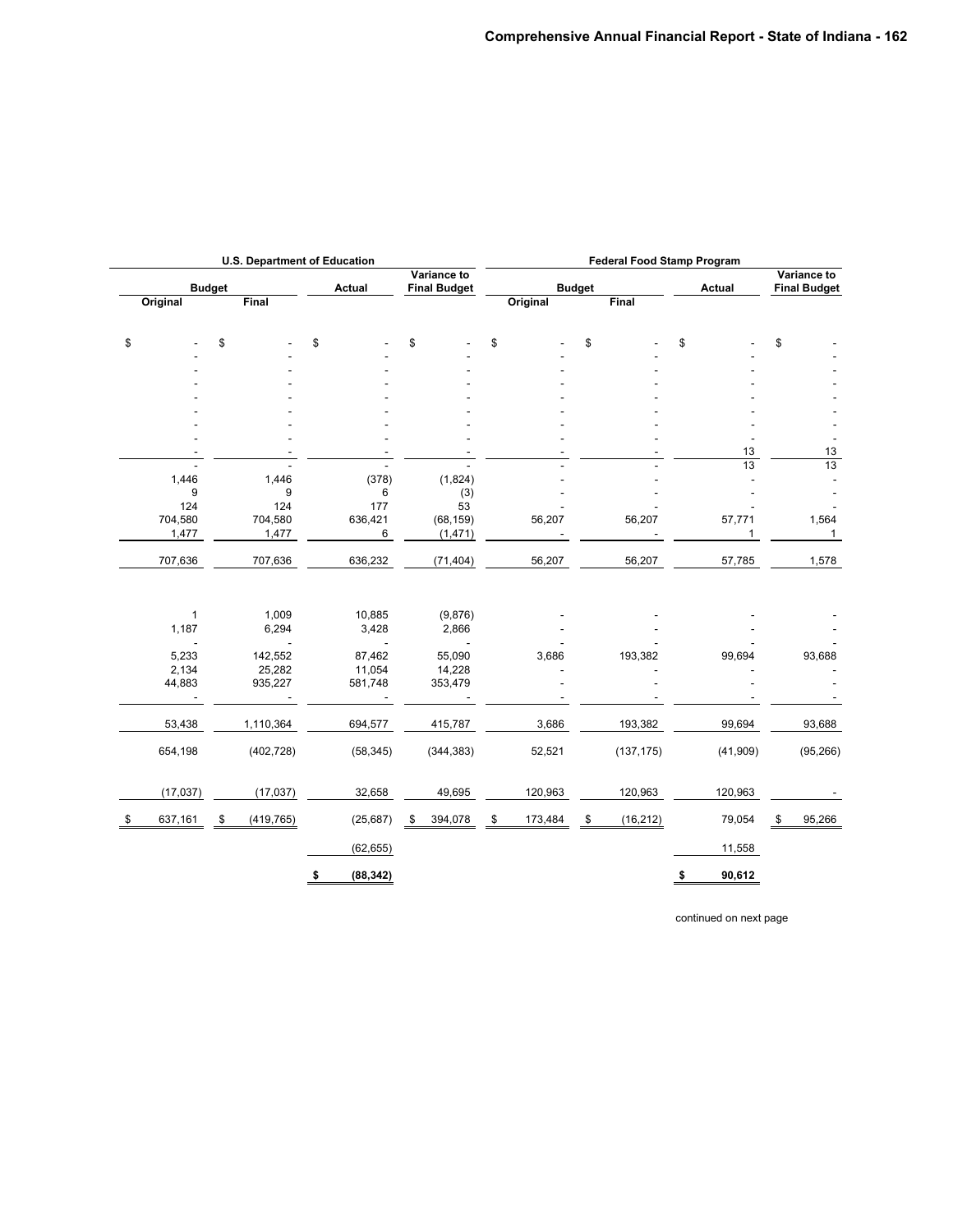#### **State of Indiana Combining Schedule of Revenues, Expenditures and Changes in Fund Balances - Budget and Actual (Budgetary Basis) For the Year Ended June 30, 2011 (amounts expressed in thousands)**

|                                              |          |            |               | <b>State Student Assistance</b> |              |             |                     |  |
|----------------------------------------------|----------|------------|---------------|---------------------------------|--------------|-------------|---------------------|--|
|                                              |          |            |               |                                 |              | Variance to |                     |  |
|                                              |          |            | <b>Budget</b> |                                 | Actual       |             | <b>Final Budget</b> |  |
|                                              | Original |            |               | <b>Final</b>                    |              |             |                     |  |
| Revenues:                                    |          |            |               |                                 |              |             |                     |  |
| Taxes:                                       |          |            |               |                                 |              |             |                     |  |
| Income                                       | \$       |            | \$            |                                 | \$           | \$          |                     |  |
| Sales                                        |          |            |               |                                 |              |             |                     |  |
| <b>Fuels</b>                                 |          |            |               |                                 |              |             |                     |  |
| Gaming                                       |          |            |               |                                 |              |             |                     |  |
| Unemployment                                 |          |            |               |                                 |              |             |                     |  |
| Alcohol and tobacco                          |          |            |               |                                 |              |             |                     |  |
| Insurance                                    |          |            |               |                                 |              |             |                     |  |
| <b>Financial institutions</b>                |          |            |               |                                 |              |             |                     |  |
| Other                                        |          |            |               |                                 |              |             |                     |  |
| <b>Total taxes</b>                           |          |            |               |                                 |              |             |                     |  |
| Current service charges                      |          | 2,113      |               | 2,113                           | 1,002        |             | (1, 111)            |  |
| Investment income                            |          |            |               |                                 |              |             |                     |  |
| Sales/rents                                  |          |            |               |                                 |              |             |                     |  |
| Grants                                       |          | 3,720      |               | 3,720                           | 3,111        |             | (609)               |  |
| Other                                        |          |            |               |                                 | 5            |             | 5                   |  |
| <b>Total revenues</b>                        |          | 5,833      |               | 5,833                           | 4,118        |             | (1,715)             |  |
| <b>Expenditures:</b>                         |          |            |               |                                 |              |             |                     |  |
| Current:                                     |          |            |               |                                 |              |             |                     |  |
| General government                           |          |            |               |                                 |              |             |                     |  |
| Public safety                                |          |            |               |                                 |              |             |                     |  |
| Health                                       |          |            |               |                                 |              |             |                     |  |
| Welfare                                      |          |            |               |                                 |              |             |                     |  |
| Conservation, culture and development        |          |            |               |                                 |              |             |                     |  |
| Education                                    |          | 269,544    |               | 318,793                         | 267,940      |             | 50,853              |  |
| Transportation                               |          |            |               |                                 |              |             |                     |  |
| Total expenditures                           |          | 269,544    |               | 318,793                         | 267,940      |             | 50,853              |  |
| Excess of revenues over (under) expenditures |          | (263, 711) |               | (312,960)                       | (263, 822)   |             | (49, 138)           |  |
| Other financing sources (uses):              |          |            |               |                                 |              |             |                     |  |
| Total other financing sources (uses)         |          | 267,970    |               | 267,970                         | 267,970      |             |                     |  |
| Net change in fund balances                  | \$       | 4,259      | \$            | (44, 990)                       | 4,148        | \$          | 49,138              |  |
| Fund balances July 1, as restated            |          |            |               |                                 | 38,597       |             |                     |  |
|                                              |          |            |               |                                 |              |             |                     |  |
| Fund balances June 30                        |          |            |               |                                 | \$<br>42,745 |             |                     |  |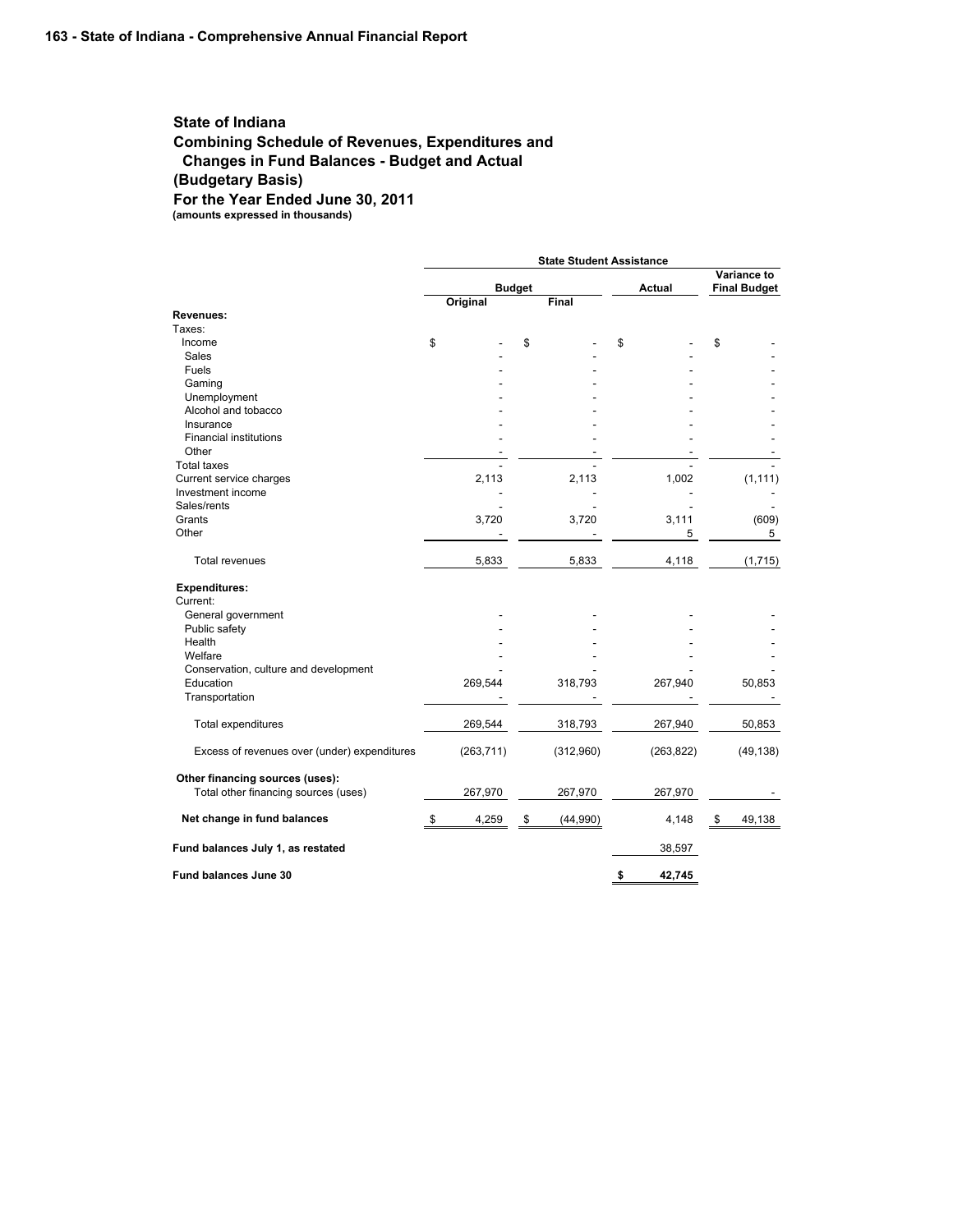|                   |                     | Other Non-Major Special Revenue Funds |                     |
|-------------------|---------------------|---------------------------------------|---------------------|
|                   |                     |                                       | Variance to         |
| <b>Budget</b>     |                     | <b>Actual</b>                         | <b>Final Budget</b> |
| Original          | Final               |                                       |                     |
| \$<br>130         | \$<br>130           | \$<br>95                              | \$<br>(35)          |
| 47,462            | 47,462              | 50,357                                | 2,895               |
| 152,605           | 152,605             | 154,612                               | 2,007               |
| 22,386            | 22,386              | 26,867                                | 4,481               |
| 36,068            | 36,068              | 37,109                                | 1,041               |
| 3,983             | 3,983               | 4,090                                 | 107                 |
| 10,246            | 10,246              |                                       |                     |
| 272,880           | 272,880             | 3,610<br>276,740                      | (6,636)<br>3,860    |
| 272,173           | 272,173             | 265,857                               | (6, 316)            |
| 692               | 692                 | 591                                   | (101)               |
| 12,591            | 12,591              | 12,221                                | (370)               |
| 357,128           | 357,128             | 413,355                               | 56,227              |
| 44,840            | 44,840              | 1,004                                 | (43, 836)           |
| 960,304           | 960,304             | 969,768                               | 9,464               |
|                   |                     |                                       |                     |
| 330,320           | 796,750             | 213,369                               | 583,381             |
| 150,288<br>10,777 | 1,270,785<br>10,200 | 232,697<br>7,274                      | 1,038,088<br>2,926  |
| 14,425            | 761,398             | 123,340                               | 638,058             |
| 243,295           | 578,630             | 276,654                               | 301,976             |
| 6,556             | 23,814              | 8,400                                 | 15,414              |
| 145,129           | 152,691             | 112,681                               | 40,010              |
| 900,790           | 3,594,268           | 974,415                               | 2,619,853           |
| 59,514            | (2,633,964)         | (4,647)                               | (2,629,317)         |
| (36, 479)         | (36, 479)           | (36, 479)                             |                     |
| \$<br>23,035      | \$<br>(2,670,443)   | (41, 126)                             | \$<br>2,629,317     |
|                   |                     | 802,451                               |                     |
|                   |                     | \$<br>761,325                         |                     |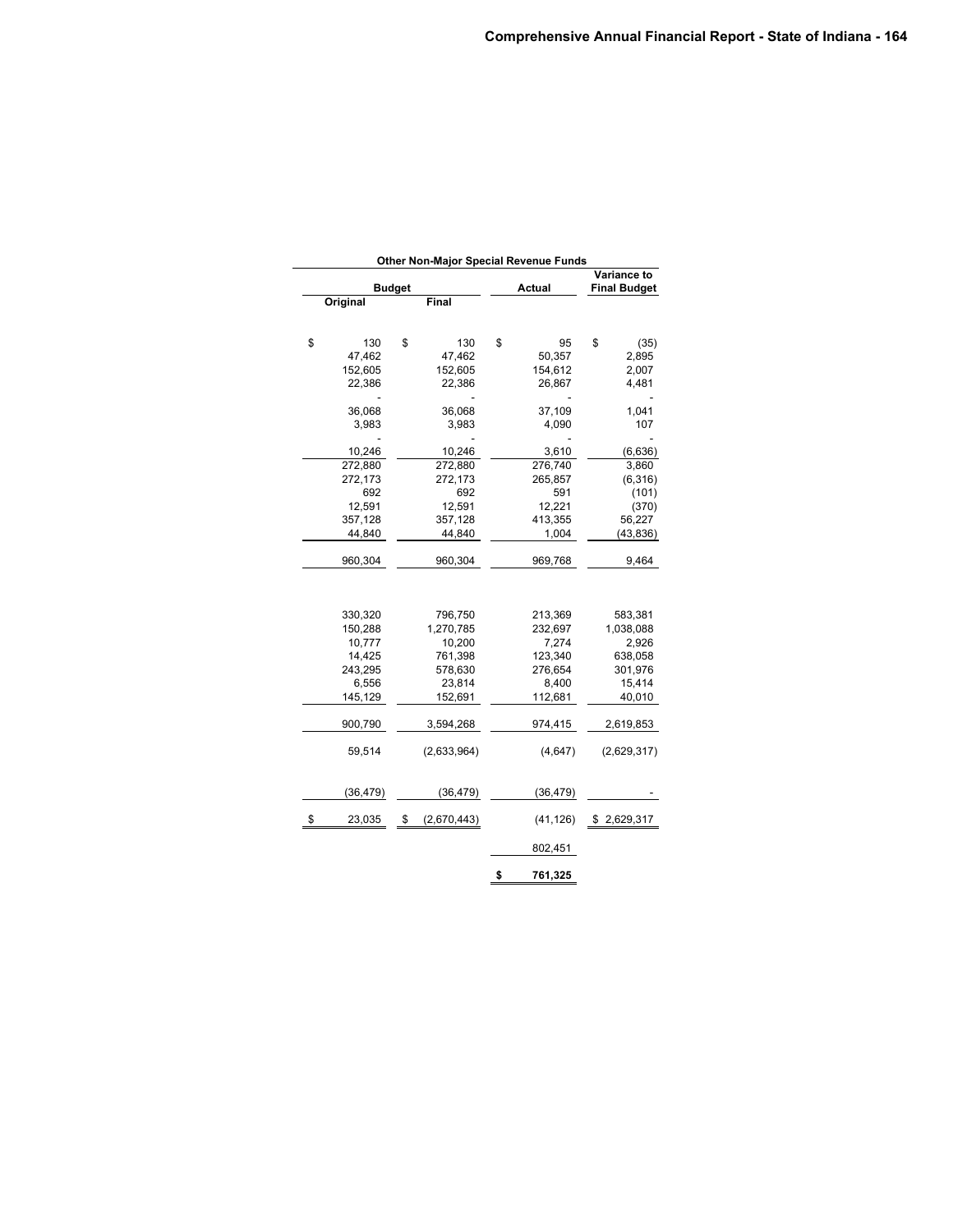# **Budget/GAAP Reconciliation Nonmajor Special Revenue Funds**

The cash basis of accounting (budgetary basis) is applied to each budget. The budgetary basis differs from GAAP. The major differences between budgetary (non-GAAP) basis and GAAP basis are:

| (amounts expressed in thousands)                                                                                  | Nonmajor<br><b>Special</b><br><b>Revenue</b><br><b>Funds</b> |
|-------------------------------------------------------------------------------------------------------------------|--------------------------------------------------------------|
| Net change in fund balances (budgetary basis)                                                                     | \$<br>(50,468)                                               |
| Adjustments necessary to convert the results of operations on<br>a budgetary basis to a GAAP basis are:           |                                                              |
| Revenues are recorded when earned (GAAP) as opposed to<br>when cash is received (budgetary)                       | 1,120,803                                                    |
| Expenditures are recorded when the liability is incurred<br>(GAAP) as opposed to when payment is made (budgetary) | (1,379,867)                                                  |
| Funds not subject to legally adopted budget                                                                       | 1,242                                                        |
| Net change in fund balances (GAAP basis)                                                                          | 308,290                                                      |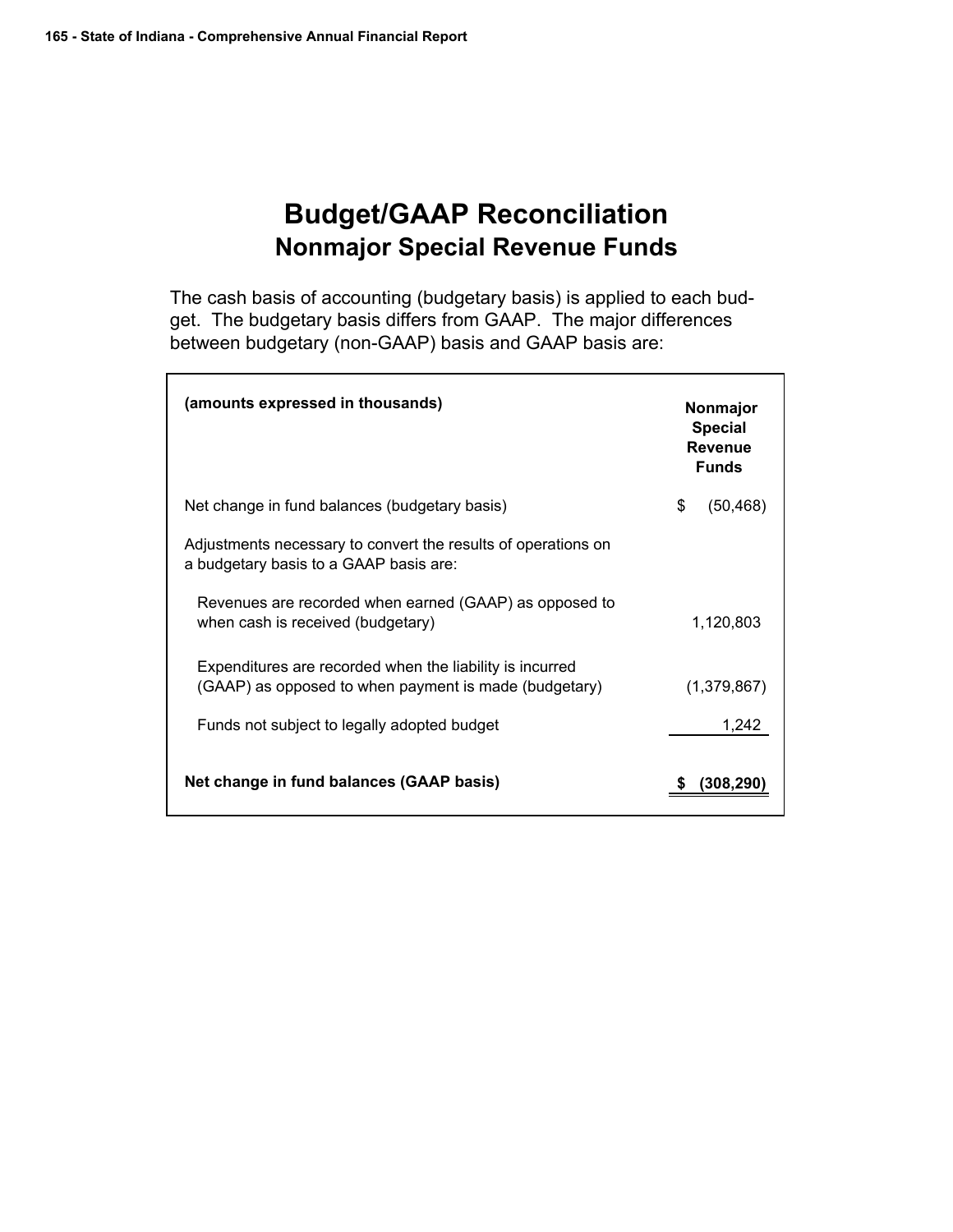## **NON-MAJOR PROPRIETARY FUNDS**

# **ENTERPRISE FUNDS**

Enterprise Funds account for operations established to provide services to the general public in a manner similar to private business enterprises. Cost of providing the goods or services are financed or recovered primarily through fees and user charges. The non-major enterprise funds are as follows:

**Residual Malpractice Insurance Authority –** IC 34-18-17 created the Residual Malpractice Insurance Authority to make malpractice liability insurance available to those who cannot obtain this coverage through other insurers. The Indiana Department of Insurance is the designated residual malpractice insurance authority per State law. Revenues are from the premiums collected.

**Inns and Concessions** - This fund accounts for the operations of various State Park Inns which provide lodging throughout the year for park tourists, and for the restaurant and concessions at Fort Benjamin Harrison.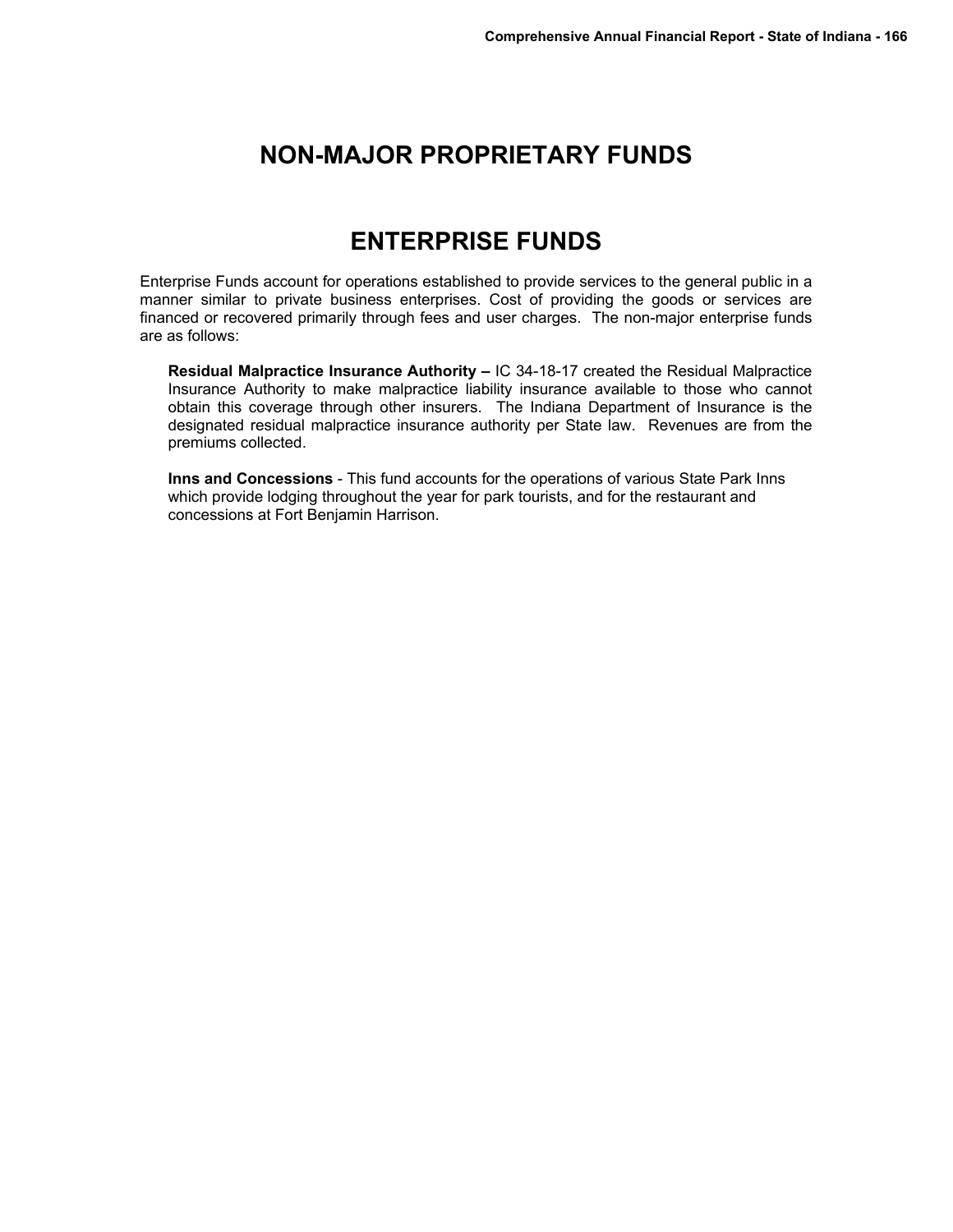# **State of Indiana Combining Statement of Fund Net Assets Non-Major Enterprise Funds June 30, 2011**

|                                                       | <b>Residual</b><br><b>Malpractice</b><br><b>Insurance Authority</b> | Inns and<br><b>Concessions</b> | <b>Total</b> |
|-------------------------------------------------------|---------------------------------------------------------------------|--------------------------------|--------------|
| <b>Assets</b>                                         |                                                                     |                                |              |
| Current assets:                                       |                                                                     |                                |              |
| Cash, cash equivalents and investments - unrestricted | \$<br>67,406                                                        | \$<br>4,685                    | \$<br>72,091 |
| Receivables:                                          |                                                                     |                                |              |
| Accounts                                              | 398                                                                 | 455                            | 853          |
| Interest                                              | 612                                                                 |                                | 612          |
| Inventory                                             |                                                                     | 552                            | 552          |
| Prepaid expenses                                      |                                                                     | 75                             | 75           |
| Total current assets                                  | 68,416                                                              | 5,767                          | 74,183       |
| Noncurrent assets:                                    |                                                                     |                                |              |
| Capital assets:                                       |                                                                     |                                |              |
| Property, plant, and equipment                        |                                                                     | 410                            | 410          |
| Less accumulated depreciation                         |                                                                     | (326)                          | (326)        |
| Total capital assets, net of depreciation             |                                                                     | 84                             | 84           |
| <b>Total noncurrent assets</b>                        |                                                                     | 84                             | 84           |
| <b>Total assets</b>                                   | 68,416                                                              | 5,851                          | 74,267       |
| <b>Liabilities</b>                                    |                                                                     |                                |              |
| Current liabilities:                                  |                                                                     |                                |              |
| Accounts payable                                      |                                                                     | 551                            | 551          |
| Claims payable                                        | 3,702                                                               |                                | 3,702        |
| Salaries and benefits payable                         |                                                                     | 472                            | 472          |
| Accrued liability for compensated absences            |                                                                     | 203                            | 203          |
| Deferred revenue                                      | 1,381                                                               | 3,233                          | 4,614        |
| Other liabilities                                     | 48                                                                  | 443                            | 491          |
| <b>Total current liabilities</b>                      | 5,131                                                               | 4,902                          | 10,033       |
| Noncurrent liabilities:                               |                                                                     |                                |              |
| Accrued liability for compensated absences            |                                                                     | 269                            | 269          |
| Claims payable                                        | 29,361                                                              |                                | 29,361       |
| <b>Total noncurrent liabilities</b>                   | 29,361                                                              | 269                            | 29,630       |
| <b>Total liabilities</b>                              | 34,492                                                              | 5,171                          | 39,663       |
| <b>Net assets</b>                                     |                                                                     |                                |              |
| Invested in capital assets net of related debt        |                                                                     | 84                             | 84           |
| Unrestricted                                          | 33,924                                                              | 596                            | 34,520       |
| <b>Total net assets</b>                               | \$<br>33,924                                                        | \$<br>680                      | \$<br>34,604 |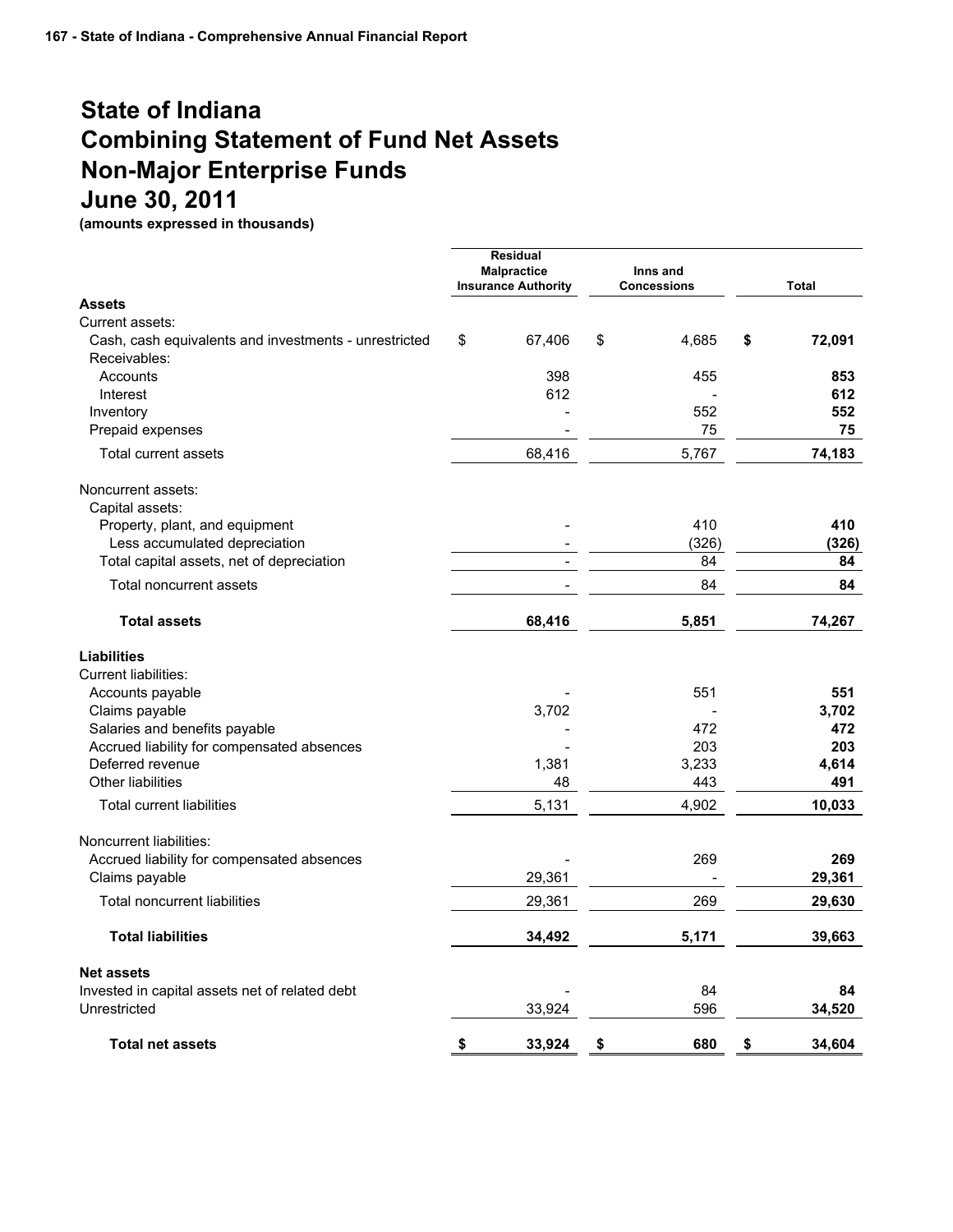# **State of Indiana Combining Statement of Revenues, Expenses and Changes in Fund Net Assets Non-Major Enterprise Funds For the Fiscal Year Ended June 30, 2011**

|                                           | <b>Residual Malpractice</b><br><b>Insurance Authority</b> | Inns and<br><b>Concessions</b> | <b>Total</b>        |
|-------------------------------------------|-----------------------------------------------------------|--------------------------------|---------------------|
| <b>Operating revenues:</b>                |                                                           |                                |                     |
| Sales/rents/premiums<br>Other             | \$<br>2,761                                               | \$<br>23,180<br>162            | \$<br>25,941<br>162 |
|                                           |                                                           |                                |                     |
| Total operating revenues                  | 2,761                                                     | 23,342                         | 26,103              |
| Cost of sales                             |                                                           | 4,113                          | 4,113               |
| Gross margin                              | 2,761                                                     | 19,229                         | 21,990              |
| <b>Operating expenses:</b>                |                                                           |                                |                     |
| General and administrative expense        | 655                                                       | 16,490                         | 17,145              |
| Claims expense                            | 1,855                                                     |                                | 1,855               |
| Depreciation and amortization             |                                                           | 33                             | 33                  |
| Other                                     |                                                           | 21                             | 21                  |
| Total operating expenses                  | 2,510                                                     | 16,544                         | 19,054              |
| Operating income (loss)                   | 251                                                       | 2,685                          | 2,936               |
| Nonoperating revenues (expenses):         |                                                           |                                |                     |
| Interest and other investment income      | 1,733                                                     | 17                             | 1,750               |
| Other                                     | 10,000                                                    |                                | 10,000              |
| Total nonoperating revenues (expenses)    | 11,733                                                    | 17                             | 11,750              |
| Income before contributions and transfers | 11,984                                                    | 2,702                          | 14,686              |
| Transfers (out)                           |                                                           | (2,618)                        | (2,618)             |
| Change in net assets                      | 11,984                                                    | 84                             | 12,068              |
| Total net assets, July 1                  | 21,940                                                    | 596                            | 22,536              |
| Total net assets, June 30                 | \$<br>33,924                                              | \$<br>680                      | \$<br>34,604        |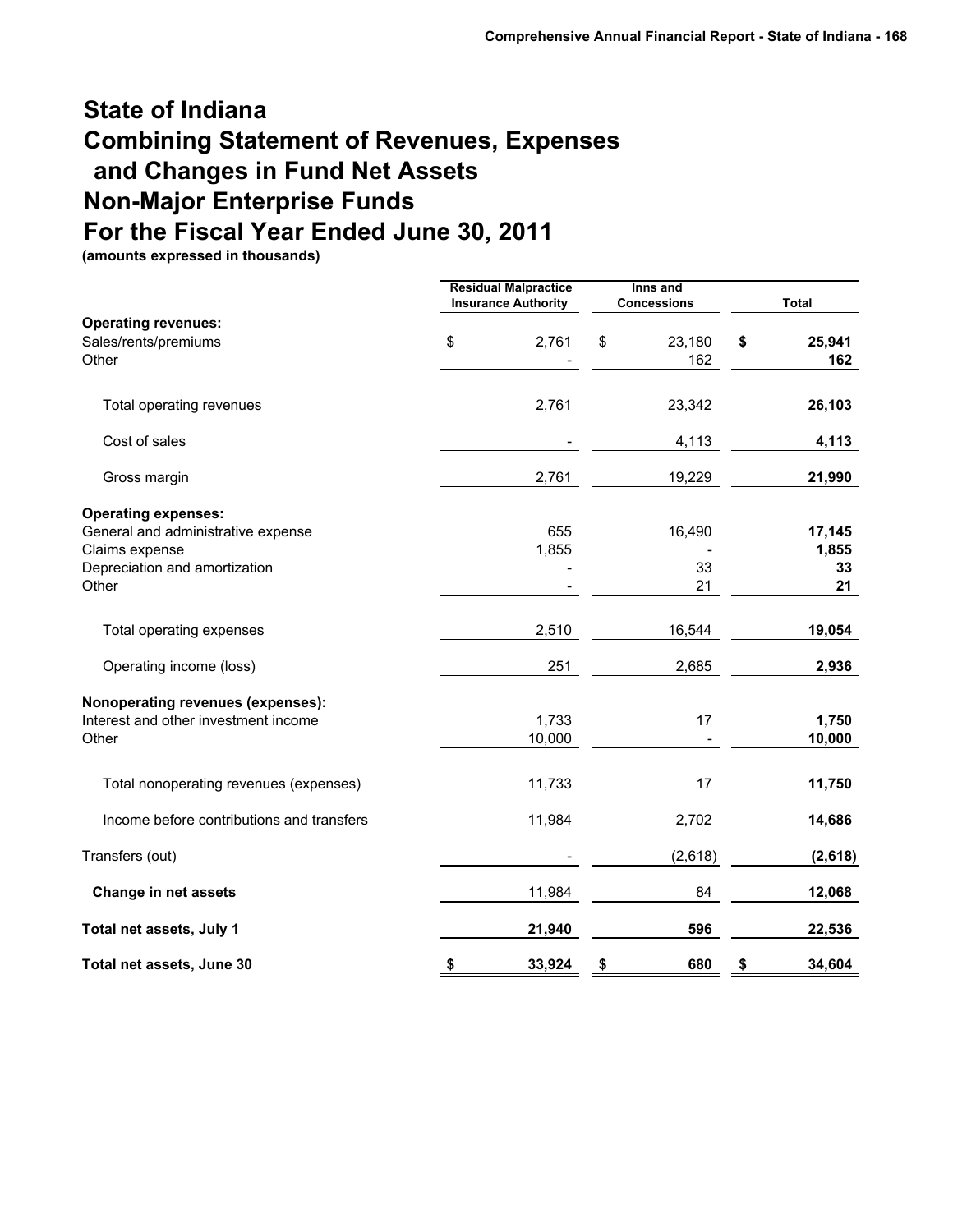# **State of Indiana Combining Statement of Cash Flows Non-Major Enterprise Funds For the Fiscal Year Ended June 30, 2011**

|                                                                                                         | <b>Residual</b><br><b>Malpractice</b><br><b>Insurance</b><br><b>Authority</b> | Inns and<br><b>Concessions</b> | <b>Total</b>              |
|---------------------------------------------------------------------------------------------------------|-------------------------------------------------------------------------------|--------------------------------|---------------------------|
| Cash flows from operating activities:                                                                   |                                                                               |                                |                           |
| Cash received from customers<br>Cash paid for general and administrative                                | \$<br>2,519<br>(675)                                                          | \$<br>23,155<br>(16, 548)      | \$<br>25,674<br>(17, 223) |
| Cash paid to suppliers                                                                                  |                                                                               | (4,099)                        | (4,099)                   |
| Cash paid for claims expense                                                                            | (4, 265)                                                                      |                                | (4, 265)                  |
| Net cash provided (used) by operating activities                                                        | (2, 421)                                                                      | 2,508                          | 87                        |
| Cash flows from noncapital financing activities:                                                        |                                                                               |                                |                           |
| Transfers out                                                                                           |                                                                               | (2,618)                        | (2,618)                   |
| Net cash provided (used) by noncapital financing activities                                             |                                                                               | (2,618)                        | (2,618)                   |
| Cash flows from capital and related financing activities:<br>Acquisition/construction of capital assets |                                                                               | (28)                           | (28)                      |
| Net cash provided (used) by capital and related financing<br>activities                                 |                                                                               | (28)                           | (28)                      |
| Cash flows from investing activities:                                                                   |                                                                               |                                |                           |
| Proceeds from sales of investments                                                                      | 9,006                                                                         |                                | 9,006                     |
| Purchase of investments                                                                                 | (9,880)                                                                       |                                | (9,880)                   |
| Interest income (expense) on investments                                                                | 3,778                                                                         | 17                             | 3,795                     |
| Net cash provided (used) by investing activities                                                        | 2,904                                                                         | 17                             | 2,921                     |
| Net increase (decrease) in cash and cash equivalents                                                    | 483                                                                           | (121)                          | 362                       |
| Cash and cash equivalents, July 1                                                                       | 502                                                                           | 4,371                          | 4,873                     |
| Cash and cash equivalents, June 30                                                                      | \$<br>985                                                                     | \$<br>4,250                    | \$<br>5,235               |
| Reconciliation of cash, cash equivalents and investments:                                               |                                                                               |                                |                           |
| Cash and cash equivalents unrestricted at end of year                                                   | \$<br>985                                                                     | \$<br>4,250                    | \$<br>5,235               |
| Investments unrestricted                                                                                | 66,421                                                                        | 435                            | 66,856                    |
| Cash, cash equivalents and investments per balance sheet                                                | \$<br>67,406                                                                  | \$<br>4,685                    | \$<br>72,091              |
| Noncash investing, capital and financing activities:                                                    |                                                                               |                                |                           |
| Increase in fair value of investments                                                                   | \$<br>(1,939)                                                                 | \$                             | \$<br>(1,939)             |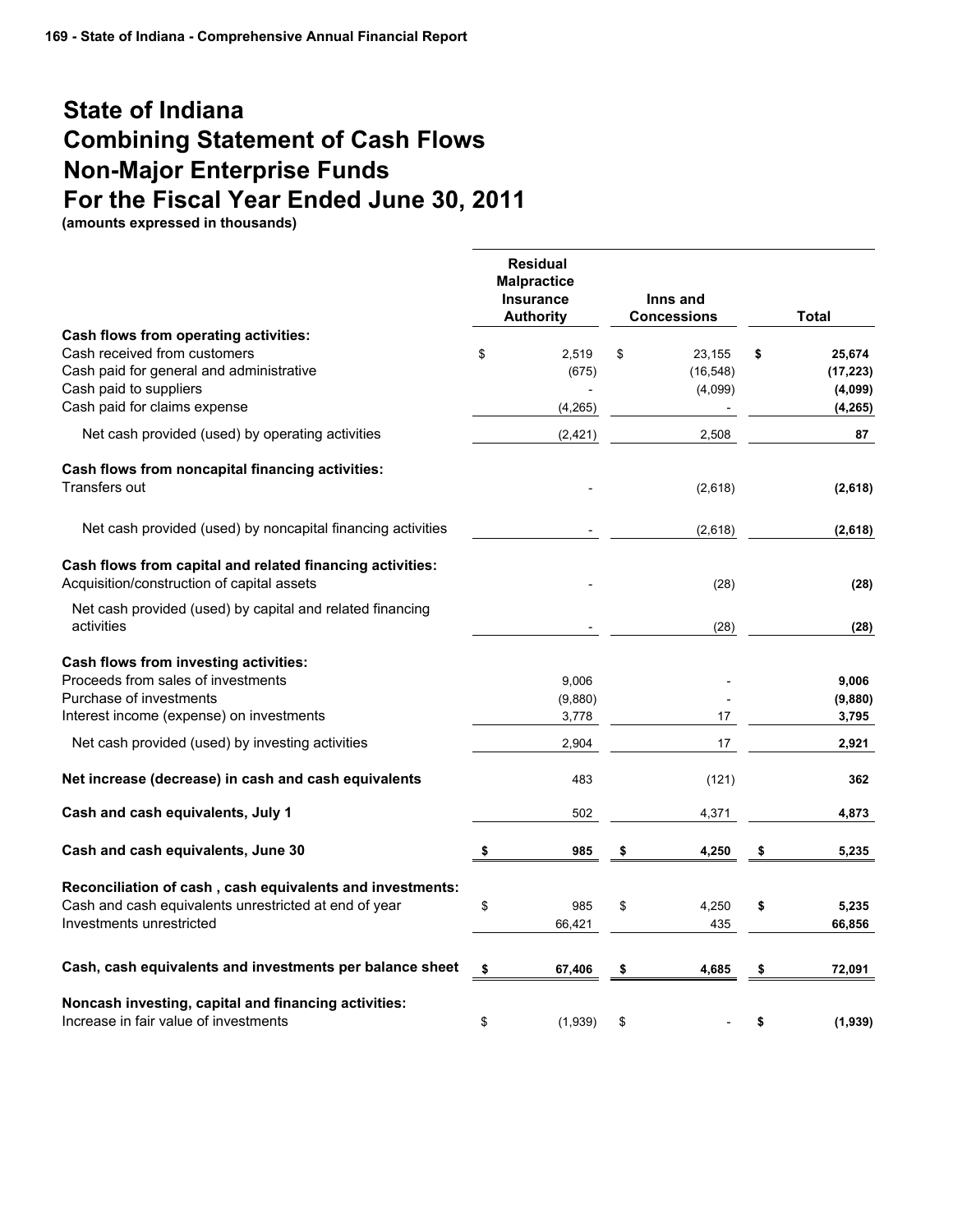# **State of Indiana Combining Statement of Cash Flows Non-Major Enterprise Funds For the Fiscal Year Ended June 30, 2011**

|                                                                                            | <b>Residual</b><br><b>Malpractice</b><br><b>Insurance</b><br><b>Authority</b> | Inns and<br><b>Concessions</b> | Total       |
|--------------------------------------------------------------------------------------------|-------------------------------------------------------------------------------|--------------------------------|-------------|
| Reconciliation of operating income to net cash provided<br>(used) by operating activities: |                                                                               |                                |             |
| Operating income (loss)                                                                    | \$<br>251                                                                     | \$<br>2,685                    | \$<br>2,936 |
| Adjustments to reconcile operating income (loss) to net cash                               |                                                                               |                                |             |
| provided (used) by operating activities:                                                   |                                                                               |                                |             |
| Depreciation/amortization expense                                                          |                                                                               | 33                             | 33          |
| (Increase) decrease in receivables                                                         |                                                                               | (177)                          | (177)       |
| (Increase) decrease in inventory                                                           |                                                                               | 14                             | 14          |
| (Increase) decrease in prepaid expenses                                                    |                                                                               | 3                              | 3           |
| (Increase) decrease in claims payable                                                      | (2,409)                                                                       |                                | (2, 409)    |
| Increase (decrease) in accounts payable                                                    |                                                                               | 26                             | 26          |
| Increase (decrease) in deferred revenue                                                    | (242)                                                                         | (49)                           | (291)       |
| Increase (decrease) in salaries payable                                                    |                                                                               | (43)                           | (43)        |
| Increase (decrease) in compensated absences                                                |                                                                               | (24)                           | (24)        |
| Increase (decrease) in other payables                                                      | (21)                                                                          | 40                             | 19          |
| Net cash provided (used) by operating activities                                           | (2, 421)                                                                      | 2,508                          | 87          |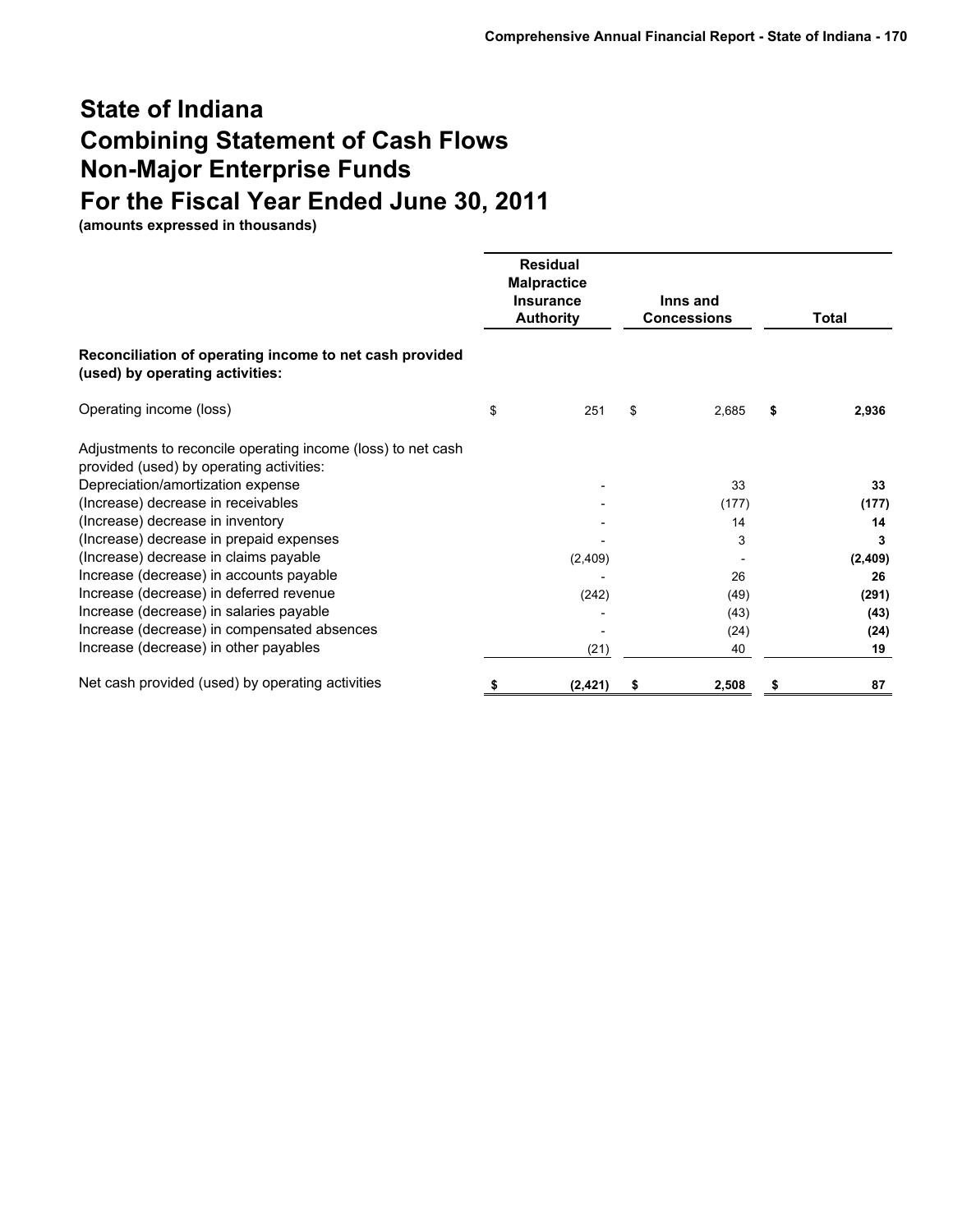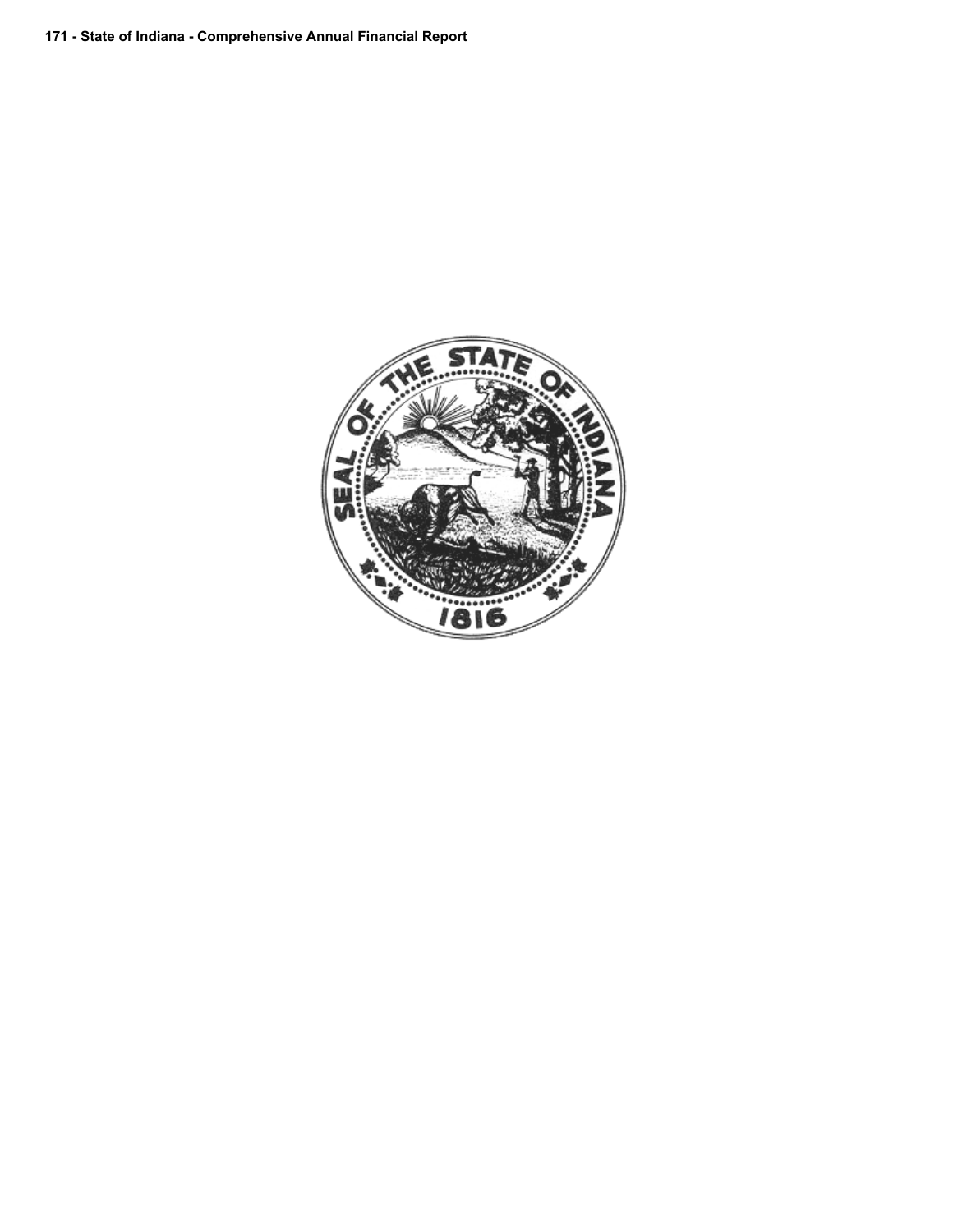## **INTERNAL SERVICE FUNDS**

Internal Service Funds account for the operations of State agencies that supply goods or services to other agencies of governmental units on a cost-reimbursement basis.

**Institutional Industries -** This fund accounts for revenues and expenses incurred from the operation of inmate employment programs. Goods produced or manufactured as a result of such programs are sold to state agencies and political subdivisions of the State as well as to the general public.

**Administrative Services Revolving –** This fund is used to account for the following rotary funds.

**Information Technology Services** provides telecommunications and data processing services to State agencies. Revenues consist of charges to user agencies.

**Motor Pool Rotary Fund** accounts for the operation and maintenance of State garages including the servicing and repair of all automotive equipment owned or controlled by the State. Revenues consist of charges to user agencies.

**Printing Rotary Fund** accounts for the operation of the State Print Shop, which provides printing services to other State agencies. Revenues consist of charges to user agencies.

**General Services Rotary** accounts for postal service charges to agencies. Revenues consist of charges to user agencies.

**Aviation Rotary Fund** accounts for the operation and maintenance of state aircraft. Revenues consist of charges to user agencies.

**Self-Insurance Funds -** The self-insurance funds consist of the **State Police Health Insurance Fund, State Employee Disability Fund, and the State Employee Health Insurance Fund.**  These funds administer health insurance and disability plans for state employees and state police personnel as well as for certain school corporations.

**State Personnel Department -** This fund accounts for revenues and expenses incurred by the Indiana State Personnel Department for providing human resource services to the executive branch of the government.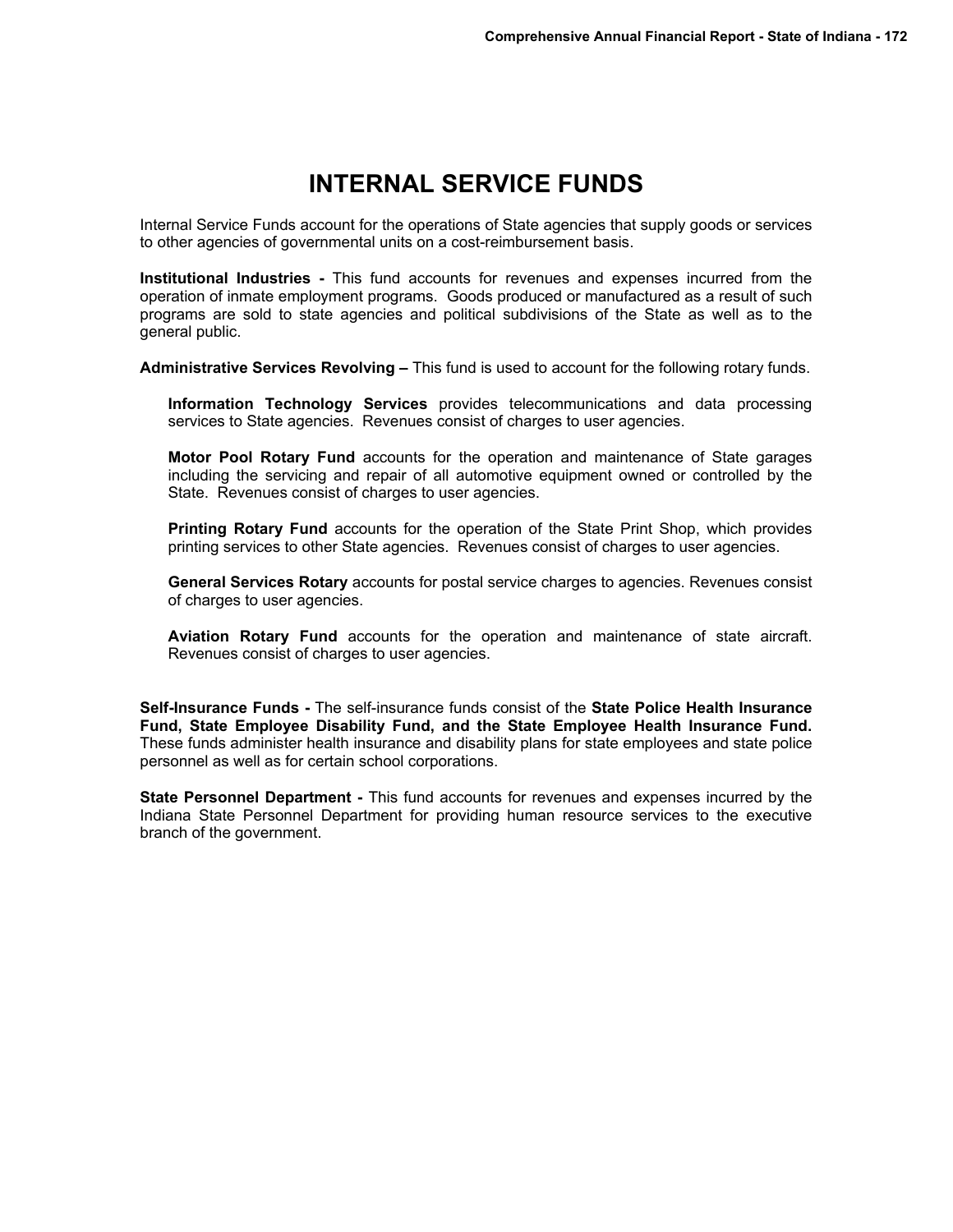|                                                                       | Institutional<br>Industries |   | Administrative<br>Revolving<br>Services |   | Health Insurance<br><b>State Police</b><br>Fund<br>E |   | State Employee<br>Disability Fund |   | Health Insurance<br><b>State Employee</b><br>Fund | Department Fund<br>State Personnel |        | Total           |
|-----------------------------------------------------------------------|-----------------------------|---|-----------------------------------------|---|------------------------------------------------------|---|-----------------------------------|---|---------------------------------------------------|------------------------------------|--------|-----------------|
| Current assets:<br>Assets                                             |                             |   |                                         |   |                                                      |   |                                   |   |                                                   |                                    |        |                 |
| Cash, cash equivalents and investments - unrestricted<br>Receivables: | 548<br>↮                    | ↮ | 60,177                                  | ↮ | 7,253                                                | ↮ | 2,124                             | ↮ | 58,338                                            | 1,646<br>↮                         | ↮      | 130,086         |
| Accounts                                                              | 4,692                       |   | 427                                     |   | 1,436                                                |   | 1,016                             |   | 14,886                                            |                                    |        |                 |
| Interfund services provided                                           | 960                         |   | 5,749                                   |   |                                                      |   |                                   |   |                                                   |                                    |        | 22,457<br>6,709 |
| Inventory                                                             | 4,112                       |   | 311                                     |   |                                                      |   |                                   |   |                                                   |                                    |        | 4,423           |
| Total current assets                                                  | 10,312                      |   | 66,664                                  |   | 8,689                                                |   | 3,140                             |   | 73,224                                            | 1,646                              |        | 163,675         |
| Noncurrent assets:                                                    |                             |   |                                         |   |                                                      |   |                                   |   |                                                   |                                    |        |                 |
| Property, plant, and equipment<br>Capital assets:                     | 19,662                      |   | 45,599                                  |   |                                                      |   |                                   |   |                                                   |                                    |        | 65,261          |
| Less accumulated depreciation                                         | (11, 784)                   |   | 33,098)                                 |   |                                                      |   | ٠                                 |   | ı                                                 |                                    | ı      | 44,882)         |
| Total capital assets, net of depreciation                             | 7,878                       |   | 12,501                                  |   |                                                      |   | $\blacksquare$                    |   | J,                                                |                                    |        | 20,379          |
| Total noncurrent assets                                               | 7,878                       |   | 12,501                                  |   |                                                      |   |                                   |   |                                                   |                                    |        | 20,379          |
| Total assets                                                          | 18,190                      |   | 79,165                                  |   | 8,689                                                |   | 3,140                             |   | 73,224                                            | 1,646                              |        | 184,054         |
| Liabilities                                                           |                             |   |                                         |   |                                                      |   |                                   |   |                                                   |                                    |        |                 |
| Current liabilities:                                                  |                             |   |                                         |   |                                                      |   |                                   |   |                                                   |                                    |        |                 |
| Accounts payable                                                      | 2,932                       |   | 4,388                                   |   |                                                      |   | 50                                |   | 858                                               |                                    | $\sim$ | 8,230           |
| Salaries and benefits payable                                         | 374                         |   | 1,224                                   |   |                                                      |   |                                   |   |                                                   | 345                                |        | 1,943           |
| Capital lease payable                                                 | 182                         |   | 124                                     |   |                                                      |   |                                   |   |                                                   |                                    |        | 306             |
| Health/disability benefits payable                                    |                             |   |                                         |   | 4,144                                                |   | 5,131                             |   | 33,745                                            |                                    |        | 43,020          |
| Accrued liability for compensated absences                            | 429                         |   | 1,428                                   |   |                                                      |   |                                   |   |                                                   | 416                                |        | 2,273           |
| Deferred revenue                                                      | 22                          |   | 288                                     |   |                                                      |   |                                   |   |                                                   |                                    |        | 310             |
| Total current liabilities                                             | 3,939                       |   | 7,452                                   |   | 4,144                                                |   | 5,181                             |   | 34,603                                            | 763                                |        | 56,082          |
| Noncurrent liabilities:                                               |                             |   |                                         |   |                                                      |   |                                   |   |                                                   |                                    |        |                 |
| Accrued liability for compensated absences<br>Capital lease payable   | 363<br>7,963                |   | 1,209<br>109                            |   | $\mathbf{I}$                                         |   | $\mathbf{I}$                      |   |                                                   | 352                                |        | 1,924<br>8,072  |
| Total noncurrent liabilites                                           | 8,326                       |   | 1,318                                   |   |                                                      |   |                                   |   |                                                   | 352                                |        | 9,996           |
|                                                                       |                             |   |                                         |   |                                                      |   |                                   |   |                                                   |                                    |        |                 |
| <b>Total liabilities</b>                                              | 12,265                      |   | 8,770                                   |   | 4,144                                                |   | 5,181                             |   | 34,603                                            | 1,115                              |        | 66,078          |
| nvested in capital assets net of related debt<br>Net assets           | (267)                       |   | 12,268                                  |   |                                                      |   |                                   |   |                                                   |                                    |        | 12,001          |
| Unrestricted (deficit)                                                | 6,192                       |   | 58,127                                  |   | 4,545                                                |   | (2,041)                           |   | 38,621                                            | 531                                |        | 105,975         |
| Total net assets                                                      | 5,925<br>↮                  | ↮ | 70,395                                  | ↮ | 4,545                                                | ↮ | (2,041)                           | ↮ | 38,621                                            | 531<br>↮                           | ↮      | 117,976         |

**State of Indiana<br>Combining Statement of Net Assets<br>Internal Service Funds<br>June 30, 2011 Combining Statement of Net Assets Internal Service Funds (amounts expressed in thousands) State of Indiana June 30, 2011**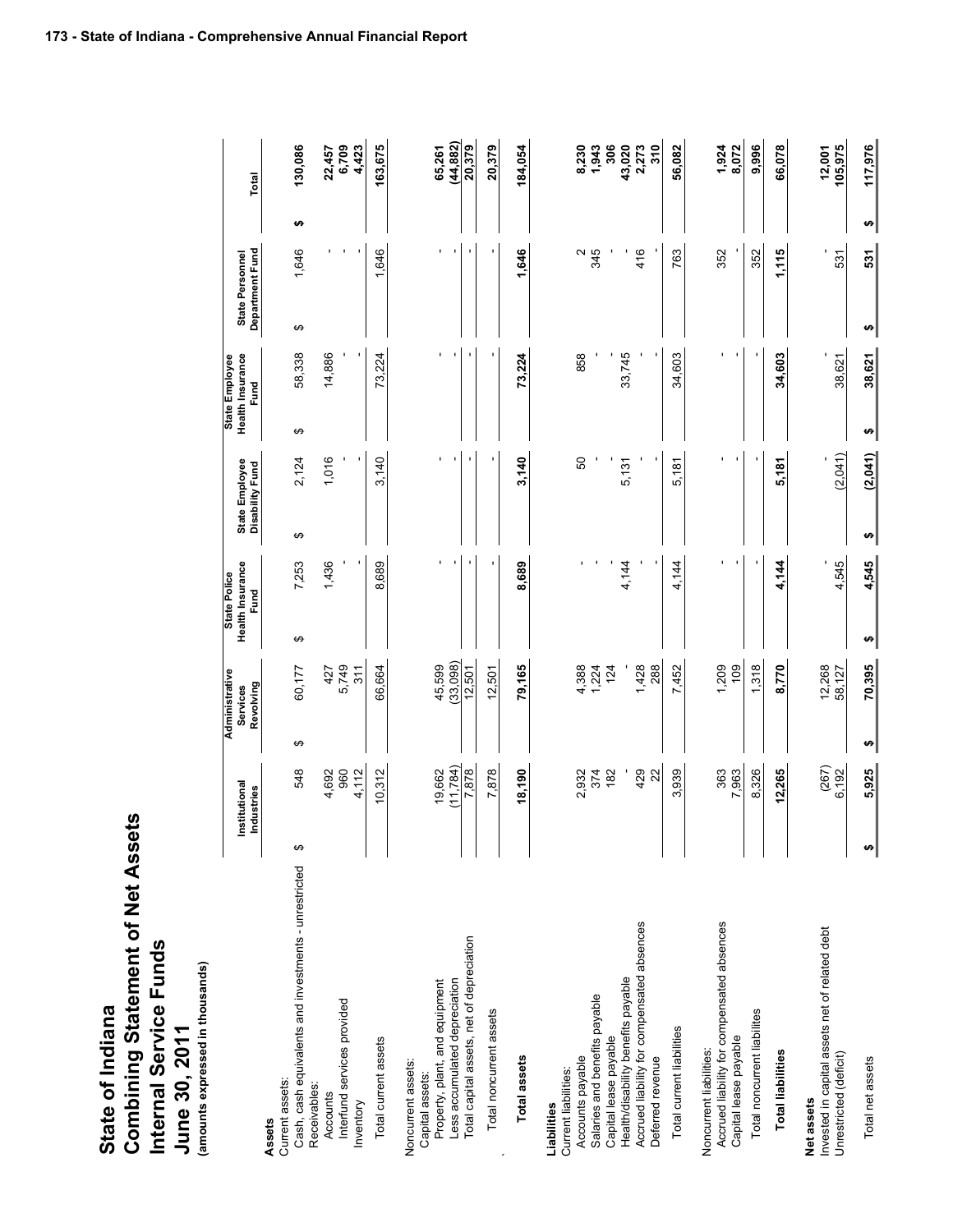Combining Statement of Revenues, Expenses **Combining Statement of Revenues, Expenses** For the Fiscal Year Ended June 30, 2011 **For the Fiscal Year Ended June 30, 2011** and Changes in Fund Net Assets **and Changes in Fund Net Assets** Internal Service Funds **Internal Service Funds** (amounts expressed in thousands) **(amounts expressed in thousands)** State of Indiana **State of Indiana**

|                                                                                                                                                                     |   | Institutional<br>Industries |   | Administrative<br>Revolving<br>Services | Health Insurance<br>State Police<br>Tung<br>E |                 |   | State Employee<br>Disability Fund |   | Health Insurance<br>State Employee<br>ng<br>Euro | Department Fund<br>State Personnel |                   |           | Total                            |
|---------------------------------------------------------------------------------------------------------------------------------------------------------------------|---|-----------------------------|---|-----------------------------------------|-----------------------------------------------|-----------------|---|-----------------------------------|---|--------------------------------------------------|------------------------------------|-------------------|-----------|----------------------------------|
| Sales/rents/premiums<br>Operating revenues:<br>Charges for services<br>Other                                                                                        | ↮ | 36,198<br>142               | ↮ | 112,976<br>184<br>ဖ                     | ↮                                             | 28,584          | ↮ | 22,264                            | ↮ | 290,599                                          | ↮                                  | 8,065             | <b>SA</b> | 8,249<br>148<br>490,621          |
| Total operating revenues                                                                                                                                            |   | 36,340                      |   | 113,166                                 |                                               | 28,584          |   | 22,264                            |   | 290,599                                          |                                    | 8,065             |           | 499,018                          |
| Cost of sales                                                                                                                                                       |   | 19,890                      |   | 1,189                                   |                                               |                 |   |                                   |   |                                                  |                                    |                   |           | 21,079                           |
| Gross margin                                                                                                                                                        |   | 16,450                      |   | 111,977                                 |                                               | 28,584          |   | 22,264                            |   | 290,599                                          |                                    | 8,065             |           | 477,939                          |
| General and administrative expense<br>Health / disability benefit payments<br>Depreciation and amortization<br>Operating expenses:<br>Other                         |   | ı<br>14,179<br>793          |   | 98,690<br>6,394                         |                                               | 1,458<br>28,643 |   | 602<br>21,404<br>52               |   | 16,928<br>276,552                                |                                    | 7,368             |           | 139,225<br>326,599<br>7,187<br>ន |
| Total operating expenses                                                                                                                                            |   | 14,972                      |   | 105,084                                 |                                               | 30,101          |   | 22,058                            |   | 293,480                                          |                                    | 7,368             |           | 473,063                          |
| Operating income (loss)                                                                                                                                             |   | 1,478                       |   | 6,893                                   |                                               | (1,517)         |   | 206                               |   | (2,881)                                          |                                    | 697               |           | 4,876                            |
| Interest and other investment expense<br>Nonoperating revenues (expenses):<br>Interest and other investment income<br>Gain (Loss) on disposition of assets<br>Other |   | (780)<br>Б                  |   | (18)<br>(18)<br>(16)                    |                                               | J.              |   |                                   |   | 1<br>٠<br>J.                                     |                                    | ٠<br>$\mathbf{I}$ |           | $\overline{29}$<br>(796)         |
| Total nonoperating revenues (expenses)                                                                                                                              |   | (774)                       |   | (52)                                    |                                               |                 |   |                                   |   |                                                  |                                    |                   |           | (826)                            |
| Income before contributions and transfers                                                                                                                           |   | 704                         |   | 6,841                                   |                                               | (1,517)         |   | 206                               |   | (2, 881)                                         |                                    | 697               |           | 4,050                            |
| Capital contributions<br>Transfers (out)<br>Transfers in                                                                                                            |   | ı                           |   | 146                                     |                                               |                 |   | (24, 564)                         |   | 24,564                                           |                                    |                   |           | (24, 564)<br>146<br>24,564       |
| Change in net assets                                                                                                                                                |   | 704                         |   | 6,987                                   |                                               | (1,517)         |   | (24, 358)                         |   | 21,683                                           |                                    | 697               |           | 4,196                            |
| Total net assets, July 1, as restated                                                                                                                               |   | 5,221                       |   | 63,408                                  |                                               | 6,062           |   | 22,317                            |   | 16,938                                           |                                    | (166)             |           | 113,780                          |
| Total net assets, June 30                                                                                                                                           | ↮ | 5,925                       | ↮ | 70,395                                  | ↮                                             | 4,545           | ↮ | (2,041)                           | ↮ | 38,621                                           | ↮                                  | 531               | ↮         | 117,976                          |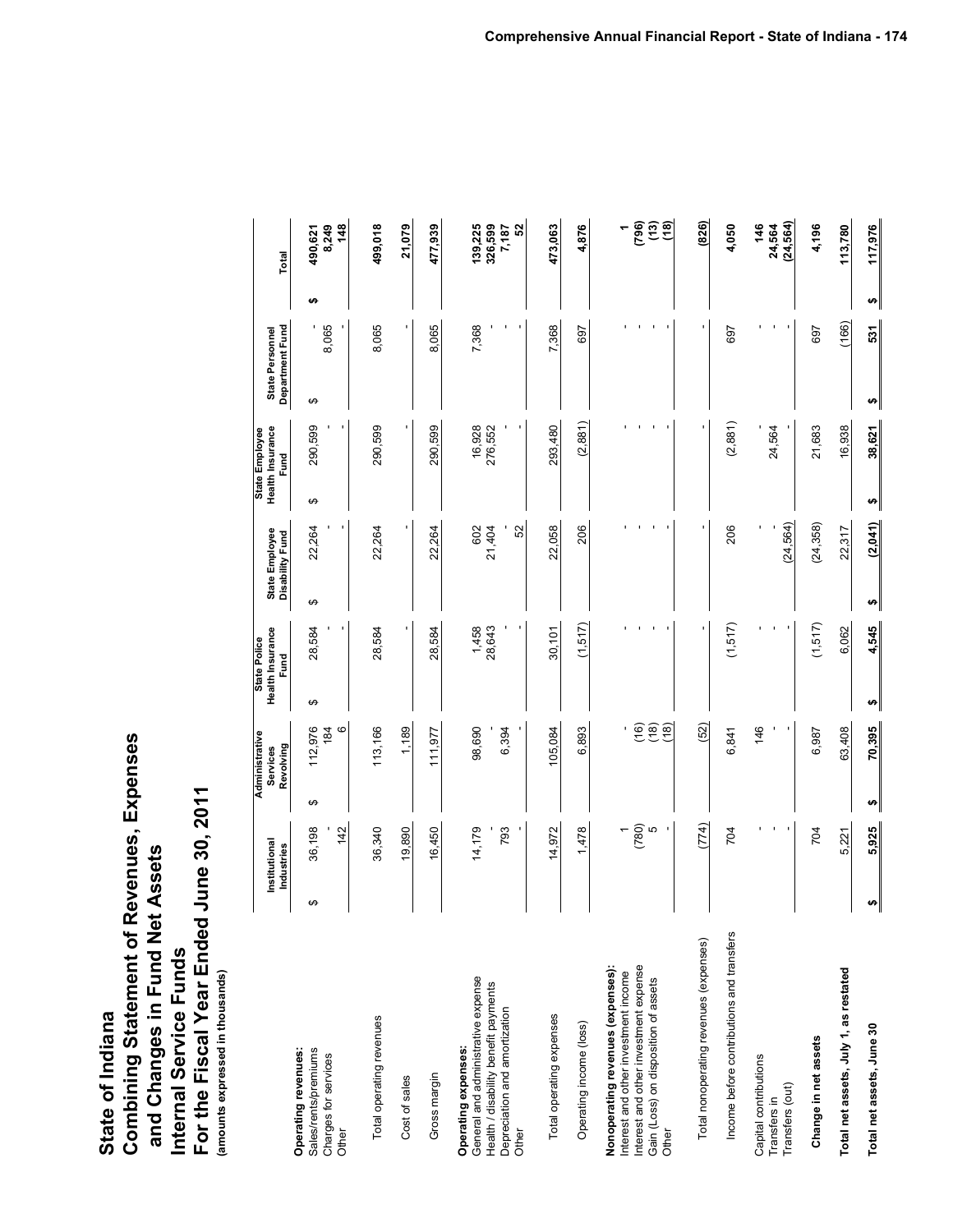For the Fiscal Year Ended June 30, 2011<br>(amounts expressed in thousands) **For the Fiscal Year Ended June 30, 2011** Combining Statement of Cash Flows **Combining Statement of Cash Flows** Internal Service Funds **Internal Service Funds (amounts expressed in thousands)** State of Indiana **State of Indiana**

|                                                                                                                                                                                                                        |   | Institutional                              |   | Administrative<br>Services       |   | State Police<br>Health         | State Employee                    |   | <b>State Employee</b><br>Health  | Department<br>Personnel | State            |   |                                                  |
|------------------------------------------------------------------------------------------------------------------------------------------------------------------------------------------------------------------------|---|--------------------------------------------|---|----------------------------------|---|--------------------------------|-----------------------------------|---|----------------------------------|-------------------------|------------------|---|--------------------------------------------------|
|                                                                                                                                                                                                                        |   | Industries                                 |   | Revolving                        |   | Insurance Fund                 | Disability Fund                   |   | Insurance Fund                   | Fund                    |                  |   | Total                                            |
| Cash paid for salary/health/disability benefit payments<br>Cash paid for general and administrative<br>Cash flows from operating activities:<br>Cash received from customers<br>Cash paid to suppliers                 | ↮ | (22, 894)<br>(14, 087)<br>37,356           | ↮ | (98, 979)<br>117,609<br>1,982    | ↮ | (1,458)<br>(28, 504)<br>28,403 | (21, 206)<br>(652)<br>22,263<br>↮ | ↮ | 282,449)<br>(16, 616)<br>288,360 | ↮                       | (7,282)<br>8,065 | ↮ | (139, 074)<br>(332, 159)<br>(20, 912)<br>502,056 |
| Net cash provided (used) by operating activities                                                                                                                                                                       |   | 375                                        |   | 20,612                           |   | (1,559)                        | 405                               |   | (10, 705)                        |                         | 783              |   | 9.911                                            |
| Cash flows from noncapital financing activities:<br>Transfers out<br>Transfers in<br>Other                                                                                                                             |   |                                            |   | (18)                             |   |                                | (24, 564)                         |   | 24,564                           |                         |                  |   | (24, 564)<br>(18)<br>24,564                      |
| Net cash provided (used) by noncapital financing activities                                                                                                                                                            |   |                                            |   | (18)                             |   |                                | (24, 564)                         |   | 24,564                           |                         |                  |   | (18)                                             |
| Cash flows from capital and related financing activities:<br>Acquisition/construction of capital assets<br>Principal payments -- capital leases<br>Proceeds from sale of assets<br>Debt issue expense<br>Interest paid |   | (182)<br>(780)<br>(143)<br>$\widetilde{e}$ |   | (117)<br>(16)<br>(6, 205)<br>323 |   |                                |                                   |   |                                  |                         |                  |   | (6, 348)<br>(299)<br>(796)<br>318                |
| Net cash provided (used) by capital and related financing<br>activities                                                                                                                                                |   | (1, 110)                                   |   | (6,015)                          |   |                                |                                   |   |                                  |                         |                  |   | (7, 125)                                         |
| Net cash provided (used) by investing activities<br>Interest income (expense) on investments<br>Cash flows from investing activities:                                                                                  |   |                                            |   |                                  |   |                                |                                   |   |                                  |                         |                  |   |                                                  |
| Net increase (decrease) in cash and cash equivalents                                                                                                                                                                   |   | (734)                                      |   | 14,579                           |   | (1,559)                        | (24, 159)                         |   | 13,859                           |                         | 783              |   | 2,769                                            |
| Cash and cash equivalents, June 30<br>Cash and cash equivalents, July 1                                                                                                                                                | ↮ | 1,282<br>548                               | ↮ | 45,598<br>60,177                 | ↮ | 8,812<br>7,253                 | 26,283<br>2,124<br>↮              | ↮ | 44,479<br>58,338                 | ↮                       | 1,646<br>863     | ₩ | 130,086<br>127,317                               |
| Reconciliation of cash, cash equivalents and investments:<br>Cash and cash equivalents unrestricted at end of year                                                                                                     | ↮ | 548                                        | ↮ | 60,177                           | ↮ | 7,253                          | 2,124<br>↮                        | ↮ | 58,338                           | ↮                       | 1,646            | ₩ | 130,086                                          |
| Cash, cash equivalents and investments per balance sheet                                                                                                                                                               | H | 548                                        | ↮ | 60,177                           | ₩ | 7,253                          | 2,124<br>↮                        | ↮ | 58,338                           | ↮                       | 1,646            | ↮ | 130,086                                          |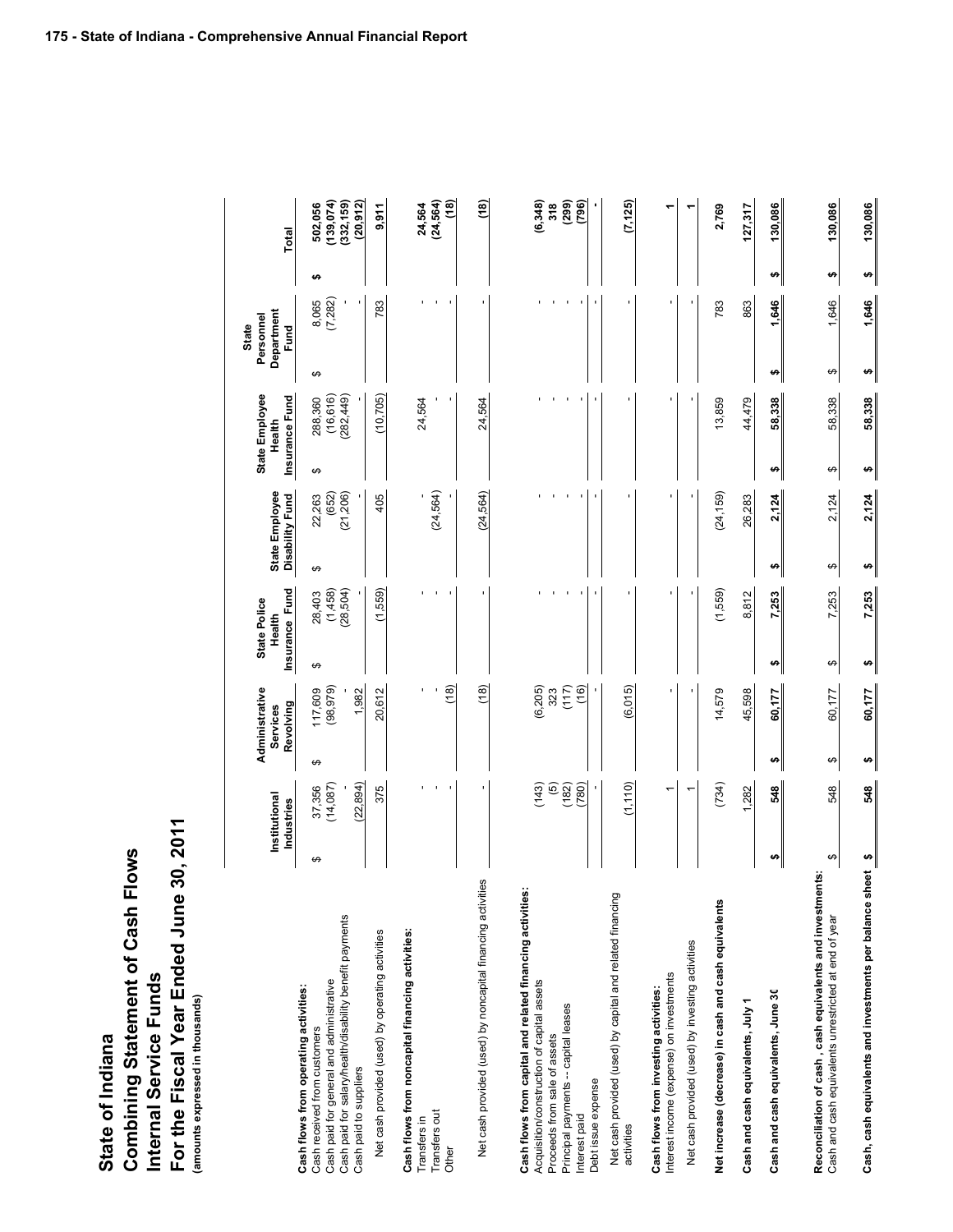For the Fiscal Year Ended June 30, 2011<br>(amounts expressed in thousands) **For the Fiscal Year Ended June 30, 2011 Combining Statement of Cash Flows**<br>Internal Service Funds **Combining Statement of Cash Flows Internal Service Funds (amounts expressed in thousands)** State of Indiana **State of Indiana**

|                                                                                                          |    | Institutional<br>Industries |    | Administrative<br>Revolving<br>Services |   | State Police<br>Insurance<br>Health<br>Fund | Disability Fund<br>Employee<br><b>State</b> |   | Insurance Fund<br>Employee<br>Health<br><b>State</b> | Department<br>Personnel<br><b>State</b><br>Fund |               | Total |                    |
|----------------------------------------------------------------------------------------------------------|----|-----------------------------|----|-----------------------------------------|---|---------------------------------------------|---------------------------------------------|---|------------------------------------------------------|-------------------------------------------------|---------------|-------|--------------------|
|                                                                                                          |    |                             |    |                                         |   |                                             |                                             |   |                                                      |                                                 |               |       |                    |
| Reconciliation of operating income to net cash provided<br>(used) by operating activities:               |    |                             |    |                                         |   |                                             |                                             |   |                                                      |                                                 |               |       |                    |
| Operating income (loss)                                                                                  | မာ | 1,478                       | မာ | 6,893                                   | ↮ | (1,517)                                     | 206<br>↮                                    | ↮ | (2, 881)                                             | ↮                                               | 697           | tA    | 4,876              |
| Adjustments to reconcile operating income (loss) to net cash<br>provided (used) by operating activities: |    |                             |    |                                         |   |                                             |                                             |   |                                                      |                                                 |               |       |                    |
| Depreciation/amortization expense                                                                        |    | 793                         |    | 6,394                                   |   |                                             |                                             |   |                                                      |                                                 |               |       | 7,187              |
| (Increase) decrease in receivables                                                                       |    | (602)                       |    | 1,745                                   |   | (182)                                       |                                             |   | (2, 239)                                             |                                                 |               |       |                    |
| (Increase) decrease in interfund services provided                                                       |    | 1,736                       |    | 2,732                                   |   |                                             |                                             |   |                                                      |                                                 |               |       | $(1,278)$<br>4,468 |
| Increase) decrease in inventory                                                                          |    | 169                         |    | ഥ                                       |   |                                             |                                             |   |                                                      |                                                 |               |       | 174                |
| ncrease (decrease) in health and disability benefits payable                                             |    |                             |    |                                         |   |                                             | 198                                         |   | (5,896)                                              |                                                 |               |       | (5,698)            |
| Increase (decrease) in accounts payable                                                                  |    | (3, 174)                    |    | 3,167                                   |   | $\frac{40}{5}$                              |                                             |   | 311                                                  |                                                 |               |       | 447                |
| Increase (decrease) in deferred revenue                                                                  |    | 15                          |    |                                         |   |                                             |                                             |   |                                                      |                                                 |               |       | $\frac{1}{2}$      |
| Increase (decrease) in salaries payable                                                                  |    |                             |    | 141                                     |   |                                             |                                             |   |                                                      |                                                 | $\frac{6}{5}$ |       | 157                |
| Increase (decrease) in compensated absences                                                              |    | ම                           |    | (465)                                   |   |                                             |                                             |   |                                                      |                                                 | 68            |       | (402)              |
| Increase (decrease) in other payables                                                                    |    | (35)                        |    |                                         |   |                                             |                                             |   |                                                      |                                                 |               |       | (35)               |
| Net cash provided (used) by operating activities                                                         |    | 375                         |    | 20,612                                  |   | (1,559)                                     | 405<br>th,                                  |   | (10,705)                                             | tA                                              | 783           | tA    | 9,911              |
|                                                                                                          |    |                             |    |                                         |   |                                             |                                             |   |                                                      |                                                 |               |       |                    |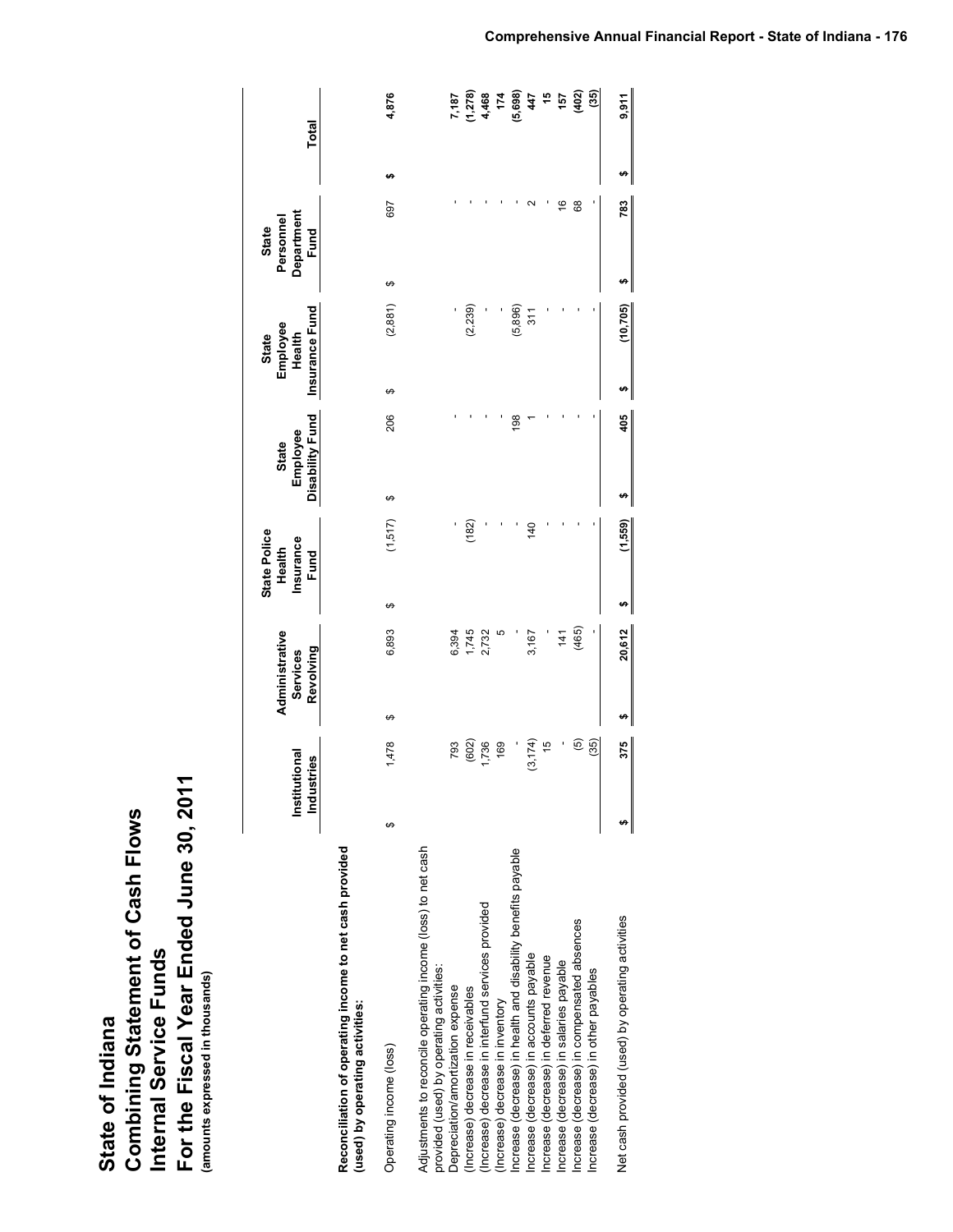# **FIDUCIARY FUNDS**

Fiduciary funds account for assets held by or on behalf of the government in a trustee capacity or as an agent on behalf of others.

### **PENSION AND OTHER EMPLOYEE BENEFIT TRUST FUNDS**

Pension trust funds are used to report resources that are required to be held in trust for the members and beneficiaries of defined benefit pension plans, defined contribution plans, and other post-employment benefit plans.

**The Public Employees' Retirement Fund –** This fund is a defined benefit agent multipleemployer plan administered by the Public Employees' Retirement Fund Board of Trustees.

**The State Teachers' Retirement Fund –** This fund is a defined benefit, multiple-employer cost-sharing public employee retirement system, administered by the Indiana State Teachers' Retirement Fund Board of Trustees.

**State Police Pension Fund** - This fund is used to account for assets held for a defined benefit, single-employer public employee retirement system administered by the Indiana State Police.

**State Police Retiree Health Benefit Trust Fund** - This fund is used to account for assets held for a defined benefit, single-employer OPEB plan administered by the Indiana State Police.

**Retiree Health Benefit Trust Fund** - This fund is used to account for assets held for a defined contribution, single-employer OPEB plan administered by the State Budget Agency.

# **PRIVATE-PURPOSE TRUST FUNDS**

Private-Purpose trust funds are used to account for trust arrangements in which both the principal and interest may be spent for the benefit of individuals, private organizations or other governments.

**Abandoned Property Fund** - This fund is used to administer abandoned property of individuals, private organizations and other governments held by the State.

**Private-Purpose Trust Fund** - This fund is used to account for a group of fund centers under which principal and interest benefit individuals, private organizations, or other governments.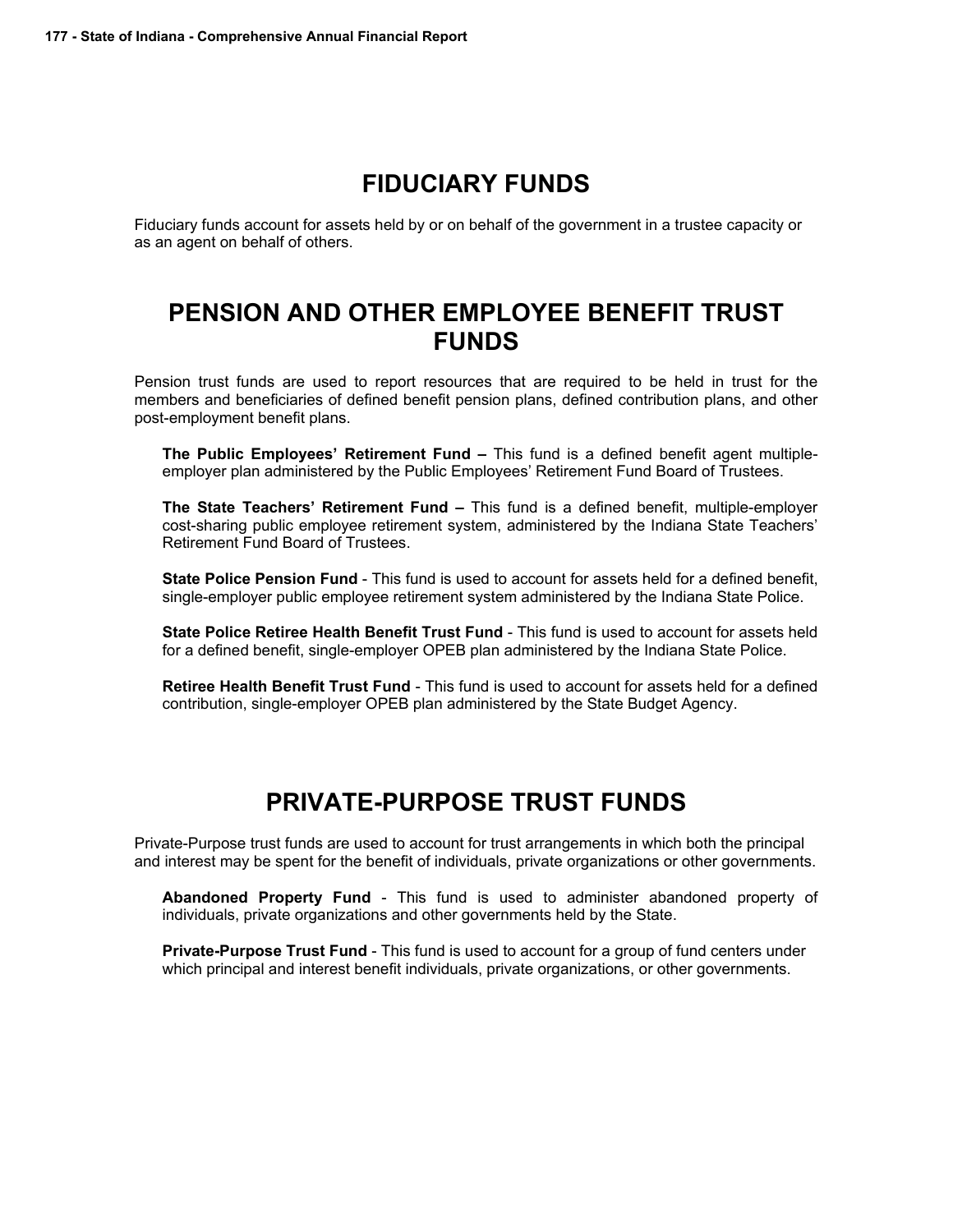### **FIDUCIARY FUNDS**

## **AGENCY FUNDS**

Agency funds account for resources that are custodial in nature. They generally are amounts held by the State of Indiana on behalf of third parties.

**Employee Payroll, Withholding and Benefits Funds** - These funds are used for the disposition of various payroll-related deductions and contributions such as social security and insurance contributions.

**Local Distributions Fund** - This fund is composed of accounts used to distribute revenue collections to local units of government based upon statutory formulas.

**Child Support Fund** - This fund is used for the collection and distribution of child support payments.

**Department of Insurance Fund -** This fund includes security deposits of insurance companies, health maintenance organizations and third party administrators as required.

**Other Agency Funds** – This category comprises various escrows, revenue collection, and agency accounts for which the State acts in an agent capacity until proper disposition of the assets can be made.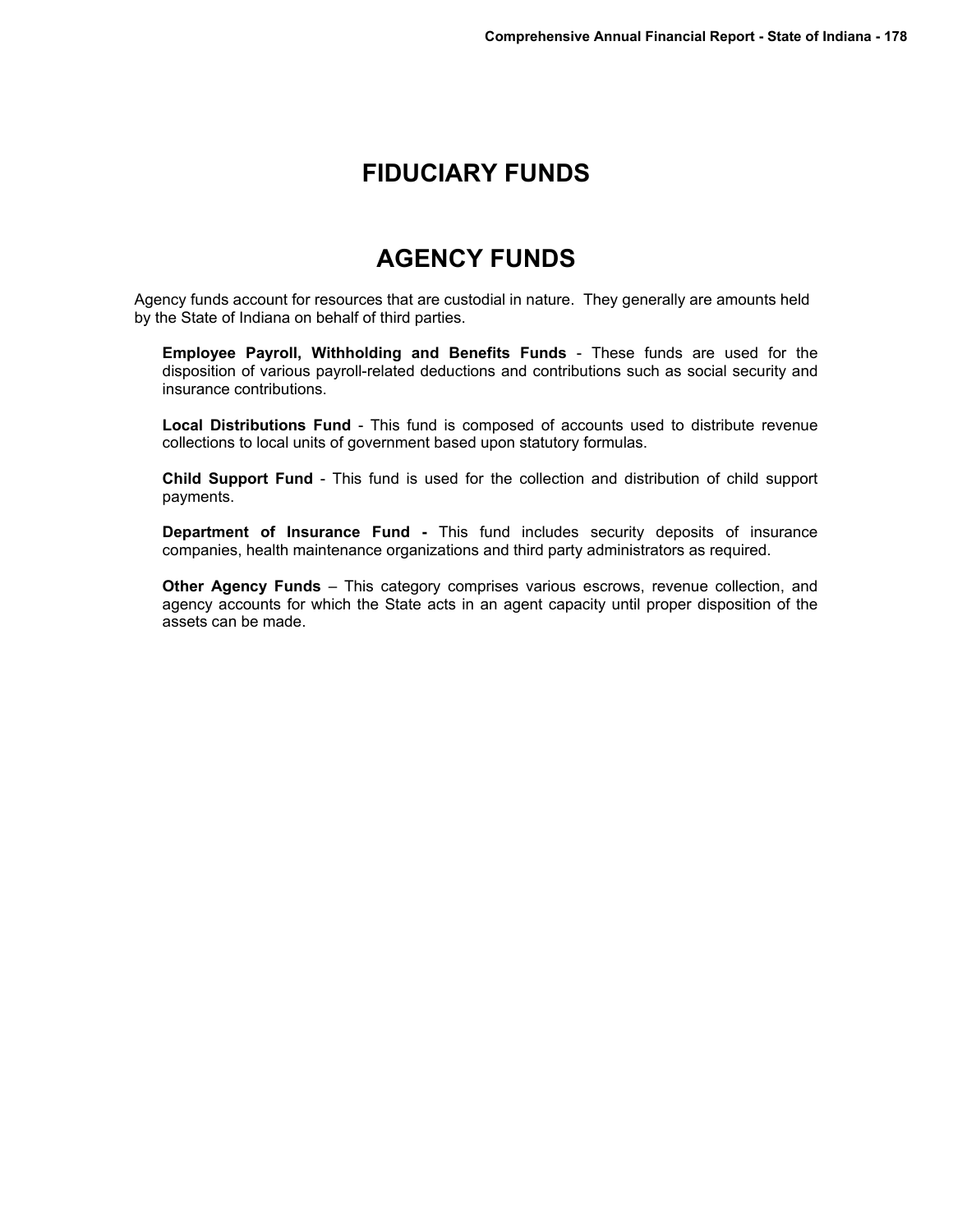#### **State of Indiana Combining Statement of Fiduciary Net Assets Pension and Other Employee Benefit Trust Funds June 30, 2011**

|                                         | <b>Primary Government</b>                  |                                                                              |                                                                                | <b>Discrete Component Units</b>                            |     |                                                  |                  |
|-----------------------------------------|--------------------------------------------|------------------------------------------------------------------------------|--------------------------------------------------------------------------------|------------------------------------------------------------|-----|--------------------------------------------------|------------------|
|                                         | <b>State Police</b><br><b>Pension Fund</b> | <b>State Police</b><br><b>Retiree Health</b><br><b>Benefit Trust</b><br>Fund | <b>State Employee</b><br><b>Retiree Health</b><br><b>Benefit Trust</b><br>Fund | <b>Public</b><br><b>Employees'</b><br>Retirement<br>System |     | <b>State Teachers'</b><br><b>Retirement Fund</b> | <b>Total</b>     |
| Assets:                                 |                                            |                                                                              |                                                                                |                                                            |     |                                                  |                  |
| Cash and cash equivalents               | \$<br>156,729                              | \$<br>1,057                                                                  | \$<br>92,787                                                                   | \$<br>1,889,863                                            | \$  | 730,869                                          | \$<br>2,871,305  |
| Securities lending collateral           | 1,106                                      |                                                                              |                                                                                |                                                            |     |                                                  | 1,106            |
| Receivables:                            |                                            |                                                                              |                                                                                |                                                            |     |                                                  |                  |
| Contributions                           | 205                                        | 96                                                                           | 125                                                                            | 142.739                                                    |     | 60.409                                           | 203,574          |
| Interest                                | 687                                        | 10                                                                           | 17                                                                             | 48,411                                                     |     | 34,167                                           | 83,292           |
| Member loans                            | 268                                        |                                                                              |                                                                                | 1,034                                                      |     |                                                  | 1,302            |
| Due from other funds                    |                                            |                                                                              |                                                                                | 25,160                                                     |     |                                                  | 25,160           |
| Due from component unit                 |                                            |                                                                              |                                                                                | 738                                                        |     | 1,054                                            | 1,792            |
| From investment sales                   | 2,628                                      |                                                                              |                                                                                | 604,485                                                    |     | 346,585                                          | 953,698          |
| Other                                   |                                            |                                                                              |                                                                                | 1,229                                                      |     | 331                                              | 1,560            |
| Total receivables                       | 3,788                                      | 106                                                                          | 142                                                                            | 823,796                                                    |     | 442,546                                          | 1,270,378        |
| Investments at fair value:              |                                            |                                                                              |                                                                                |                                                            |     |                                                  |                  |
| <b>Equity Securities</b>                | 40,207                                     |                                                                              |                                                                                | 6,600,177                                                  |     | 3,287,935                                        | 9,928,319        |
| <b>Debt Securities</b>                  | 74,871                                     | 4,117                                                                        | 119,252                                                                        | 4,168,583                                                  |     | 4,438,726                                        | 8,805,549        |
| Mutual Funds and Collective Trust Funds | 130,471                                    |                                                                              |                                                                                | 1,057,168                                                  |     |                                                  | 1,187,639        |
| Other                                   |                                            |                                                                              |                                                                                | 3,211,061                                                  |     | 978,279                                          | 4,189,340        |
| <b>Total investments</b>                | 245,549                                    | 4,117                                                                        | 119,252                                                                        | 15,036,989                                                 |     | 8,704,940                                        | 24,110,847       |
| Capital assets:                         |                                            |                                                                              |                                                                                |                                                            |     |                                                  |                  |
| Property, plant and equipment           |                                            |                                                                              |                                                                                | 9,948                                                      |     | 3,775                                            | 13,723           |
| less accumulated depreciation           |                                            |                                                                              |                                                                                | (2, 522)                                                   |     | (766)                                            | (3, 288)         |
|                                         |                                            |                                                                              |                                                                                |                                                            |     |                                                  |                  |
| <b>Total assets</b>                     | \$<br>407,172                              | \$<br>5,280                                                                  | \$<br>212,181                                                                  | \$<br>17,758,074                                           | -\$ | 9,881,364                                        | \$<br>28,264,071 |
| <b>Liabilities and fund balances:</b>   |                                            |                                                                              |                                                                                |                                                            |     |                                                  |                  |
| Liabilities:                            |                                            |                                                                              |                                                                                |                                                            |     |                                                  |                  |
| Accounts payable                        | \$<br>28                                   | \$                                                                           | \$<br>14                                                                       | \$<br>16,363                                               | \$  | 10,656                                           | \$<br>27,061     |
| Salaries and benefits payable           |                                            |                                                                              |                                                                                | 862                                                        |     | 111                                              | 973              |
| Due to other funds                      |                                            |                                                                              |                                                                                | 25,160                                                     |     |                                                  | 25,160           |
| Benefits payable                        |                                            |                                                                              | 212                                                                            |                                                            |     | 99,075                                           | 99,287           |
| Due to component unit                   |                                            |                                                                              | ÷                                                                              | 1,054                                                      |     | 738                                              | 1,792            |
| Compensated absences                    |                                            |                                                                              |                                                                                | 358                                                        |     | 130                                              | 488              |
| Securities purchased payable            | 14,847                                     |                                                                              |                                                                                | 1,080,341                                                  |     | 648,917                                          | 1,744,105        |
| Securities lending collateral           | 1,106                                      |                                                                              |                                                                                |                                                            |     |                                                  | 1.106            |
| <b>Total liabilities</b>                | 15,981                                     |                                                                              | 226                                                                            | 1,124,138                                                  |     | 759,627                                          | 1,899,972        |
| Net assets:                             |                                            |                                                                              |                                                                                |                                                            |     |                                                  |                  |
| Held in trust for:                      |                                            |                                                                              |                                                                                |                                                            |     |                                                  |                  |
| Employees' pension benefits             | 391,191                                    |                                                                              |                                                                                | 16,569,891                                                 |     | 9,121,737                                        | 26,082,819       |
| <b>OPEB</b> benefits                    |                                            | 5,280                                                                        | 211,955                                                                        |                                                            |     |                                                  | 217,235          |
| Future death benefits                   |                                            |                                                                              |                                                                                | 11,106                                                     |     |                                                  | 11,106           |
| State and local units                   |                                            |                                                                              |                                                                                | 52,939                                                     |     |                                                  | 52,939           |
| <b>Total net assets</b>                 | \$<br>391,191                              | \$<br>5,280                                                                  | \$<br>211,955                                                                  | \$<br>16,633,936                                           | \$  | 9,121,737                                        | \$<br>26,364,099 |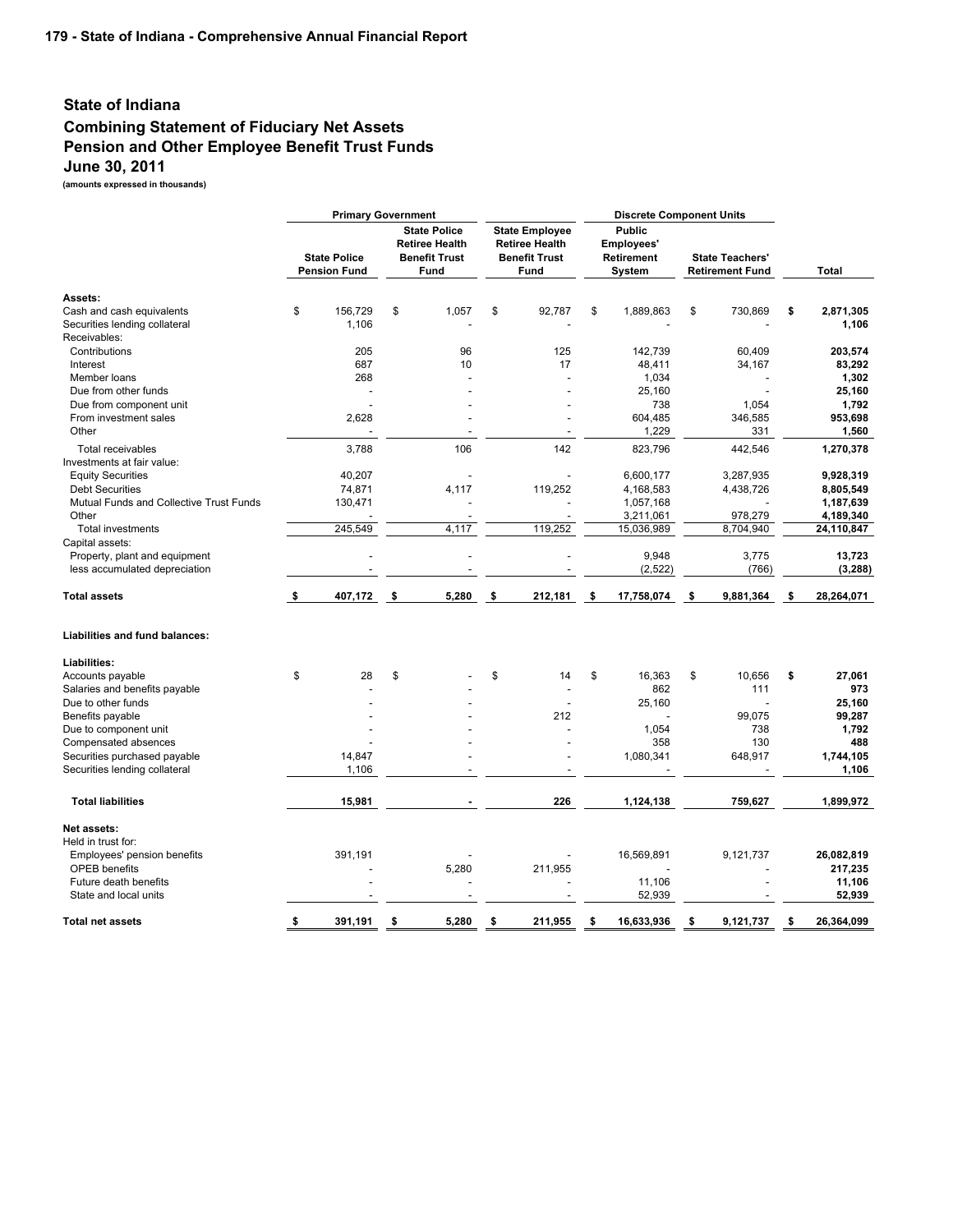#### **State of Indiana Combining Statement of Changes in Fiduciary Net Assets Pension and Other Employee Benefit Trust Funds For the Year Ended June 30, 2011**

|                                                                                           |                                            | <b>Primary Government</b>                                                           |                                                                                | <b>Discrete Component Units</b>                                   |                                                        |                  |
|-------------------------------------------------------------------------------------------|--------------------------------------------|-------------------------------------------------------------------------------------|--------------------------------------------------------------------------------|-------------------------------------------------------------------|--------------------------------------------------------|------------------|
|                                                                                           | <b>State Police</b><br><b>Pension Fund</b> | <b>State Police</b><br><b>Retiree Health</b><br><b>Benefit Trust</b><br><b>Fund</b> | <b>State Employee</b><br><b>Retiree Health</b><br><b>Benefit Trust</b><br>Fund | <b>Public</b><br><b>Employees'</b><br><b>Retirement</b><br>System | <b>State</b><br>Teachers'<br><b>Retirement</b><br>Fund | <b>Total</b>     |
| <b>Additions:</b>                                                                         |                                            |                                                                                     |                                                                                |                                                                   |                                                        |                  |
| Member contributions                                                                      | \$<br>3.815                                | \$<br>2,235                                                                         | \$                                                                             | \$<br>203.530                                                     | \$<br>126,784                                          | \$<br>336,364    |
| <b>Employer contributions</b>                                                             | 13,240                                     |                                                                                     | 52,075                                                                         | 501,072                                                           | 880,611                                                | 1,446,998        |
| Contributions from the State of Indiana                                                   |                                            | ÷                                                                                   |                                                                                | 176,263                                                           | 35.000                                                 | 211,263          |
| Net investment income (loss)                                                              | 73,044                                     | 13                                                                                  | 451                                                                            | 2,865,893                                                         | 1,218,124                                              | 4,157,525        |
| Less investment expense                                                                   | (1, 267)                                   | (3)                                                                                 |                                                                                | (100, 084)                                                        | (40, 735)                                              | (142, 089)       |
| Federal reimbursements                                                                    |                                            | 1,474                                                                               |                                                                                |                                                                   |                                                        | 1,474            |
| Transfers from other retirement funds                                                     |                                            |                                                                                     |                                                                                | 6,580                                                             | 8,827                                                  | 15,407           |
| Other                                                                                     |                                            | 1,568                                                                               |                                                                                | 1,362                                                             |                                                        | 2,930            |
| <b>Total additions</b>                                                                    | 88,832                                     | 5,287                                                                               | 52,526                                                                         | 3,654,616                                                         | 2,228,611                                              | 6,029,872        |
| <b>Deductions:</b>                                                                        |                                            |                                                                                     |                                                                                |                                                                   |                                                        |                  |
| Pension and disability benefits                                                           | 28.168                                     |                                                                                     |                                                                                | 732,401                                                           | 1,210,999                                              | 1,971,568        |
| Retiree health benefits                                                                   |                                            |                                                                                     | 10,347                                                                         |                                                                   |                                                        | 10,347           |
| Death benefits                                                                            |                                            |                                                                                     |                                                                                | 1,224                                                             |                                                        | 1,224            |
| Refunds of contributions and interest                                                     |                                            |                                                                                     |                                                                                | 70,882                                                            | 20,565                                                 | 91,447           |
| Administrative                                                                            | 147                                        | 7                                                                                   | 147                                                                            | 25,078                                                            | 9,020                                                  | 34,399           |
| Pension relief distributions                                                              |                                            |                                                                                     |                                                                                | 219,425                                                           |                                                        | 219,425          |
| Capital projects                                                                          |                                            |                                                                                     |                                                                                |                                                                   | 1,630                                                  | 1,630            |
| Depreciation                                                                              |                                            |                                                                                     |                                                                                |                                                                   | 190                                                    | 190              |
| Transfers to other retirement funds                                                       |                                            |                                                                                     |                                                                                | 10,171                                                            | 5,239                                                  | 15,410           |
| Other                                                                                     |                                            |                                                                                     |                                                                                | 2,894                                                             |                                                        | 2,894            |
| <b>Total deductions</b>                                                                   | 28,315                                     | $\overline{7}$                                                                      | 10,494                                                                         | 1,062,075                                                         | 1,247,643                                              | 2,348,534        |
| Net increase (decrease) in net assets                                                     | 60,517                                     | 5,280                                                                               | 42,032                                                                         | 2,592,541                                                         | 980,968                                                | 3,681,338        |
| Net assets held in trust for pension and other<br>employee benefits, July 1, as restated: |                                            |                                                                                     |                                                                                |                                                                   |                                                        |                  |
| Pension benefits                                                                          | 330,674                                    |                                                                                     |                                                                                | 13,932,356                                                        | 8,140,769                                              | 22,403,799       |
| <b>OPEB</b> benefits                                                                      |                                            |                                                                                     | 169,923                                                                        |                                                                   |                                                        | 169,923          |
| Future death benefits                                                                     |                                            |                                                                                     |                                                                                | 10,335                                                            |                                                        | 10,335           |
| State and local units                                                                     |                                            |                                                                                     |                                                                                | 98,704                                                            |                                                        | 98,704           |
| Net assets held in trust for pension and                                                  |                                            |                                                                                     |                                                                                |                                                                   |                                                        |                  |
| other employee benefits, June 30                                                          | \$<br>391,191                              | \$<br>5,280                                                                         | \$<br>211,955                                                                  | \$<br>16,633,936                                                  | \$<br>9,121,737                                        | \$<br>26,364,099 |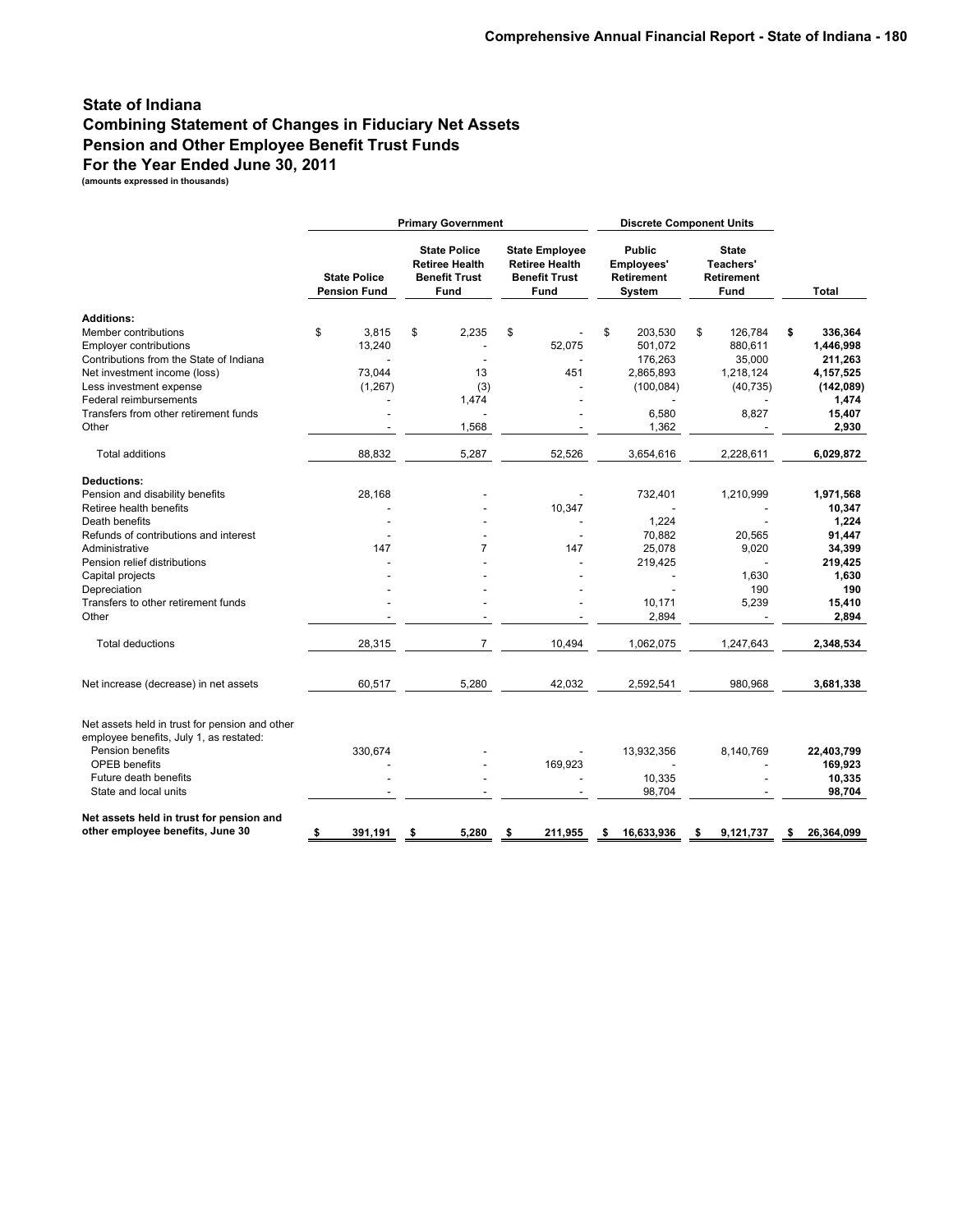# **State of Indiana Combining Statement of Net Assets Private-Purpose Trust Funds June 30, 2011**

|                                        | Abandoned            |      | <b>Private Purpose</b> |      |              |
|----------------------------------------|----------------------|------|------------------------|------|--------------|
|                                        | <b>Property Fund</b> |      | <b>Trust Fund</b>      |      | <b>Total</b> |
|                                        |                      |      |                        |      |              |
| <b>Assets:</b>                         |                      |      |                        |      |              |
| Cash, cash equivalents and investments | \$<br>20,754 \$      |      | 19,016                 | - \$ | 39,771       |
| Receivables:                           |                      |      |                        |      |              |
| <b>Taxes</b>                           |                      |      | 4,452                  |      | 4,452        |
| Interest                               | 1                    |      |                        |      | 1            |
| <b>Total assets</b>                    | \$<br>20,755         | \$   | 23,468                 | \$   | 44,224       |
|                                        |                      |      |                        |      |              |
| <b>Liabilities:</b>                    |                      |      |                        |      |              |
| Accounts payable                       | \$<br>483            | - \$ | 327                    | -\$  | 810          |
| Intergovernmental payable              |                      |      | 1,271                  |      | 1,271        |
| <b>Total liabilities</b>               | 483                  |      | 1,598                  |      | 2,081        |
|                                        |                      |      |                        |      |              |
| <b>Net assets:</b>                     |                      |      |                        |      |              |
| Held in trust for trust beneficiaries  | 20,273               |      | 21,870                 |      | 42,143       |
| <b>Total net assets</b>                | \$<br>20,273         | \$   | 21,870                 | \$   | 42,143       |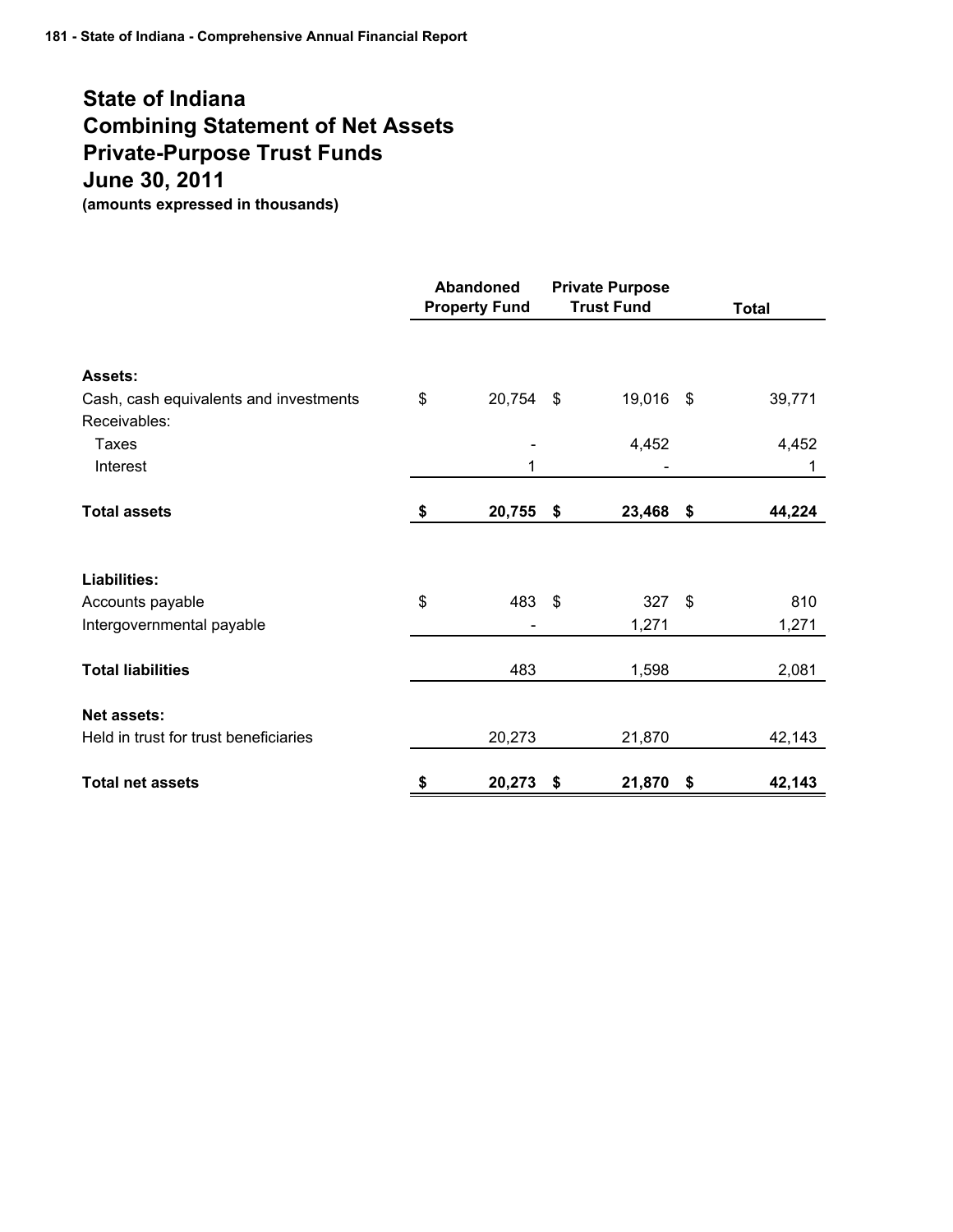### **State of Indiana Combining Statement of Changes in Net Assets Private-Purpose Trust Funds For the Year Ended June 30, 2011 (amounts expressed in thousands)**

|                                               | Abandoned<br><b>Property Fund</b> | <b>Private-Purpose</b><br><b>Trust Fund</b> | <b>Total</b> |
|-----------------------------------------------|-----------------------------------|---------------------------------------------|--------------|
| <b>Additions:</b>                             |                                   |                                             |              |
| Taxes                                         | \$                                | \$<br>80,634 \$                             | 80,634       |
| Investment Income                             | 41                                | 57                                          | 99           |
| <b>Member Contributions</b>                   |                                   | 4,120                                       | 4,120        |
| Donations/escheats                            | 79,359                            |                                             | 79,359       |
| <b>Total additions</b>                        | 79,401                            | 84,811                                      | 164,212      |
| <b>Deductions:</b>                            |                                   |                                             |              |
| Payments to participants/beneficiaries        | 75,182                            | 85,236                                      | 160,418      |
| <b>Total deductions</b>                       | 75,182                            | 85,236                                      | 160,418      |
| Net increase (decrease) in net assets         | 4,219                             | (425)                                       | 3,794        |
| Net assets held in trust, July 1, as restated | 16,054                            | 22,295                                      | 38,349       |
| Net assets held in trust, June 30             | \$<br>20,273                      | \$<br>21,870                                | \$<br>42,143 |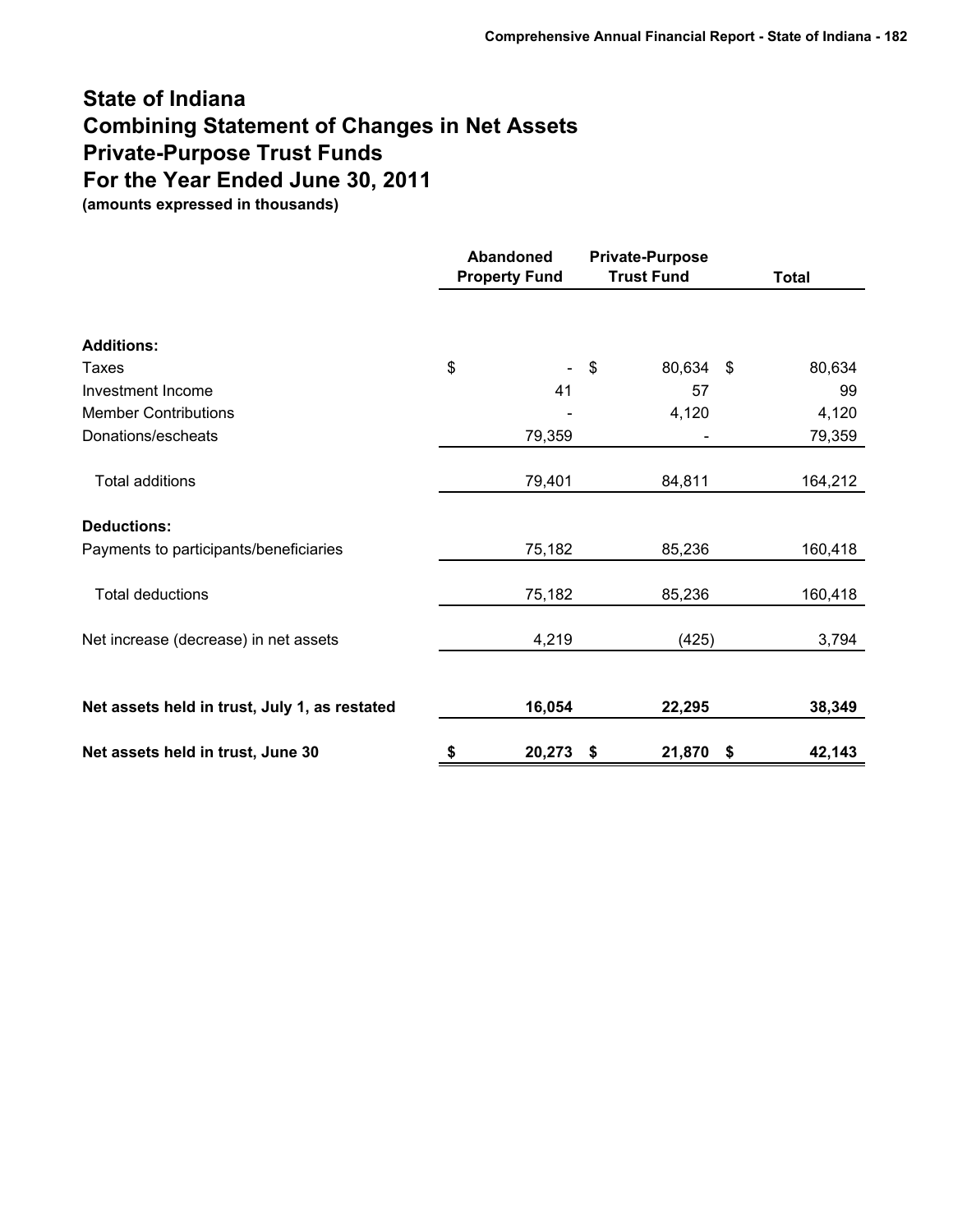#### **State of Indiana Combining Statement of Net Assets Agency Funds June 30, 2011 (amounts expressed in thousands)**

|                                                                    | <b>Employee</b><br>Payroll,<br>Withholding and<br><b>Benefits</b> |    | Local<br><b>Distributions</b> |    | <b>Child</b><br><b>Support</b> | Department<br>of Insurance |    | Other<br>Agency<br><b>Funds</b> |    | Total            |
|--------------------------------------------------------------------|-------------------------------------------------------------------|----|-------------------------------|----|--------------------------------|----------------------------|----|---------------------------------|----|------------------|
| Assets:                                                            |                                                                   |    |                               |    |                                |                            |    |                                 |    |                  |
| Cash, cash equivalents and investments                             | \$<br>4,293                                                       | \$ |                               | \$ | 22,944                         | \$<br>269,175              | \$ | 51,924                          | \$ | 348,336          |
| Receivables:                                                       |                                                                   |    |                               |    |                                |                            |    |                                 |    |                  |
| Taxes                                                              |                                                                   |    |                               |    |                                | ۰                          |    | 15,035                          |    | 15,035           |
| Other                                                              |                                                                   |    |                               |    |                                |                            |    | 49                              |    | 49               |
| Securities lending collateral<br>Due from local governmental units |                                                                   |    | 1,030<br>539,697              |    |                                |                            |    |                                 |    | 1,030<br>539,697 |
| <b>Total assets</b>                                                | 4,293                                                             | 5  | 540,727                       |    | 22,944                         | \$<br>269,175              | S  | 67,008                          |    | 904,147          |
| Liabilities:                                                       |                                                                   |    |                               |    |                                |                            |    |                                 |    |                  |
| Accounts/escrows payable                                           | \$<br>4,293                                                       | \$ |                               | \$ | 22,944                         | \$<br>269,175              | \$ | 51,973                          | \$ | 348,385          |
| Due to general fund                                                |                                                                   |    | 539,697                       |    |                                |                            |    |                                 |    | 539,697          |
| Securities lending collateral                                      |                                                                   |    | 1,030                         |    |                                |                            |    |                                 |    | 1,030            |
| Other liabilities                                                  |                                                                   |    |                               |    |                                |                            |    | 15,035                          |    | 15,035           |
| <b>Total liabilities</b>                                           | \$<br>4,293                                                       | S  | 540,727                       | S  | 22,944                         | \$<br>269,175              | S  | 67,008                          | s  | 904,147          |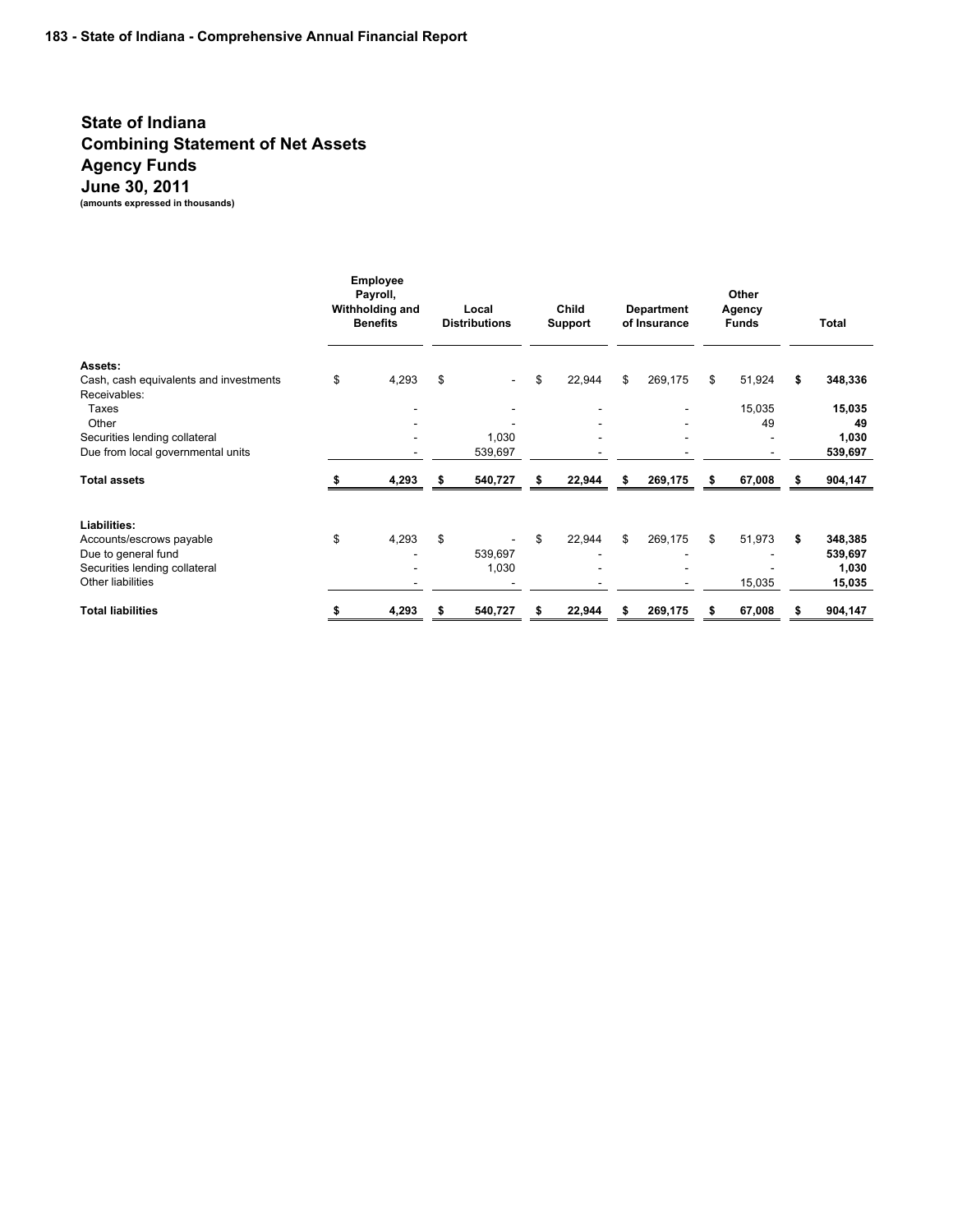#### **State of Indiana Combining Statement of Changes In Assets and Liabilities Agency Funds For the Year Ended June 30, 2011**

**(amounts expressed in thousands)**

|                                                        | Balance, July 1 | <b>Additions</b> | <b>Deductions</b> | Balance, June 30 |
|--------------------------------------------------------|-----------------|------------------|-------------------|------------------|
| <b>Employee Payroll, Withholding and Benefits</b>      |                 |                  |                   |                  |
| Assets:                                                |                 |                  |                   |                  |
| Cash, cash equivalents, and investments                | \$<br>6,009     | \$<br>3,949,832  | \$<br>3,951,548   | \$<br>4,293      |
| <b>Total assets</b>                                    | \$<br>6,009     | \$<br>3,949,832  | \$<br>3,951,548   | \$<br>4,293      |
| Liabilities:                                           |                 |                  |                   |                  |
| Accounts / escrows payable                             | \$<br>6,009     | \$<br>3,949,832  | \$<br>3,951,548   | \$<br>4,293      |
| <b>Total liabilities</b>                               | \$<br>6,009     | \$<br>3,949,832  | \$<br>3,951,548   | \$<br>4,293      |
| <b>Local Distributions</b>                             |                 |                  |                   |                  |
| Assets:                                                |                 |                  |                   |                  |
| Cash, cash equivalents, and investments<br>Receivables | \$              | \$<br>1          | \$                | \$               |
| Securities lending collateral                          |                 | 1,030            |                   | 1,030            |
| Due from local governmental units                      | 360,138         | 1,488,925        | 1,309,366         | 539,697          |
| <b>Total assets</b>                                    | \$<br>360,138   | \$<br>1,489,956  | \$<br>1,309,367   | \$<br>540,727    |
| Liabilities:                                           |                 |                  |                   |                  |
| Accounts / escrows payable                             | \$              | \$<br>1          | \$<br>1           | \$               |
| Securities lending collateral                          |                 | 1,030            |                   | 1,030            |
| Due to general fund                                    | 360,138         | 1,488,925        | 1,309,366         | 539,697          |
| <b>Total liabilities</b>                               | \$<br>360,138   | \$<br>1,489,956  | \$<br>1,309,367   | \$<br>540,727    |
| <b>Child Support</b><br>Assets:                        |                 |                  |                   |                  |
| Cash, cash equivalents, and investments                | \$<br>22,080    | \$<br>849,156    | \$<br>848,292     | \$<br>22,944     |
| <b>Total assets</b>                                    | \$<br>22,080    | \$<br>849,156    | \$<br>848,292     | \$<br>22,944     |
| Liabilities:                                           |                 |                  |                   |                  |
| Accounts / escrows payable                             | \$<br>22,080    | \$<br>849,156    | \$<br>848,292     | \$<br>22,944     |
| <b>Total liabilities</b>                               | \$<br>22,080    | \$<br>849,156    | \$<br>848,292     | \$<br>22,944     |

continued on next page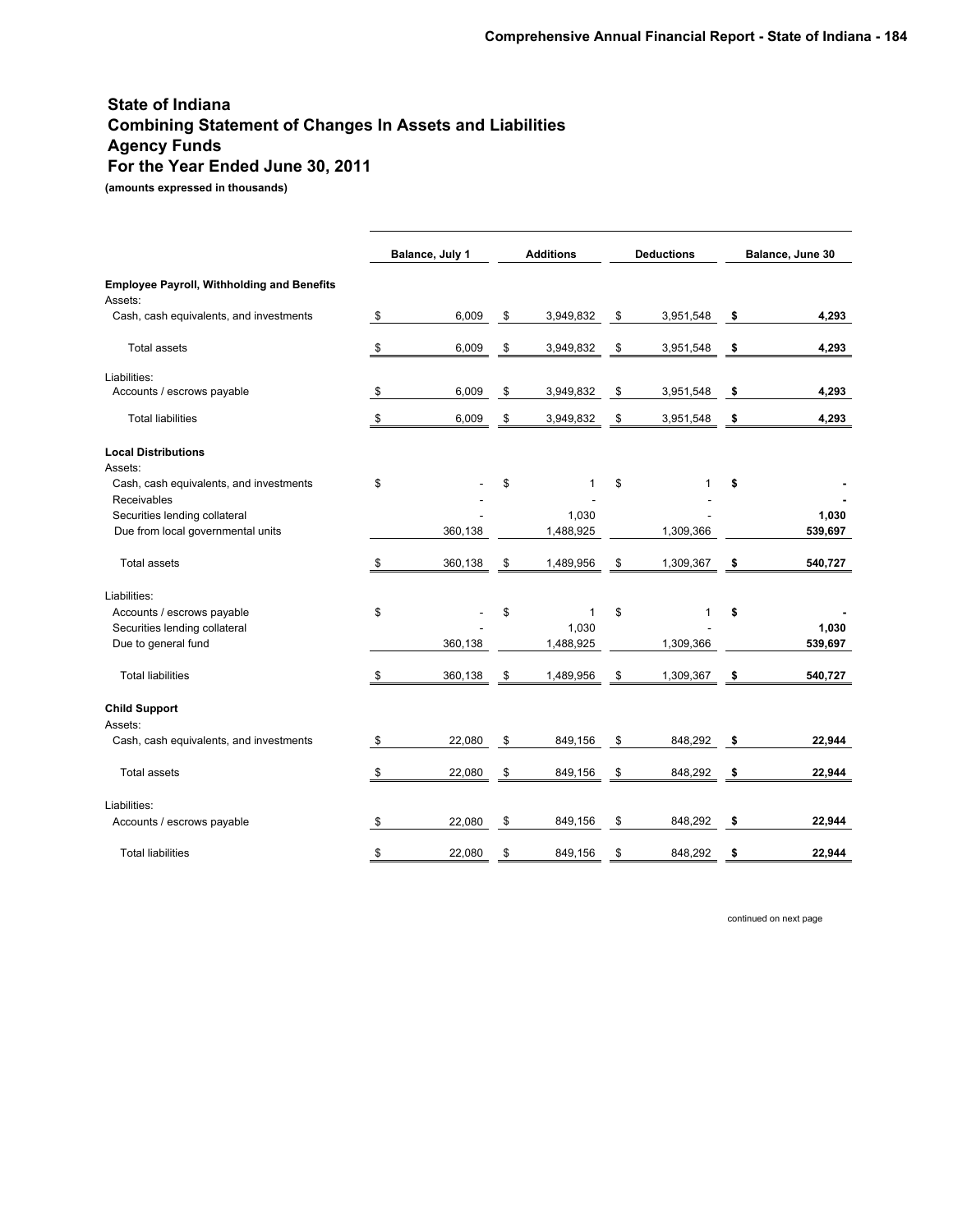### **State of Indiana Combining Statement of Changes In Assets and Liabilities Agency Funds For the Year Ended June 30, 2011**

|                                         | Balance, July 1 | <b>Additions</b> | <b>Deductions</b> | Balance, June 30 |
|-----------------------------------------|-----------------|------------------|-------------------|------------------|
| <b>Department of Insurance</b>          |                 |                  |                   |                  |
| Assets:                                 |                 |                  |                   |                  |
| Cash, cash equivalents, and investments | \$<br>260,567   | \$<br>17,496     | \$<br>8,888       | \$<br>269,175    |
| <b>Total assets</b>                     | \$<br>260,567   | \$<br>17,496     | \$<br>8,888       | \$<br>269,175    |
| Liabilities:                            |                 |                  |                   |                  |
| Accounts / escrows payable              | \$<br>260,567   | \$<br>17,496     | \$<br>8,888       | \$<br>269,175    |
| <b>Total liabilities</b>                | \$<br>260,567   | \$<br>17,496     | \$<br>8,888       | \$<br>269,175    |
| <b>Other Agency Funds</b>               |                 |                  |                   |                  |
| Assets:                                 |                 |                  |                   |                  |
| Cash, cash equivalents, and investments | \$<br>49,388    | \$<br>699,781    | \$<br>697,245     | \$<br>51,924     |
| Receivables                             | 14,727          | 15,084           | 14,727            | 15,084           |
| <b>Total assets</b>                     | \$<br>64,115    | \$<br>714,865    | \$<br>711,972     | \$<br>67,008     |
| Liabilities:                            |                 |                  |                   |                  |
| Accounts / escrows payable              | \$<br>49.434    | \$<br>699,830    | \$<br>697,291     | \$<br>51,973     |
| Other liabilities                       | 14,681          | 15,035           | 14,681            | 15,035           |
| <b>Total liabilities</b>                | \$<br>64,115    | \$<br>714,865    | \$<br>711,972     | \$<br>67,008     |
| <b>Total Agency Funds</b>               |                 |                  |                   |                  |
| Assets:                                 |                 |                  |                   |                  |
| Cash, cash equivalents, and investments | \$<br>338,044   | \$<br>5,516,266  | \$<br>5,505,974   | \$<br>348,336    |
| <b>Receivables</b>                      | 14,727          | 15,084           | 14,727            | 15,084           |
| Securities lending collateral           |                 | 1,030            |                   | 1,030            |
| Due from local governmental units       | 360,138         | 1,488,925        | 1,309,366         | 539,697          |
| <b>Total assets</b>                     | \$<br>712,909   | \$<br>7,021,305  | \$<br>6,830,067   | \$<br>904,147    |
| Liabilities:                            |                 |                  |                   |                  |
| Accounts / escrows payable              | \$<br>338,090   | \$<br>5,516,315  | \$<br>5,506,020   | \$<br>348,385    |
| Securities lending collateral           |                 | 1,030            |                   | 1,030            |
| Due to general fund                     | 360,138         | 1,488,925        | 1,309,366         | 539,697          |
| <b>Other liabilities</b>                | 14,681          | 15,035           | 14,681            | 15,035           |
| <b>Total liabilities</b>                | \$<br>712,909   | \$<br>7,021,305  | \$<br>6,830,067   | \$<br>904,147    |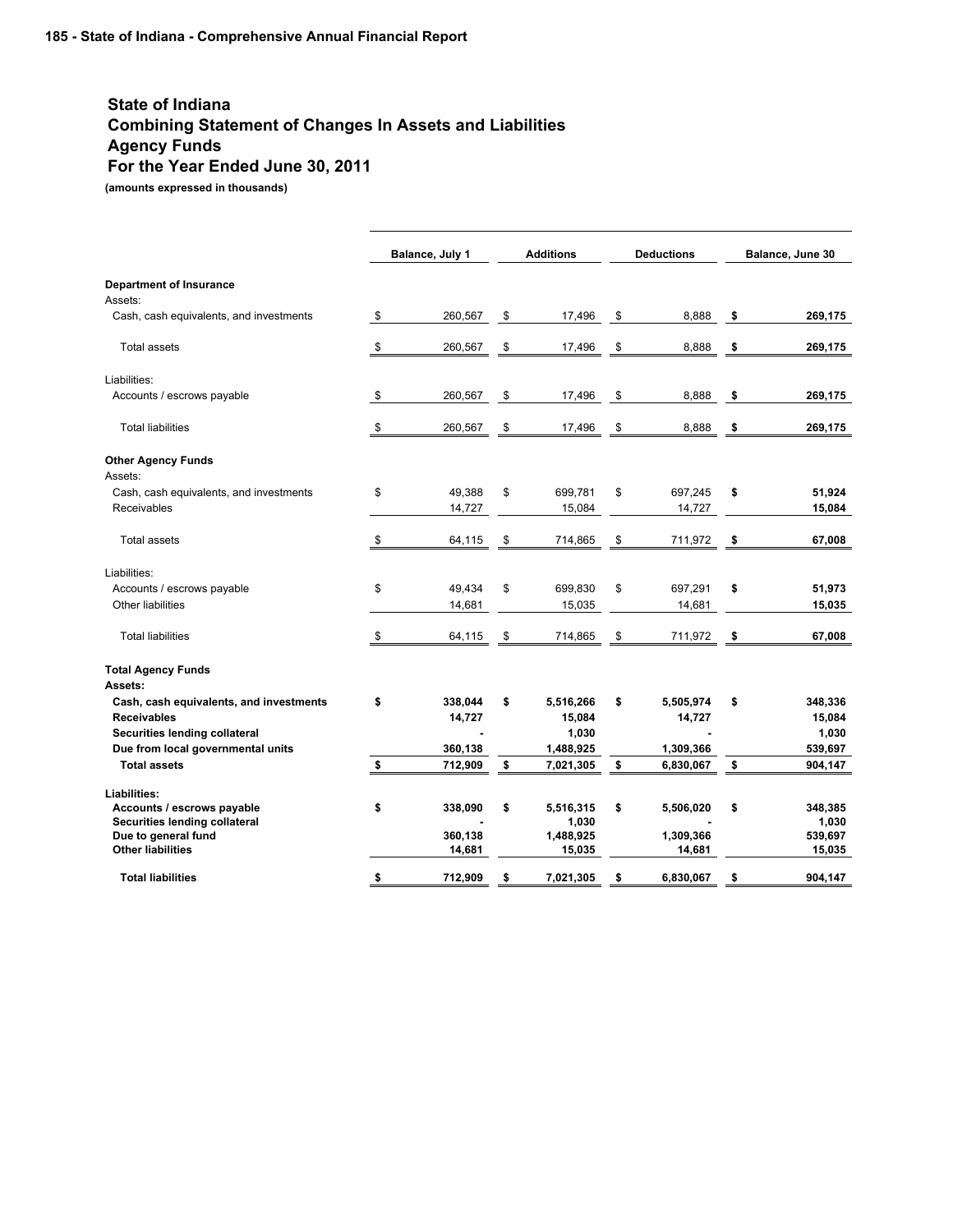### **NON-MAJOR DISCRETELY PRESENTED COMPONENT UNITS**

### **GOVERNMENTAL FUNDS**

Governmental component units represent funds that are legally separate from the State of Indiana, but provide valuable and beneficial services to the State and its citizens. The non-major discretely presented component unit consists of the following governmental fund:

**Indiana Economic Development Corporation** – The responsibility of this corporation is to improve the quality of life for the citizens of Indiana by encouraging the diversification of Indiana's economy, by the orderly economic development and growth of Indiana, the creation of new jobs, the growth and modernization of existing industry and the promotion of Indiana.

### **PROPRIETARY FUNDS**

Proprietary component units represent funds that are legally separate from the State of Indiana, but provide valuable and beneficial services to the State and its citizens. The non-major discretely presented component units consist of the following proprietary funds:

**White River State Park Development Commission** – The responsibility of this commission is to design and implement a plan for the establishment and development of park, exposition, educational, athletic, and recreational projects to be located within one mile from the banks of the Indiana White River in a consolidated first-class city and county.

**Ports of Indiana** – The responsibility of this commission is to construct, maintain, and operate public ports with terminal facilities and traffic exchange points for all forms of transportation on Lake Michigan and the Ohio and Wabash Rivers.

**State Fair Commission** – This commission is responsible for holding the annual Indiana State Fair and for operating and maintaining the State Fairgrounds and other properties it owns.

**Indiana Comprehensive Health Insurance Association** – The responsibility of this Association is to assure that health insurance is made available throughout the year to each eligible Indiana resident applying to the Association for coverage.

**Indiana Political Subdivision Risk Management Commission** – This commission is responsible for administering the Basic and Catastrophic funds that aid political subdivisions in protecting themselves against liabilities.

### **COLLEGES AND UNIVERSITIES**

College and university funds are used to account for the operations of state-supported colleges and universities. The non-major discretely presented component units consist of the following institutions:

Ball State University Indiana State University Ivy Tech Community College of Indiana University of Southern Indiana Vincennes University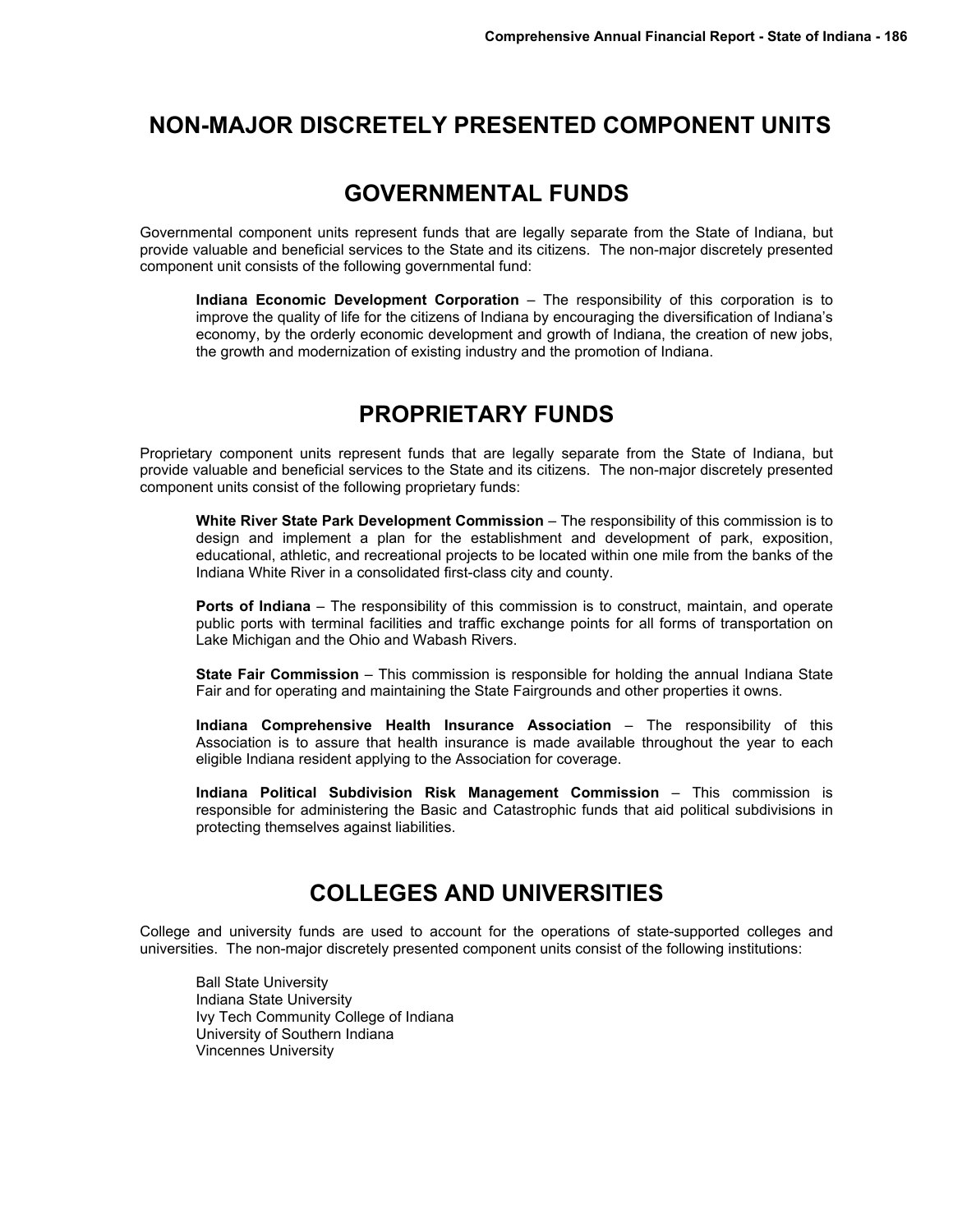#### **State of Indiana Combining Statement of Net Assets Non-Major Discretely Presented Component Units - Governmental Funds June 30, 2011 (amounts expressed in thousands)**

**Indiana Economic Development Corporation Total Assets:** Current assets: Cash, cash equivalents and investments \$ 111,692 **\$ 111,692** Receivables (net) 6 **6** Loans 2,789 **2,789** Total current assets 114,487 **114,487** Noncurrent assets: Loans 16,709 **16,709** Capital assets: Property, plant, and equipment 343 **343** Less accumulated depreciation (141) **(141)** Total capital assets, net of depreciation 202 **202** Total noncurrent assets **16,911** 16,911 **Total assets 131,398 131,398 Liabilities:** Current liabilities: Accounts payable **4,311** 4,311 4,311 Salaries, health, disability, and benefits payable 274 274 274 274 Deferred revenue 111 **111** Accrued liability for compensated absences 294 **294** Total current liabilities **4,990** 4,990 4,990 4,990 4,990 4,990 4,990 4,990 4,990 4,990 4,990 4,990 4,990 4,990 4,990 4,990 4,990 4,990 4,990 4,990 4,990 4,990 4,990 4,990 4,990 4,990 4,990 4,990 4,990 4,990 4,990 4,990 4, Long-term liabilities: Accrued liability for compensated absences 137 137 Total long-term liabilities **137** 137 **Total liabilities 5,127 5,127 Net Assets:** Invested in capital assets net of related debt 202 **202** Unrestricted 126,069 **126,069 Total net assets \$ 126,271 \$ 126,271**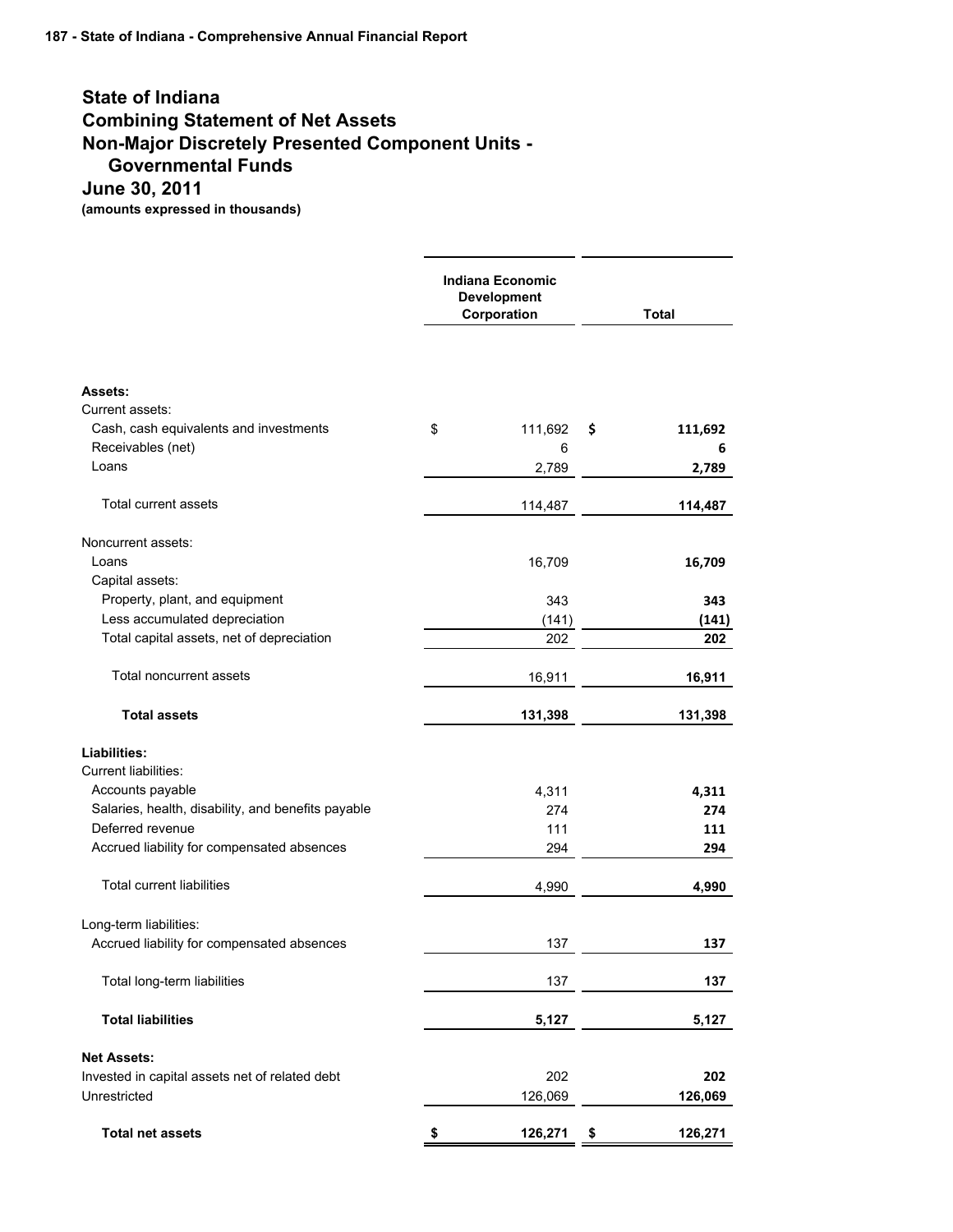### **State of Indiana Combining Statement of Activities Non-Major Discretely Presented Component Units - Governmental Funds For the Fiscal Year Ended June 30, 2011 (amounts expressed in thousands)**

|                                           | <b>Indiana</b><br><b>Economic</b><br><b>Development</b><br>Corporation | <b>Total</b>  |
|-------------------------------------------|------------------------------------------------------------------------|---------------|
| <b>Expenses:</b>                          |                                                                        |               |
| <b>General Government</b>                 | \$<br>38,315                                                           | \$<br>38,315  |
| <b>Total Expenses</b>                     | 38,315                                                                 | 38,315        |
| <b>Program Revenues:</b>                  |                                                                        |               |
| Charges for services                      | 221                                                                    | 221           |
| <b>Operating Grants and Contributions</b> | 21,020                                                                 | 21,020        |
| <b>Total Program Revenues</b>             | 21,241                                                                 | 21,241        |
| Net Program (Expense) Revenue             | (17, 075)                                                              | (17, 075)     |
| <b>General Revenues:</b>                  |                                                                        |               |
| <b>Gaming Taxes</b>                       | 1,066                                                                  | 1,066         |
| <b>Total General Revenues</b>             | 1,066                                                                  | 1,066         |
| <b>Change in Net Assets</b>               | (16,008)                                                               | (16,008)      |
| <b>Net Assets, beginning</b>              | 142,280                                                                | 142,280       |
| <b>Net Assets, ending</b>                 | \$<br>126,271                                                          | \$<br>126,271 |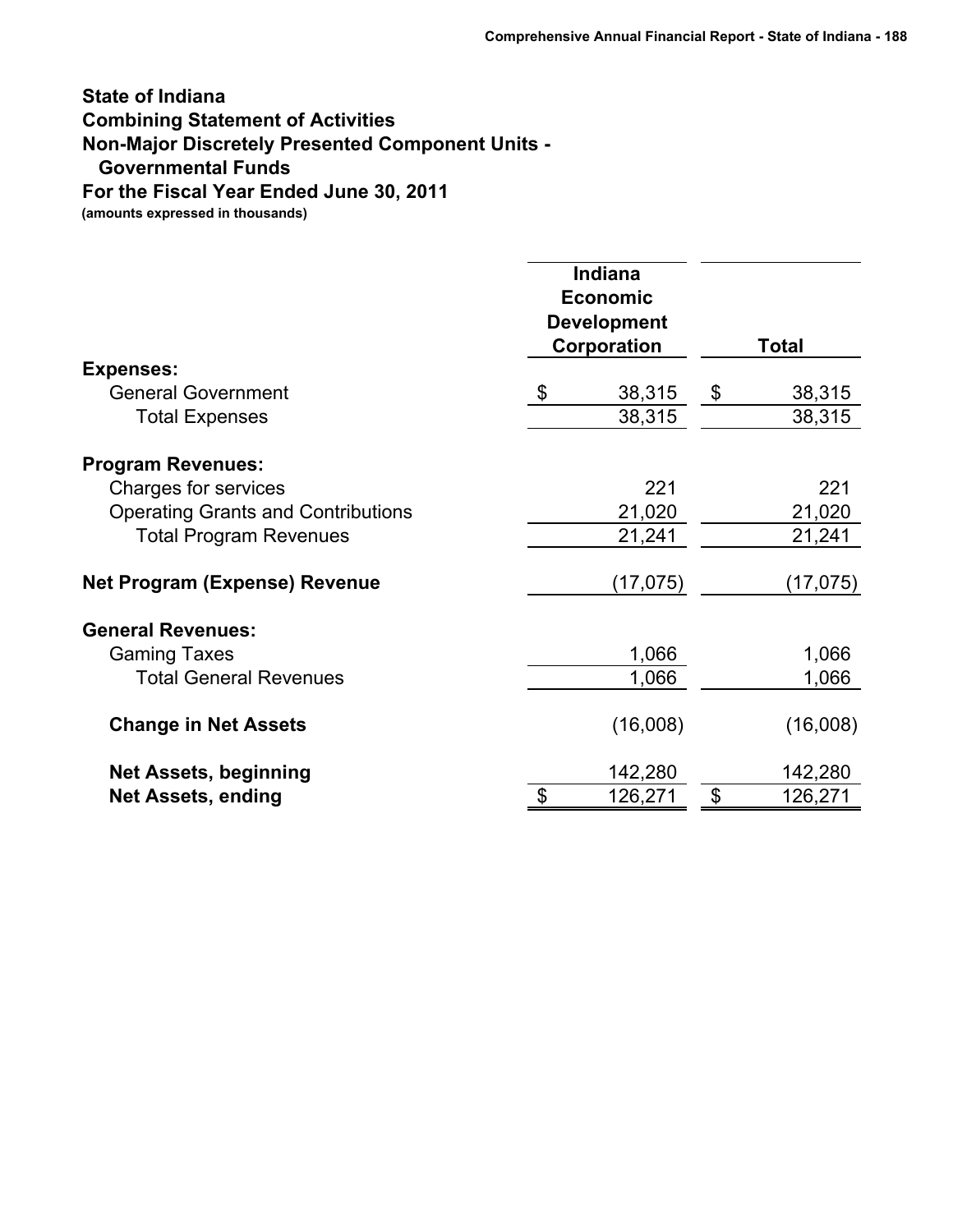## **State of Indiana Combining Balance Sheet Indiana Economic Development Corporation Discretely Presented Component Units - Governmental Funds June 30, 2011**

|                                                     | <b>Indiana Economic</b><br><b>Development</b><br>Corporation | <b>Total</b>  |
|-----------------------------------------------------|--------------------------------------------------------------|---------------|
|                                                     |                                                              |               |
| Assets:                                             |                                                              |               |
| Cash, cash equivalents and investments-unrestricted | \$<br>111,692                                                | \$<br>111,692 |
| Receivables:                                        |                                                              |               |
| Interest                                            | 6                                                            | 6             |
| Loans                                               | 19,498                                                       | 19,498        |
| <b>Total assets</b>                                 | 131,196                                                      | 131,196       |
| <b>Liabilities:</b>                                 |                                                              |               |
| Accounts payable                                    | 2,438                                                        | 2,438         |
| Salaries and benefits payable                       | 274                                                          | 274           |
| Deferred revenue                                    | 111                                                          | 111           |
| Accrued liability for compensated absences-current  | 24                                                           | 24            |
| <b>Total liabilities</b>                            | 2,847                                                        | 2,847         |
| <b>Fund balance:</b>                                |                                                              |               |
| Assigned:                                           |                                                              |               |
| <b>General Government</b>                           | 127,818                                                      | 127,818       |
| Unassigned:                                         | 531                                                          | 531           |
| Total fund balance                                  | 128,349                                                      | 128,349       |
| <b>Total liabilities and fund balance</b>           | \$<br>131,196                                                | \$<br>131,196 |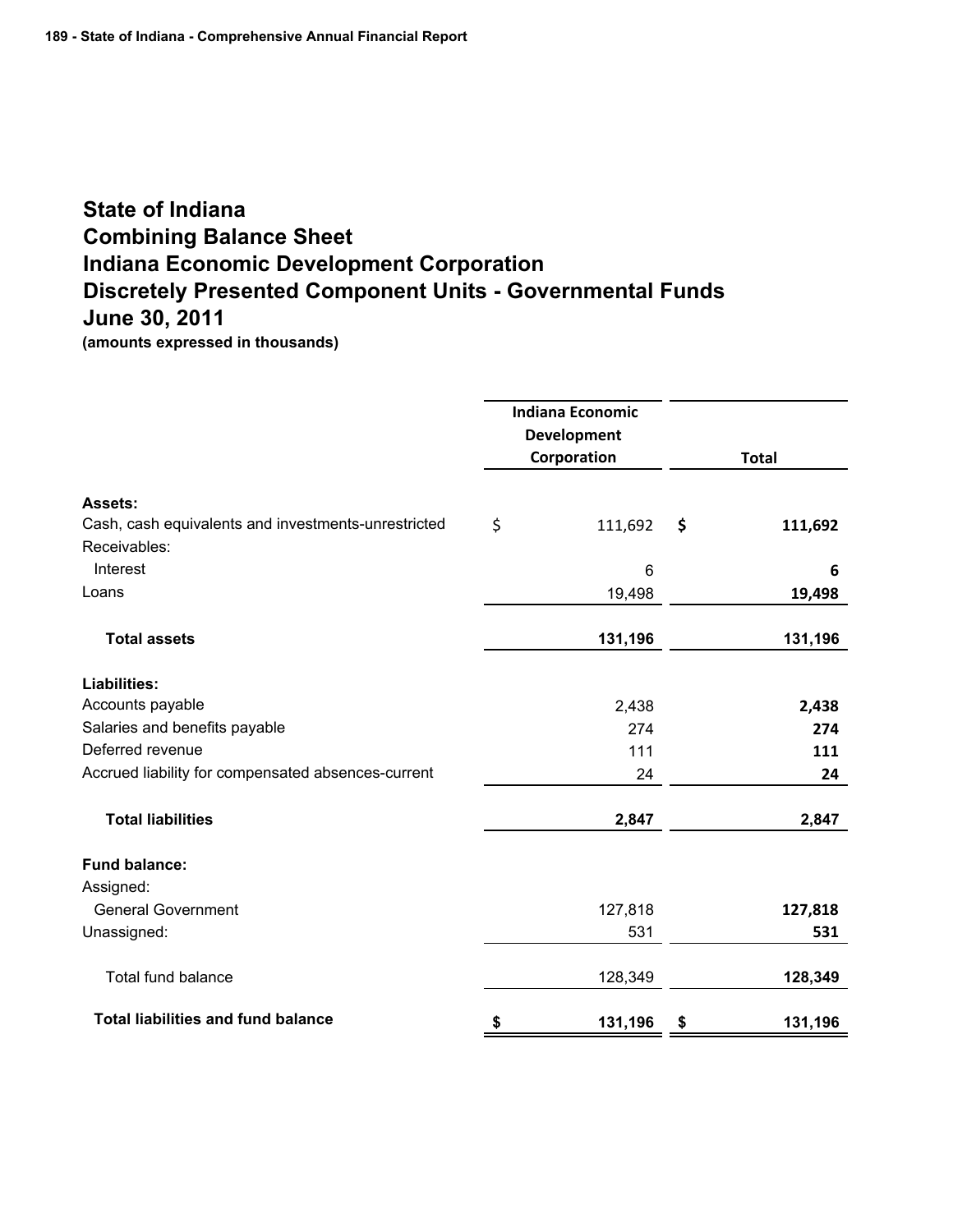### **State of Indiana Reconciliation of the Balance Sheet to the Statement of Net Assets Indiana Economic Development Corporation Discretely Presented Component Units - Governmental Funds June 30, 2011**

| Amounts reported for governmental activities in the statement of net assets are different<br>because:<br>Capital assets used in governmental activities are not financial resources and<br>therefore are not reported in the funds. These assets consist of:<br>\$<br>Property, plant, and equipment<br>343<br>Accumulated depreciation<br>(141)<br>Total capital assets, net of depreciation<br>202<br>Some liabilities reported in the statement of net assets do not require the use of current<br>financial resources and therefore are not reported as expenditures in the funds. | Total fund balances-governmental funds | \$<br>128,349 |
|----------------------------------------------------------------------------------------------------------------------------------------------------------------------------------------------------------------------------------------------------------------------------------------------------------------------------------------------------------------------------------------------------------------------------------------------------------------------------------------------------------------------------------------------------------------------------------------|----------------------------------------|---------------|
|                                                                                                                                                                                                                                                                                                                                                                                                                                                                                                                                                                                        |                                        |               |
|                                                                                                                                                                                                                                                                                                                                                                                                                                                                                                                                                                                        |                                        |               |
|                                                                                                                                                                                                                                                                                                                                                                                                                                                                                                                                                                                        |                                        |               |
|                                                                                                                                                                                                                                                                                                                                                                                                                                                                                                                                                                                        |                                        |               |
|                                                                                                                                                                                                                                                                                                                                                                                                                                                                                                                                                                                        |                                        |               |
|                                                                                                                                                                                                                                                                                                                                                                                                                                                                                                                                                                                        |                                        |               |
| Accounts payable<br>(1,873)                                                                                                                                                                                                                                                                                                                                                                                                                                                                                                                                                            |                                        |               |
|                                                                                                                                                                                                                                                                                                                                                                                                                                                                                                                                                                                        |                                        | (1,873)       |
| Some liabilities are not due and payable in the current period and therefore are not reported<br>in the funds. Those liabilities consist of:                                                                                                                                                                                                                                                                                                                                                                                                                                           |                                        |               |
| Accrued liability for compensated absences<br>(407)                                                                                                                                                                                                                                                                                                                                                                                                                                                                                                                                    |                                        |               |
|                                                                                                                                                                                                                                                                                                                                                                                                                                                                                                                                                                                        |                                        | (407)         |
| Net assets of governmental activities                                                                                                                                                                                                                                                                                                                                                                                                                                                                                                                                                  |                                        | 126,271       |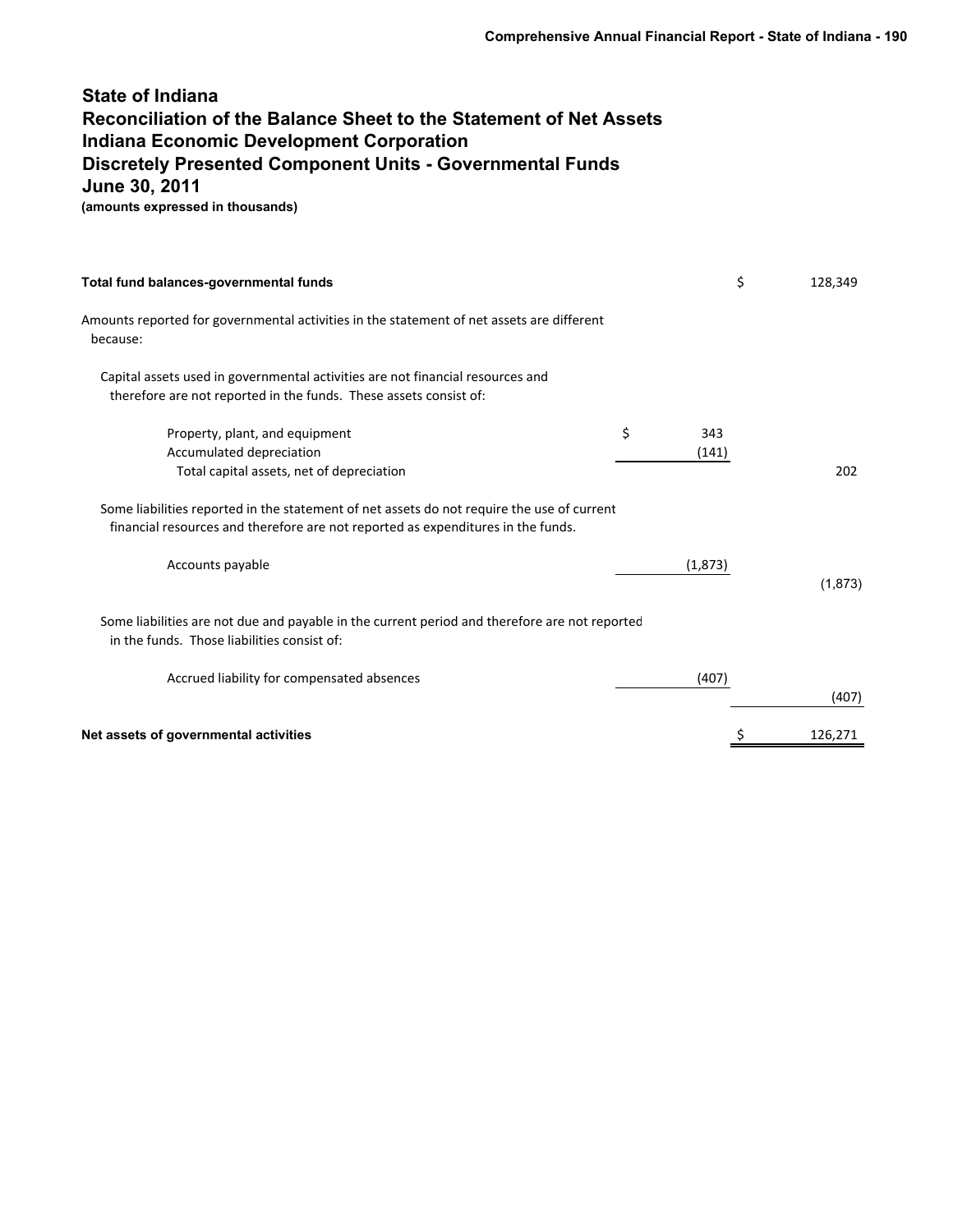**State of Indiana Combining Statement of Revenues, Expenditures, and Changes in Fund Balances Indiana Economic Development Corporation Discretely Presented Component Units - Governmental Funds For the Year Ended June 30, 2011**

|                                                   | <b>Indiana Economic</b><br><b>Development</b><br>Corporation | <b>Total</b>  |
|---------------------------------------------------|--------------------------------------------------------------|---------------|
| <b>Revenues:</b>                                  |                                                              |               |
| Taxes:                                            |                                                              |               |
| Gaming                                            | \$<br>1,066                                                  | \$<br>1,066   |
| <b>Total taxes</b>                                | 1,066                                                        | 1,066         |
| Current service charges                           | 221                                                          | 221           |
| Investment income                                 | 32                                                           | 32            |
| Sales/rents                                       | $\mathbf{1}$                                                 | 1             |
| Grants                                            | 20,852                                                       | 20,852        |
| Other                                             | 135                                                          | 135           |
| <b>Total revenues</b>                             | 22,307                                                       | 22,307        |
| <b>Expenditures:</b>                              |                                                              |               |
| Current:                                          |                                                              |               |
| General government                                | 37,033                                                       | 37,033        |
| Total expenditures                                | 37,033                                                       | 37,033        |
| Excess (deficiency) of revenues over expenditures | (14, 726)                                                    | (14, 726)     |
| Net change in fund balances                       | (14, 726)                                                    | (14, 726)     |
| Fund Balance July 1, as restated                  | 143,076                                                      | 143,076       |
| <b>Fund Balance June 30</b>                       | \$<br>128,349                                                | \$<br>128,349 |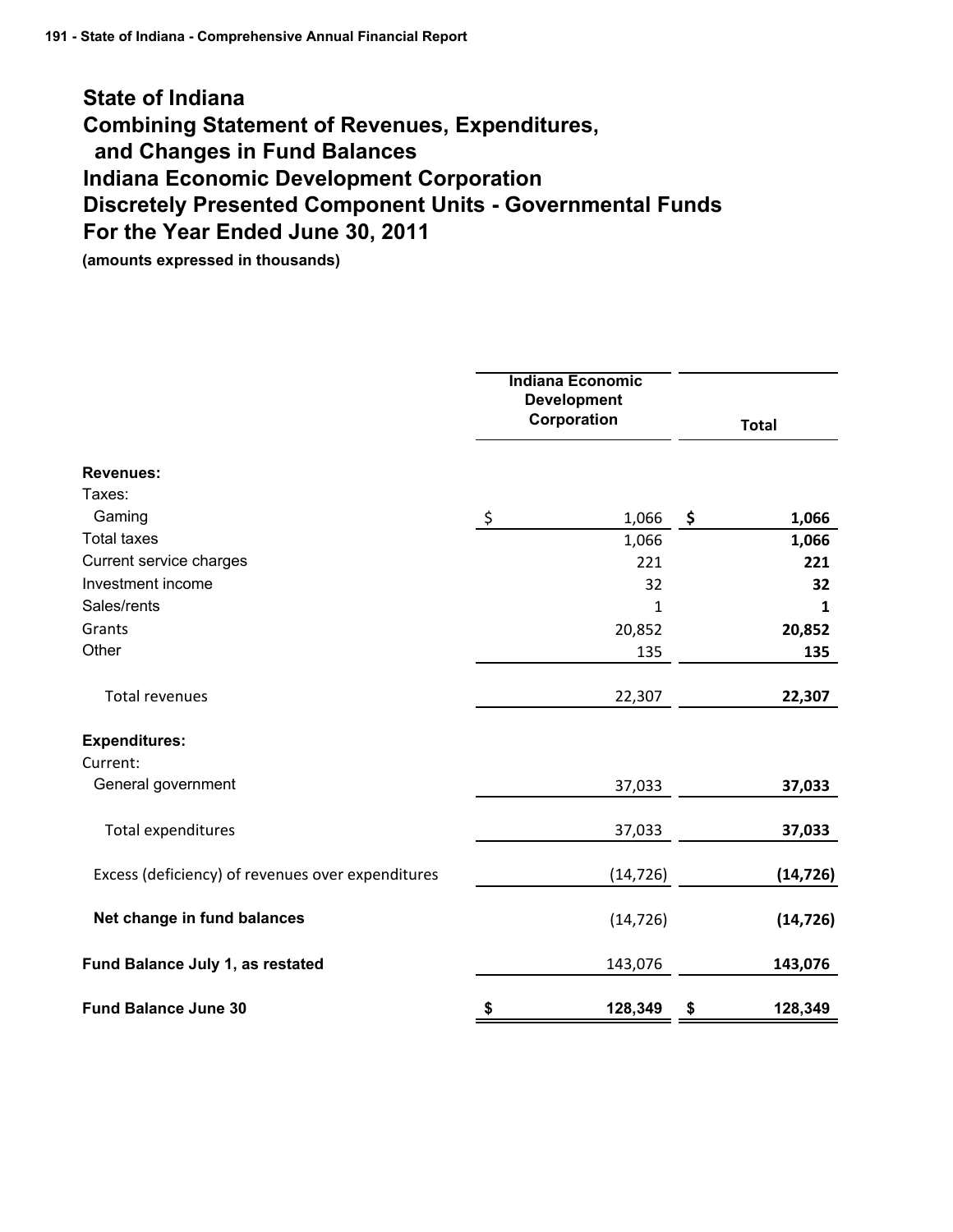**State of Indiana Reconciliation of the Statement of Revenues, Expenditures, and Changes in Fund Balances to the Statement of Activities Indiana Economic Development Corporation Discretely Presented Component Unit - Governmental Funds For the Year Ended June 30, 2011 (amounts expressed in thousands)**

| Net change in fund balances-total governmental funds                                                                                                                                                                                                                                                                   | \$<br>(14,726) |
|------------------------------------------------------------------------------------------------------------------------------------------------------------------------------------------------------------------------------------------------------------------------------------------------------------------------|----------------|
| Amounts reported for governmental activities in the statement of activities are<br>different because:                                                                                                                                                                                                                  |                |
| Governmental funds report net capital outlays as expenditures. However in the<br>statement of activities the cost of those assets is allocated over their estimated<br>useful lives and reported as depreciation expense. This is the amount by which<br>net capital outlays (\$22) exceeds depreciation (\$11) in the |                |
| current period.                                                                                                                                                                                                                                                                                                        | 11             |
| Expenses reported in the statement of activities that do not require the use<br>of current financial resources are not reported as expenditures in the funds.                                                                                                                                                          |                |
| Operating expenses                                                                                                                                                                                                                                                                                                     | (1, 293)       |
|                                                                                                                                                                                                                                                                                                                        |                |
| Change in net assets of governmental activities.                                                                                                                                                                                                                                                                       | (16,008)       |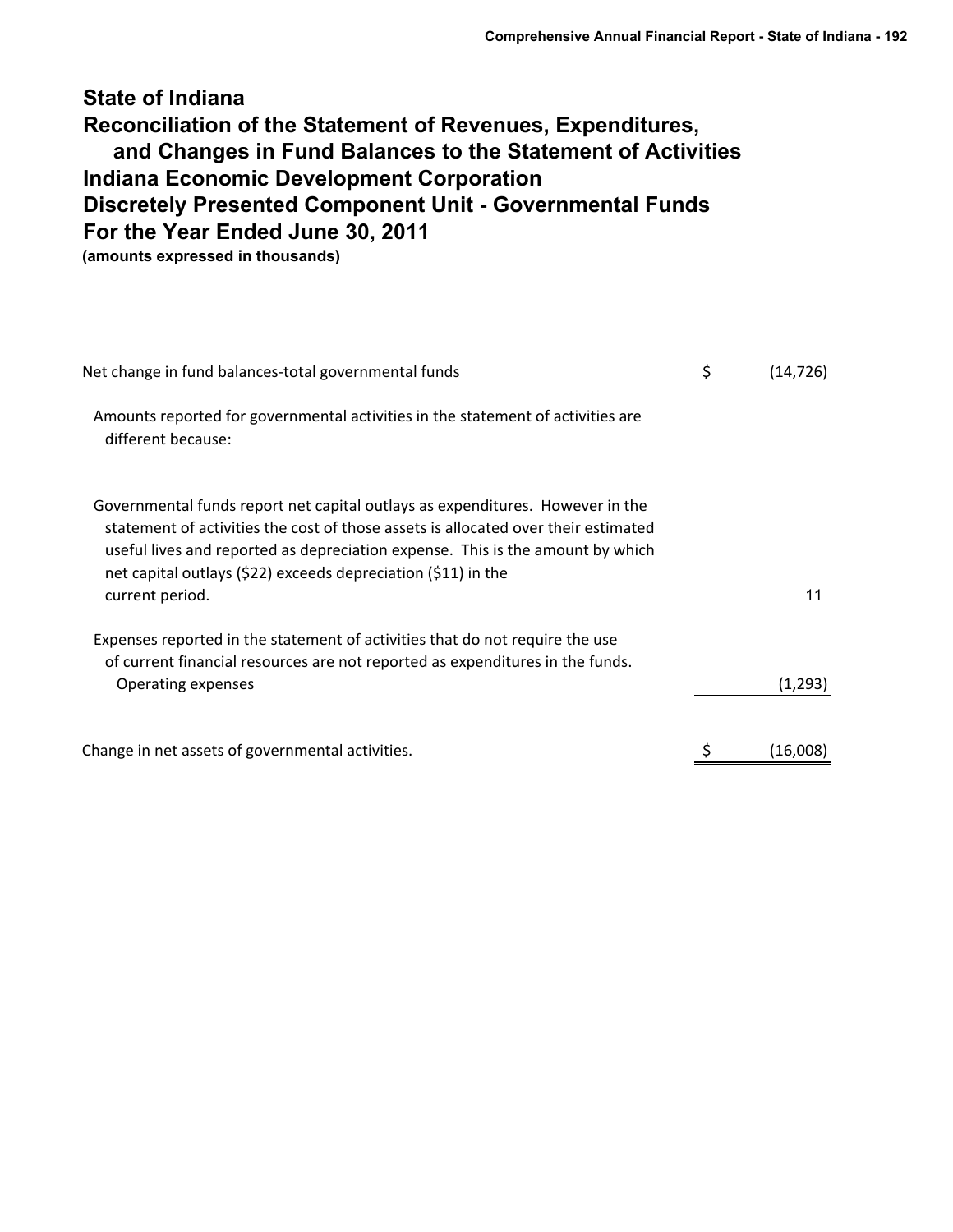#### **State of Indiana Combining Statement of Net Assets Non-Major Discretely Presented Component Units - Proprietary Funds June 30, 2011 (amounts expressed in thousands)**

|                                                     | <b>White River State Park</b><br><b>Development</b><br>Commission |    | Ports of Indiana |   | <b>Indiana State Fair</b><br>Commission | Indiana<br><b>Comprehensive Health</b><br><b>Insurance Association</b> | <b>Indiana Political</b><br><b>Subdivision Risk</b><br>Management<br>Commission |   | <b>Totals</b> |
|-----------------------------------------------------|-------------------------------------------------------------------|----|------------------|---|-----------------------------------------|------------------------------------------------------------------------|---------------------------------------------------------------------------------|---|---------------|
| <b>Assets</b>                                       |                                                                   |    |                  |   |                                         |                                                                        |                                                                                 |   |               |
| Current assets:                                     |                                                                   |    |                  |   |                                         |                                                                        |                                                                                 |   |               |
| Cash, cash equivalents and investments              | \$<br>4,091                                                       | \$ | 15,983           | S | 9,888                                   | \$<br>7,293                                                            | 9,163<br>\$                                                                     | s | 46,418        |
| Receivables (net)                                   | 114                                                               |    | 889              |   | 947                                     | 4,440                                                                  | 13                                                                              |   | 6,403         |
| Inventory                                           | 11                                                                |    |                  |   | 216                                     |                                                                        |                                                                                 |   | 227           |
| Prepaid expenses                                    | 84                                                                |    | 258              |   | 52                                      |                                                                        |                                                                                 |   | 394           |
| Investment in direct financing lease                |                                                                   |    | 167              |   | $\sim$                                  |                                                                        |                                                                                 |   | 167           |
|                                                     |                                                                   |    |                  |   |                                         |                                                                        |                                                                                 |   |               |
| Total current assets                                | 4,300                                                             |    | 17,297           |   | 11,103                                  | 11,733                                                                 | 9,176                                                                           |   | 53,609        |
| Noncurrent assets:                                  |                                                                   |    |                  |   |                                         |                                                                        |                                                                                 |   |               |
| Cash, cash equivalents and investments - restricted | 300                                                               |    |                  |   | 5,254                                   |                                                                        |                                                                                 |   | 5,554         |
| Bond issuance costs, net of amortization            |                                                                   |    |                  |   | 376                                     |                                                                        |                                                                                 |   | 376           |
| Investment in direct financing lease                |                                                                   |    | 462              |   |                                         |                                                                        |                                                                                 |   | 462           |
|                                                     |                                                                   |    |                  |   | 84                                      |                                                                        |                                                                                 |   | 84            |
| Net pension assets                                  |                                                                   |    |                  |   |                                         |                                                                        |                                                                                 |   |               |
| Capital assets:                                     |                                                                   |    |                  |   |                                         |                                                                        |                                                                                 |   |               |
| Land                                                | 79,783                                                            |    | 56,998           |   | 14,839                                  |                                                                        |                                                                                 |   | 151,620       |
| Infrastructure                                      |                                                                   |    | 50,996           |   |                                         |                                                                        |                                                                                 |   | 50,996        |
| Construction in progress                            |                                                                   |    | 13,927           |   | 732                                     |                                                                        |                                                                                 |   | 14,659        |
| Property, plant, and equipment                      | 42,192                                                            |    | 21,059           |   | 74,721                                  |                                                                        |                                                                                 |   | 137,972       |
| Less accumulated depreciation                       | (15, 418)                                                         |    | (56, 538)        |   | (50, 472)                               |                                                                        |                                                                                 |   | (122, 428)    |
| Total capital assets, net of depreciation           | 106,557                                                           |    | 86,442           |   | 39,820                                  |                                                                        |                                                                                 |   | 232,819       |
|                                                     |                                                                   |    |                  |   |                                         |                                                                        |                                                                                 |   |               |
| Total noncurrent assets                             | 106,857                                                           |    | 86,904           |   | 45,534                                  |                                                                        |                                                                                 |   | 239,295       |
| <b>Total assets</b>                                 | 111,157                                                           |    | 104,201          |   | 56,637                                  | 11,733                                                                 | 9.176                                                                           |   | 292,904       |
| Liabilities                                         |                                                                   |    |                  |   |                                         |                                                                        |                                                                                 |   |               |
| Current liabilities:                                |                                                                   |    |                  |   |                                         |                                                                        |                                                                                 |   |               |
| Accounts payable                                    | 302                                                               |    | 911              |   | 432                                     |                                                                        |                                                                                 |   | 1,645         |
| Claims payable                                      |                                                                   |    |                  |   |                                         | 17,765                                                                 |                                                                                 |   | 17,765        |
| Interest payable                                    |                                                                   |    |                  |   | 271                                     |                                                                        |                                                                                 |   | 271           |
| Current portion of long-term debt                   |                                                                   |    |                  |   | 1,625                                   |                                                                        |                                                                                 |   | 1,625         |
|                                                     |                                                                   |    |                  |   |                                         |                                                                        |                                                                                 |   |               |
| Salaries, health, disability, and benefits payable  | 50                                                                |    |                  |   | 88                                      |                                                                        |                                                                                 |   | 138           |
| Deferred revenue                                    |                                                                   |    | $\overline{7}$   |   | 203                                     | 8,811                                                                  |                                                                                 |   | 9,021         |
| Accrued liability for compensated absences          |                                                                   |    |                  |   | 166                                     |                                                                        |                                                                                 |   | 166           |
| Other current liabilities                           |                                                                   |    | 1,473            |   | 6                                       | 1,033                                                                  |                                                                                 |   | 2,512         |
| Total current liabilities                           | 352                                                               |    | 2,391            |   | 2,791                                   | 27,609                                                                 |                                                                                 |   | 33,143        |
| Long-term liabilities:                              |                                                                   |    |                  |   |                                         |                                                                        |                                                                                 |   |               |
| Accrued liability for compensated absences          |                                                                   |    |                  |   | 186                                     |                                                                        |                                                                                 |   | 186           |
| Revenue bonds/notes payable                         |                                                                   |    |                  |   | 11,199                                  |                                                                        |                                                                                 |   | 11,199        |
|                                                     |                                                                   |    |                  |   |                                         |                                                                        |                                                                                 |   |               |
| Total long-term liabilities                         |                                                                   |    | ٠                |   | 11,385                                  |                                                                        |                                                                                 |   | 11,385        |
| <b>Total liabilities</b>                            | 352                                                               |    | 2,391            |   | 14,176                                  | 27,609                                                                 |                                                                                 |   | 44,528        |
| <b>Net assets</b>                                   |                                                                   |    |                  |   |                                         |                                                                        |                                                                                 |   |               |
| Invested in capital assets net of related debt      | 106,557                                                           |    | 84,969           |   | 26,960                                  |                                                                        |                                                                                 |   | 218,486       |
|                                                     |                                                                   |    |                  |   |                                         |                                                                        |                                                                                 |   |               |
| Restricted-nonexpendable                            |                                                                   |    |                  |   |                                         |                                                                        |                                                                                 |   |               |
| Grants/constitutional restrictions                  |                                                                   |    |                  |   |                                         | 264                                                                    |                                                                                 |   | 264           |
| Total restricted-nonexpendable                      |                                                                   |    |                  |   |                                         | 264                                                                    |                                                                                 |   | 264           |
| Restricted-expendable                               |                                                                   |    |                  |   |                                         |                                                                        |                                                                                 |   |               |
| Grants/constitutional restrictions                  | 57                                                                |    |                  |   |                                         |                                                                        |                                                                                 |   | 57            |
| Future debt service                                 |                                                                   |    |                  |   | 4,150                                   |                                                                        |                                                                                 |   | 4,150         |
| Student aid                                         | 284                                                               |    |                  |   |                                         |                                                                        |                                                                                 |   | 284           |
| Auxiliary enterprises                               |                                                                   |    |                  |   | 156                                     |                                                                        |                                                                                 |   | 156           |
| Capital projects                                    | 648                                                               |    |                  |   | 4,820                                   |                                                                        |                                                                                 |   | 5,468         |
| Other purposes                                      |                                                                   |    |                  |   | 1,084                                   |                                                                        | 597                                                                             |   | 1,681         |
| Total restricted-expendable                         | 989                                                               |    |                  |   | 10,210                                  |                                                                        | 597                                                                             |   | 11,796        |
| Unrestricted (deficit)                              | 3.259                                                             |    | 16,841           |   | 5,291                                   | (16, 140)                                                              | 8,579                                                                           |   | 17,830        |
|                                                     |                                                                   |    |                  |   |                                         |                                                                        |                                                                                 |   |               |
| <b>Total net assets</b>                             | \$<br>110,805                                                     | Ŝ  | 101,810          |   | 42,461                                  | (15, 876)                                                              | \$<br>9,176                                                                     | s | 248,376       |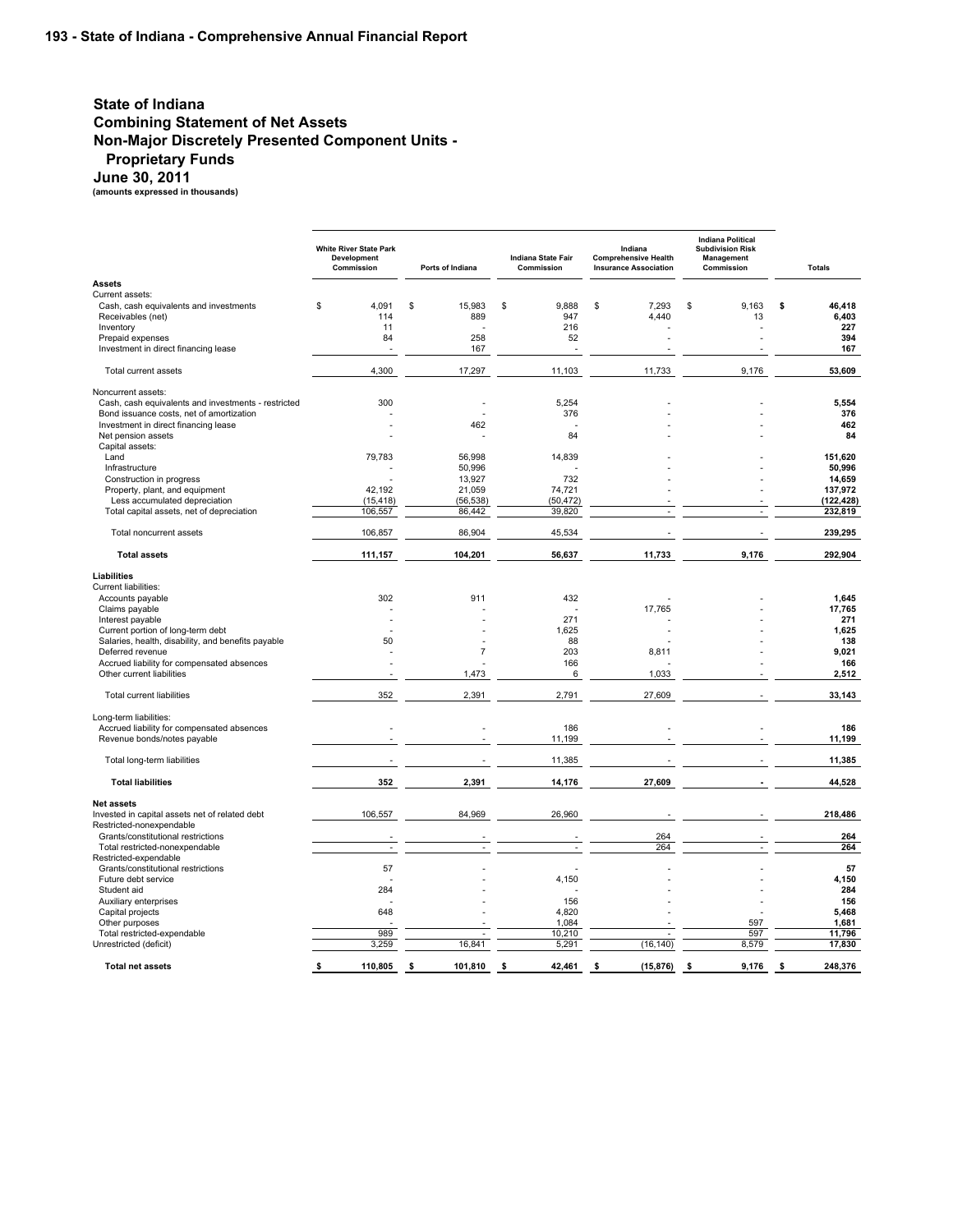State of Indiana<br>Combining Statement of Activities<br>Non-Major Discretely Presented Component Units -<br>Proprietary Funds<br>For the Fiscal Year Ended June 30, 2011 **Non-Major Discretely Presented Component Units - For the Fiscal Year Ended June 30, 2011 Combining Statement of Activities (amounts expressed in thousands) Proprietary Funds State of Indiana**

|                                                          |                                     |             | Program Revenues        |                       |                                          |   |                  |                    |   | Net (Expense) Revenue and Changes in Net Assets |   |                                                            |   |                                                      |
|----------------------------------------------------------|-------------------------------------|-------------|-------------------------|-----------------------|------------------------------------------|---|------------------|--------------------|---|-------------------------------------------------|---|------------------------------------------------------------|---|------------------------------------------------------|
|                                                          |                                     | Charges for | <b>Operating Grants</b> | <b>Capital Grants</b> | White River State<br>Development<br>Park |   |                  | Indiana State Fair |   | Health Insurance<br>Comprehensive<br>Indiana    |   | <b>Subdivision Risk</b><br>Indiana Political<br>Management |   |                                                      |
|                                                          | Expenses                            | Services    | and Contributions       | and Contributions     | Commission                               |   | Ports of Indiana | Commission         |   | Association                                     |   | Commission                                                 |   | Total                                                |
| White River State Park Development Commission            | 4,178                               | 2,212       |                         |                       | (1,965)                                  |   |                  |                    |   |                                                 |   |                                                            |   |                                                      |
| Ports of Indiana                                         | 7,973                               | 9,136       |                         | 2,947                 |                                          |   | 4,110            |                    |   |                                                 |   |                                                            |   |                                                      |
| Indiana State Fair Commission                            | 25,437                              | 18,054      | 447                     | 195                   |                                          |   |                  | (6,741)            |   |                                                 |   |                                                            |   | $(1, 965)$<br>$(4, 110)$<br>$(6, 741)$<br>$(0, 690)$ |
| ndiana Comprehensive Health Insurance Association        | 125,701                             | 134,202     | 2,189                   |                       |                                          |   |                  |                    |   | 10,690                                          |   |                                                            |   |                                                      |
| Indiana Political Subdivision Risk Management Commission | ෂි                                  | 135         |                         |                       |                                          |   |                  |                    |   |                                                 |   | 8                                                          |   | 66                                                   |
| Total component units                                    | 163,358                             | 163,739     | 2,637                   | 3,142                 | (1,965)                                  |   | 4,110            | (6,741)            |   | 10,690                                          |   | 88                                                         |   | 6,160                                                |
|                                                          | General revenues:                   |             |                         |                       |                                          |   |                  |                    |   |                                                 |   |                                                            |   |                                                      |
|                                                          | Investment earnings                 |             |                         |                       |                                          |   | 151              |                    |   | 34                                              |   |                                                            |   | 250                                                  |
|                                                          | Payments from State of Indiana      |             |                         |                       | 814                                      |   |                  | 7,227              |   |                                                 |   |                                                            |   | 8,041                                                |
|                                                          | Other                               |             |                         |                       |                                          |   | 326              |                    |   |                                                 |   |                                                            |   | 326                                                  |
|                                                          | Total general revenues              |             |                         |                       | 825                                      |   | 477              | 7,267              |   | z                                               |   |                                                            |   | 8,617                                                |
|                                                          | Change in net assets                |             |                         |                       | (1, 140)                                 |   | 4,587            | 526                |   | 10,724                                          |   | 80                                                         |   | 14,777                                               |
|                                                          | Net assets - beginning, as restated |             |                         |                       | 11,945                                   |   | 97,223           | 41,935             |   | (26, 600)                                       |   | 9,096                                                      |   | 233,599                                              |
|                                                          | Net assets - ending                 |             |                         |                       | 110,805                                  | ↮ | 101,810          | 42,461<br>Ø        | Θ | (15, 876)                                       | Ø | 9,176                                                      | Θ | 248,376                                              |

#### **Comprehensive Annual Financial Report - State of Indiana - 194**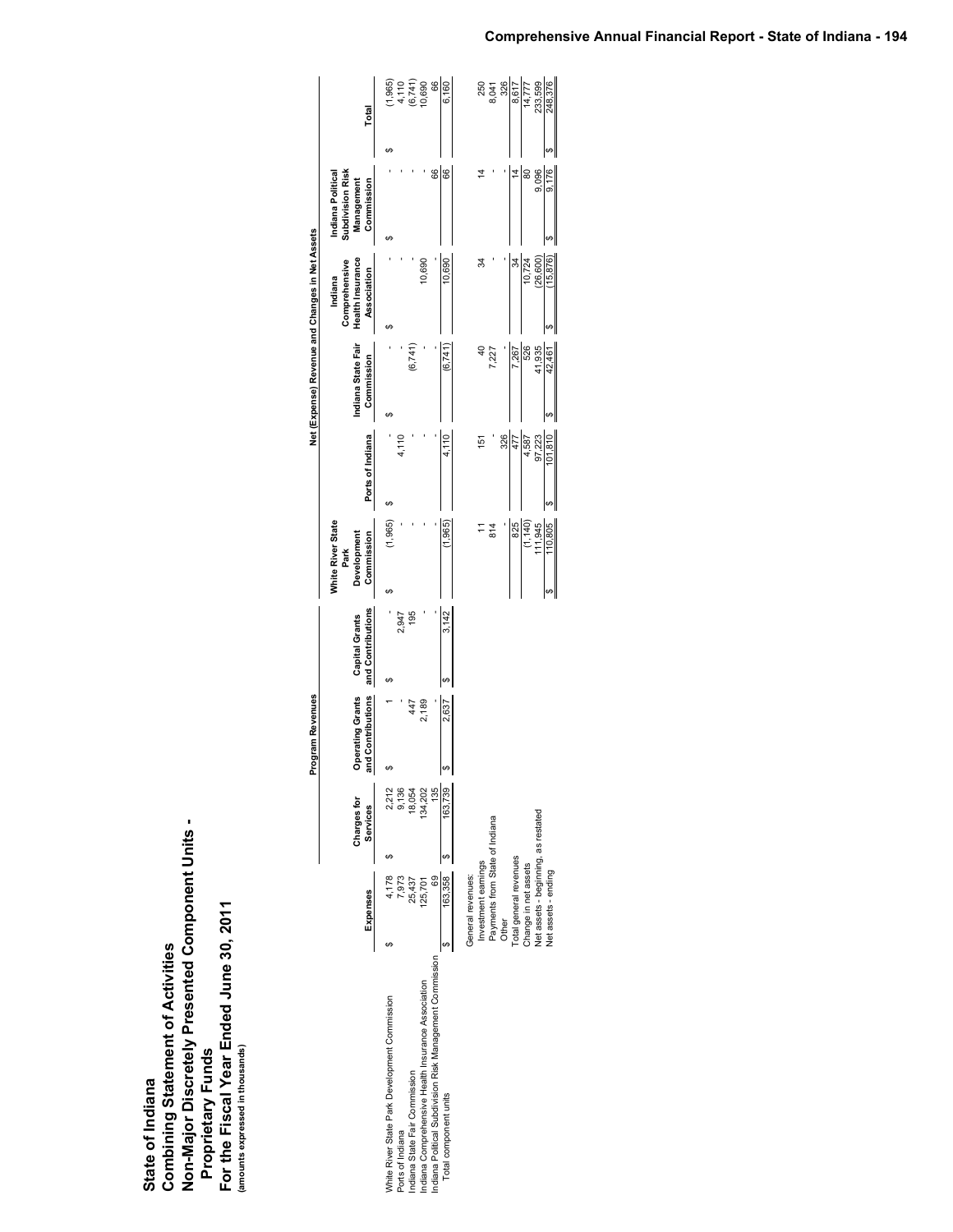#### **State of Indiana Combining Statement of Net Assets Discretely Presented Component Units - Colleges and Universities June 30, 2011**

|                                                                             | <b>Ball State</b><br><b>University</b> | <b>Indiana State</b><br><b>University</b> |     | lvy Tech<br>Community<br>College | University of<br>Southern Indiana | <b>Vincennes</b><br><b>University</b> | <b>Totals</b>           |
|-----------------------------------------------------------------------------|----------------------------------------|-------------------------------------------|-----|----------------------------------|-----------------------------------|---------------------------------------|-------------------------|
| <b>Assets</b>                                                               |                                        |                                           |     |                                  |                                   |                                       |                         |
| Current assets:<br>Cash, cash equivalents and investments                   | \$<br>128,612                          | \$<br>57,766                              | \$  | 164,555                          | \$<br>51,040                      | \$<br>22,662                          | \$<br>424,635           |
| Receivables (net)                                                           | 41,255                                 | 15,541                                    |     | 54,119                           | 9,122                             | 13,217                                | 133,254                 |
| Inventory                                                                   | 1,557                                  |                                           | 86  |                                  | 1,459                             | 2,090                                 | 5,192                   |
| Prepaid expenses<br>Due from primary government                             | 3,487<br>3,636                         | 1,037                                     | 2   | 208<br>242                       | 2                                 | 248                                   | 4,982<br>3,880          |
| Funds held in trust by others                                               | 15,385                                 |                                           | ٠   | 18,863                           | 352                               | 14                                    | 34,614                  |
| Other current assets                                                        |                                        |                                           | 15  |                                  | 1,216                             | 515                                   | 1,746                   |
| Total current assets                                                        | 193,932                                | 74,447                                    |     | 237,987                          | 63,191                            | 38,746                                | 608,303                 |
| Noncurrent assets:                                                          |                                        |                                           |     |                                  |                                   |                                       |                         |
| Cash, cash equivalents and investments - restricted                         | 1,618                                  | 46,453                                    |     | 13,967                           | 179                               |                                       | 62,217                  |
| Other receivables                                                           | 10,924                                 | 12,125                                    |     | 9,945                            |                                   | 789                                   | 33,783                  |
| Investments - unrestricted<br>Bond issuance costs net of amortization       | 325,141<br>1,258                       | 81,160                                    |     | 130,573                          | 110,636                           | 164,215                               | 811,725<br>1,258        |
| Deferred outflow - derivative instrument                                    |                                        |                                           |     | ä,                               | 1,858                             | 130                                   | 1,988                   |
| Other postemployment benefits                                               | 6,822                                  | 7,104                                     |     |                                  |                                   | 2,569                                 | 16,495                  |
| Other noncurrent assets<br>Capital assets:                                  | 5,205                                  | 4,947                                     |     | 150                              | 4,667                             | 225                                   | 15,194                  |
| Land                                                                        | 52,273                                 | 29,405                                    |     | 27,733                           | 4,984                             | 16,375                                | 130,770                 |
| Infrastructure                                                              | 26.703                                 | 33.385                                    |     | 19.387                           | 6,281                             |                                       | 85,756                  |
| Construction in progress                                                    | 62,923                                 | 28,447                                    |     | 40,761                           | 2,620                             | 19,002                                | 153,753                 |
| Property, plant, and equipment<br>Less accumulated depreciation             | 714,763<br>(291, 455)                  | 472,561<br>(233, 264)                     |     | 650,820<br>(198, 292)            | 290,430<br>(118, 865)             | 232,944<br>(96, 684)                  | 2,361,518<br>(938, 560) |
| Total capital assets, net of depreciation                                   | 565,207                                | 330.534                                   |     | 540,409                          | 185,450                           | 171,637                               | 1,793,237               |
| Total noncurrent assets                                                     | 916,175                                | 482,323                                   |     | 695,044                          | 302,790                           | 339.565                               | 2,735,897               |
| <b>Total assets</b>                                                         | 1,110,107                              | 556,770                                   |     | 933,031                          | 365,981                           | 378,311                               | 3.344.200               |
| Liabilities                                                                 |                                        |                                           |     |                                  |                                   |                                       |                         |
| Current liabilities:                                                        |                                        |                                           |     |                                  |                                   |                                       |                         |
| Accounts payable                                                            | 24,235                                 | 4,244                                     |     | 16,405                           | 1,596                             | 3,876                                 | 50,356                  |
| Interest payable                                                            | 11.275                                 |                                           |     |                                  | 2,182                             |                                       | 2,182                   |
| Current portion of long-term debt<br>Capital lease payable                  |                                        | 8,686                                     | 295 | 24.859                           | 9,393                             | 3,800<br>3                            | 58,013<br>298           |
| Salaries, health, disability, and benefits payable                          | 4,716                                  | 7,997                                     |     | 5,622                            | 6,650                             | 5,581                                 | 30,566                  |
| Deferred revenue                                                            | 1,566                                  | 1,351                                     |     | 24,892                           | 2,049                             | 2,501                                 | 32,359                  |
| Accrued liability for compensated absences<br>Pollution remediation payable |                                        | 3,324                                     | 69  | 9,909                            |                                   | 1,133                                 | 14,366<br>69            |
| Deposits held in custody for others                                         | 8,717                                  | 2,947                                     |     | 6,038                            |                                   | 4,954                                 | 22,656                  |
| Other current liabilities                                                   | 1,342                                  |                                           | 779 |                                  | 5,604                             | 596                                   | 8,321                   |
| Total current liabilities                                                   | 51,851                                 | 29,692                                    |     | 87,725                           | 27,474                            | 22,444                                | 219,186                 |
| Long-term liabilities:                                                      |                                        |                                           |     |                                  |                                   |                                       |                         |
| Accrued liability for compensated absences                                  | 7,927                                  |                                           | 776 | 5,590                            | 2,651                             |                                       | 16,944                  |
| Other postemployment benefits<br>Capital lease payable                      |                                        | 1,001                                     |     | 13,171                           |                                   | ÷.<br>11                              | 13,171<br>1,012         |
| Funds held in trust by others                                               |                                        |                                           | 610 |                                  |                                   | 24,751                                | 25,361                  |
| Advances from federal government                                            |                                        | 7,820                                     |     |                                  |                                   | 1,116                                 | 8,936                   |
| Revenue bonds/notes payable                                                 | 196.219                                | 106,182                                   |     | 309,949                          | 132,192                           | 56,868                                | 801.410                 |
| Derivative instrument liability<br>Other noncurrent liabilities             | 20,636                                 | 7,563                                     |     | 129                              | 1,858<br>44                       | 130<br>654                            | 1,988<br>29,026         |
| Total long-term liabilities                                                 | 224,782                                | 123,952                                   |     | 328,839                          | 136,745                           | 83,530                                | 897,848                 |
| <b>Total liabilities</b>                                                    | 276,633                                | 153,644                                   |     | 416.564                          | 164,219                           | 105,974                               | 1.117.034               |
|                                                                             |                                        |                                           |     |                                  |                                   |                                       |                         |
| <b>Net assets</b>                                                           |                                        | 222,855                                   |     |                                  |                                   |                                       |                         |
| Invested in capital assets net of related debt<br>Restricted-nonexpendable  | 369,558                                |                                           |     | 193,773                          | 40,675                            | 110,633                               | 937,494                 |
| Permanent funds                                                             |                                        | 44,260                                    |     |                                  |                                   |                                       | 44,260                  |
| Public safety programs                                                      | 2,730                                  |                                           |     |                                  | ä,                                |                                       | 2,730                   |
| Capital projects<br>Instruction and research                                | 212<br>24,483                          |                                           | 557 | 2,011<br>1,300                   | 5,421                             |                                       | 2,223<br>31,761         |
| Student aid                                                                 | 36,955                                 | 2,204                                     |     | 18,100                           | 22,623                            | 16,283                                | 96,165                  |
| Other purposes                                                              | 4,980                                  | 2,771                                     |     |                                  | 5,653                             | 4,959                                 | 18,363                  |
| Total restricted-nonexpendable                                              | 69,360                                 | 49,792                                    |     | 21,411                           | 33,697                            | 21,242                                | 195,502                 |
| Restricted-expendable<br>Instruction and research                           | 51,234                                 | 5,319                                     |     | 7,664                            | 7,095                             |                                       | 71,312                  |
| Grants/constitutional restrictions                                          | 7,443                                  | 4,623                                     |     |                                  |                                   | 252                                   | 12,318                  |
| Endowments                                                                  |                                        |                                           |     | 62                               |                                   |                                       | 62                      |
| Future debt service                                                         | 5,747                                  |                                           |     | ÷.                               |                                   |                                       | 5,747                   |
| Public safety programs<br>Student aid                                       | 4,703<br>37,046                        |                                           |     | 3,636                            | 18,243                            | 5,725                                 | 4,703<br>64,650         |
| Auxiliary enterprises                                                       | 1,408                                  |                                           |     |                                  | 987                               |                                       | 2,395                   |
| Capital projects                                                            | 47,734                                 | 10,282                                    |     | 58,407                           | 787                               | 4,298                                 | 121,508                 |
| Other purposes<br>Total restricted-expendable                               | 3,555<br>158,870                       | 1,174<br>21,398                           |     | 2,228<br>71,997                  | 2,569<br>29,681                   | 1,683<br>11,958                       | 11,209<br>293,904       |
| Unrestricted (deficit)                                                      | 235,686                                | 109,081                                   |     | 229,286                          | 97,709                            | 128,504                               | 800,266                 |
| <b>Total net assets</b>                                                     | \$<br>833,474                          | \$<br>403,126                             | \$  | 516,467                          | \$<br>201,762                     | \$<br>272,337                         | \$<br>2,227,166         |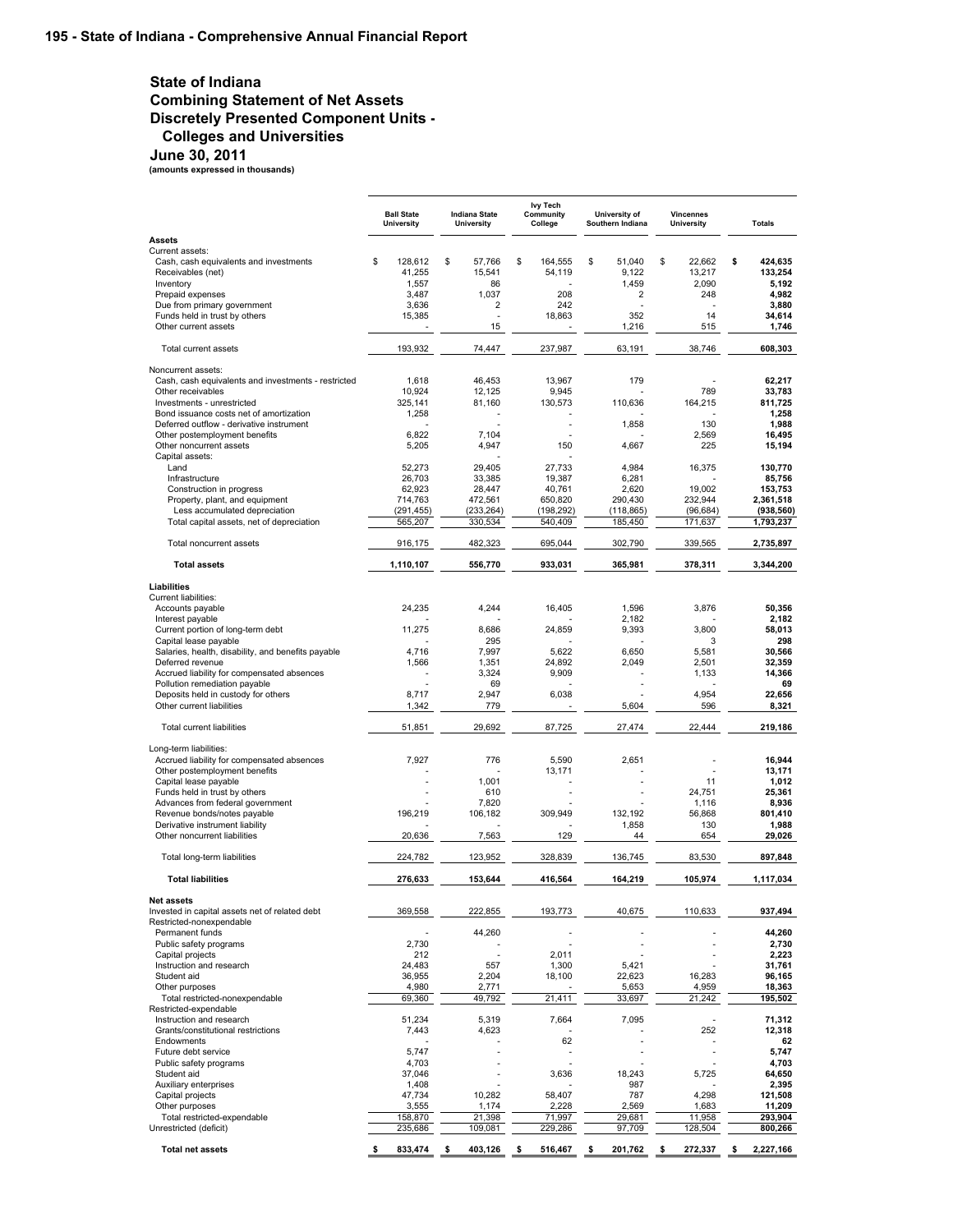Non-Major Discretely Presented Component Units -**Non-Major Discretely Presented Component Units - Combining Statement of Activities Combining Statement of Activities** For the Year Ended June 30, 2011 **For the Year Ended June 30, 2011** Colleges and Universities **Colleges and Universities** (amounts expressed in thousands) **(amounts expressed in thousands)** State of Indiana **State of Indiana**

|                                                                                                                                         |                                                           |                                                  |          | Program Revenues                                              |    |                                             |                                 |                             | Net (Expense) Revenue and Changes in Net Assets |                                      |                         |                                                                    |
|-----------------------------------------------------------------------------------------------------------------------------------------|-----------------------------------------------------------|--------------------------------------------------|----------|---------------------------------------------------------------|----|---------------------------------------------|---------------------------------|-----------------------------|-------------------------------------------------|--------------------------------------|-------------------------|--------------------------------------------------------------------|
|                                                                                                                                         | Expenses                                                  | Charges for<br>Services                          | Contribu | <b>Itions</b><br>Grants and<br>Operating                      |    | Capital Grants<br>Contributions<br>and<br>a | <b>Ball State</b><br>University | Indiana State<br>University | Ivy Tech State<br>College                       | University of<br>Southern<br>Indiana | Vincennes<br>University | Total                                                              |
| Jniversity of Southern Indiana<br>vy Tech Community College<br>ndiana State University<br>Vincennes University<br>Ball State University | 422,814<br>212,907<br>143,785<br>645,644<br>124,387<br>မာ | 218,758<br>185,052<br>49,403<br>87,937<br>67,927 |          | 998<br>619<br>614<br>282<br>721<br>ನ್ನ ಪ್ರ<br>යි<br>28,<br>20 | ťΑ | , 266<br>2,305<br>2,366<br>1,616<br>,693    | (178, 176)<br>ക                 | 101,633)<br>↔               | (394, 289)<br>မာ                                | (44, 873)<br>ക                       | (47,009)<br>ക           | (178, 176)<br>(394, 289)<br>(44, 873)<br>(47,009)<br>101,633<br>မာ |
| Total component units                                                                                                                   | \$1,549,537                                               | \$609,077                                        | ↔        | 234<br>149,                                                   | ↮  | 25,246                                      | (178, 176)                      | (101, 633)                  | (394, 289)                                      | (44.873)                             | (47,009)                | (765, 980)                                                         |
|                                                                                                                                         | Investment earnings<br>General revenues:                  |                                                  |          |                                                               |    |                                             | 27,448                          | 11,960                      | 8,682                                           | 13,564                               | 7,628                   | 69,282                                                             |
|                                                                                                                                         | <b>Other</b>                                              | Payments from State of Indiana                   |          |                                                               |    |                                             | 61,378<br>145,030               | 81,126<br>33,697            | 194,579<br>283,551                              | 1,342<br>49,658                      | 27,536<br>42,351        | 512,744<br>407,504                                                 |
|                                                                                                                                         | Total general revenues                                    |                                                  |          |                                                               |    |                                             | 233.856                         | 126.783                     | 486.812                                         | 64.564                               | 77,515                  | 989.530                                                            |
|                                                                                                                                         | Change in net assets                                      |                                                  |          |                                                               |    |                                             | 55,680                          | 25,150                      | 92.523                                          | 19,691                               | 30,506                  | 223,550                                                            |
|                                                                                                                                         | Net assets - ending                                       | Net assets - beginning, as restated              |          |                                                               |    |                                             | 777.794<br>833,474<br>↮         | 377.976<br>403,126<br>↮     | 423.944<br>516,467<br>↮                         | 201,762<br>182.071<br>↮              | 241.831<br>272,337<br>↮ | \$2,227,166<br>2.003.616                                           |